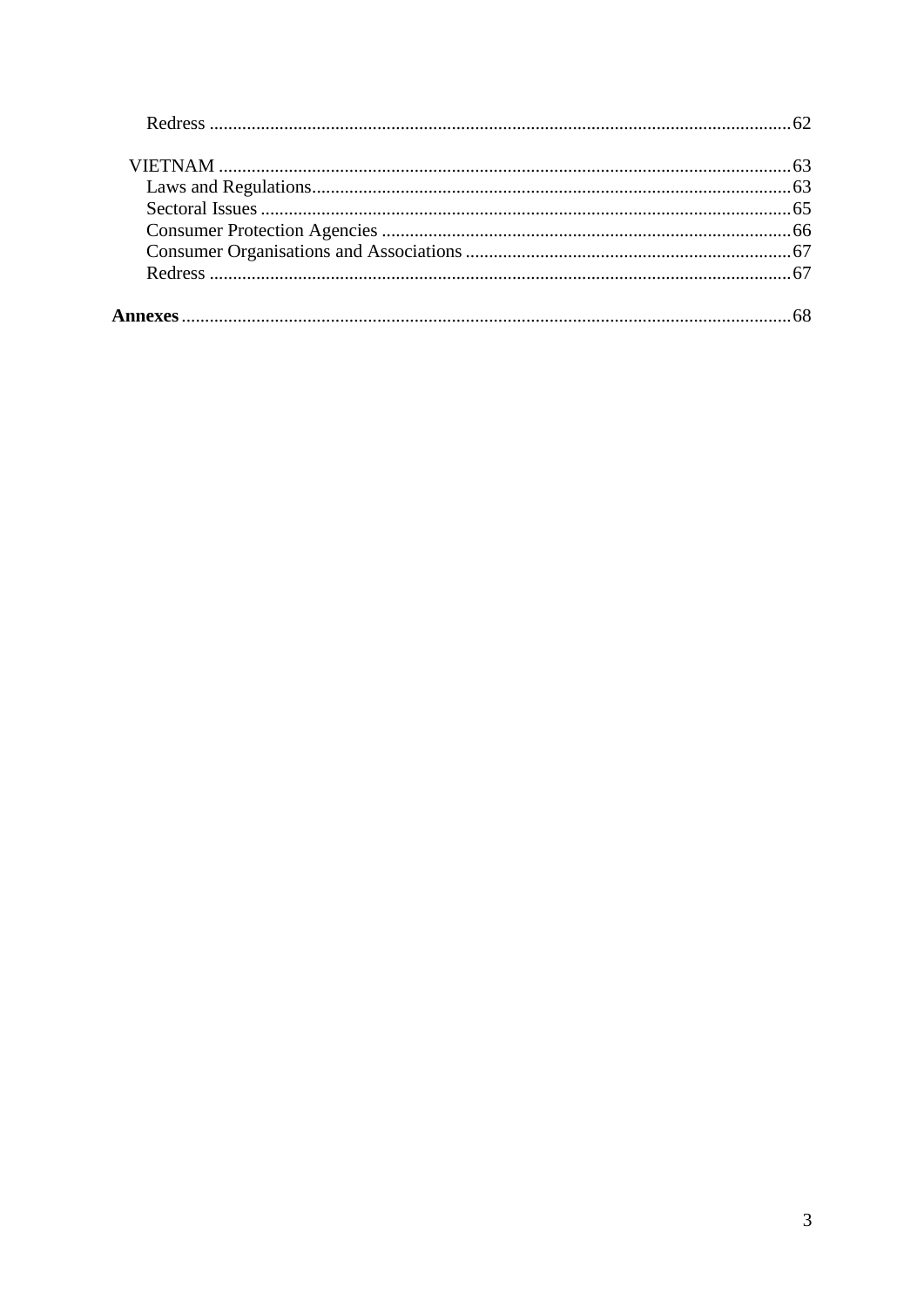# <span id="page-3-0"></span>**Foreword**

There are over 600 million consumers in the ASEAN Community today. Consumer protection is an area of policy and law that most closely affects ASEAN citizens in their daily life. The work that ASEAN is doing in respect of enabling and building confident consumers by ensuring consumers have better access to information, wider choices and competitive prices through fair and open markets as well as effective redress mechanisms, brings the concept of the ASEAN Community closer to its people in line with the aspirations of a People-Oriented and People-Centered Community.

This Handbook is the first publication by ASEAN which collates all information on ASEAN Member States (AMS) laws and regulations on consumer protection, the agencies in AMS responsible for consumer protection, the redress mechanisms for consumers as well as a listing of national consumer associations. The Handbook also contains information on the ASEAN regional framework on consumer protection in terms of the work of the ASEAN Committee on Consumer Protection and the ten-year ASEAN Strategic Action Plan for Consumer Protection 2015, including the ASEAN High-Level Principles for Consumer Protection.

ASEAN is characterized by a young and growing population, increasingly well-educated and living in cities, and technologically-connected. This group constitutes half of ASEAN's population and in the years to come, will create a discerning and demanding consumer market and progressively stronger buying power. On the other hand, ASEAN must also not neglect the other consumer groups such as the aged and those with disabilities.

Taking into account the various needs, our goal is to support the emergence of confident and informed consumers, who are able to make reasoned decisions and assert their rights, based on a common ASEAN consumer protection framework of supportive consumer protection regimes. Confident and empowered consumers can represent powerful drivers of innovation, productivity and competition, thereby contributing towards building the ASEAN Economic Community.

I would like to thank the ASEAN Committee on Consumer Protection and the German Federal Ministry for Economic Cooperation and Development (BMZ) and the Deutsche Gesellschaft für Internationale Zusammenarbeit (GIZ) GmbH for their guidance and support in realising this publication.

**Dato Lim Jock Hoi Secretary-General of ASEAN**

**Jakarta, May 2018**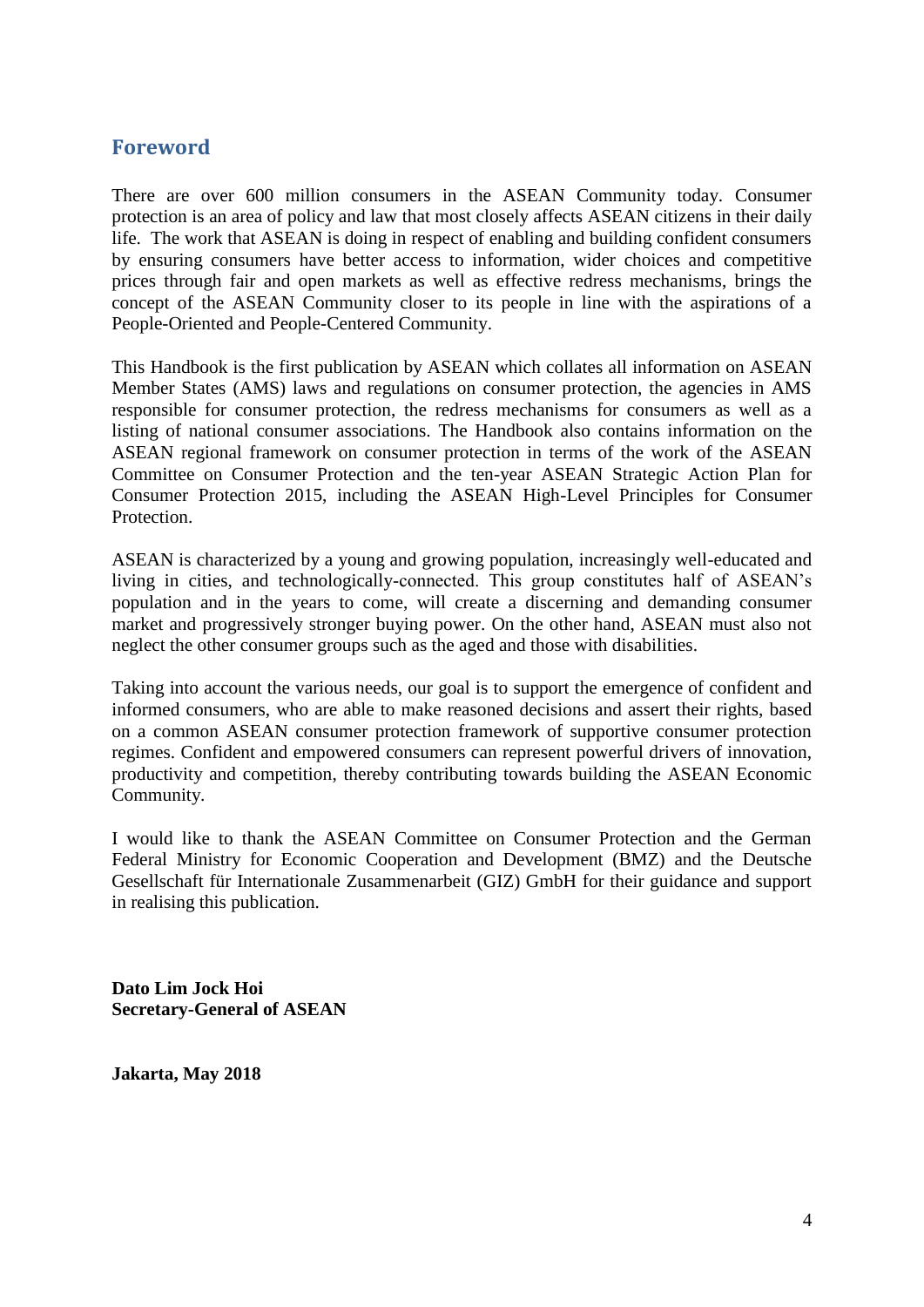# <span id="page-4-0"></span>**Introduction**

The ASEAN Economic Community (AEC) by 2025 is envisaged to be a highly integrated and cohesive; a more competitive, innovative and dynamic as well as a resilient, inclusive and people-oriented, people-centred community, which generates prosperity for all stakeholders including consumers and business.

The development of a dynamic economy and a people-oriented, people-centred ASEAN cannot take place without strengthening the consumer protection framework of ASEAN Member States. With a market of over 600 million consumers, increasing purchasing power and a young demographic profile, ASEAN represents a growing marketplace for businesses to sell its products and services. Consumer protection policies and laws are therefore a necessary adjunct to ensure consumers buy with trust and confidence and businesses abide by a code of good conduct that enhance consumers' trust. Furthermore, consumer policies and laws would also need to respond to new and emerging challenges and opportunities facing ASEAN. This includes cross-border e-commerce and other new trading and payment methods resulting from globalisation and technological advancement, requiring governments to find innovative ways to protect and promote the interests of consumers.

Hence, as an integral part of the AEC 2025, consumer protection has an important role in supporting a modern, efficient, effective and fair market place in the Community. This will require comprehensive and well-functioning national and regional consumer protection systems enforced through effective legislation, with attendant public awareness outreach and redress mechanisms. These strategic measures are highlighted in the AEC Blueprint 2025 which is the AEC's ten-year blueprint towards achieving the goal of an integrated Community including in the area of consumer protection. At the sectoral level, the strategic measures of the Blueprint were further elaborated under the ASEAN Strategic Action Plan for Consumer Protection (ASAPCP) 2025 into specific initiatives and activities.

The work on consumer protection in ASEAN is carried out by the ASEAN Committee on Consumer Protection (ACCP). This Committee was established in 2007 and is represented by officials of commerce ministries or dedicated agencies in charge of consumer protection. The initial focus of the ACCP has been to ensure that consumer protection legislation is in place in all AMS, consumer access to information is enhanced, mechanisms for consumer redress and recalls are effective and running, and institutional capacity are strengthened. These are reflected in the strategic approaches under the previous ACCP work plan (2012-2015), and significant progress has been made in the last nine years, and which is now further pursued under the ASAPCP 2025.

The ACCP has placed significant emphasis on building the capacity of agencies to enforce consumer laws, as well as enhance awareness on consumer rights through various capacity building and advocacy activities. In particular, these have been implemented through the development of public awareness and advocacy models and guidelines, the publication of 24 policy digests and four case studies, the convening of ASEAN Consumer Protection Conferences, and the development of training modules in six core areas including on product safety and labelling. The ASEAN Consumer Protection Portal was also set up to serve as the main reference point for ASEAN consumers and others on matters pertaining to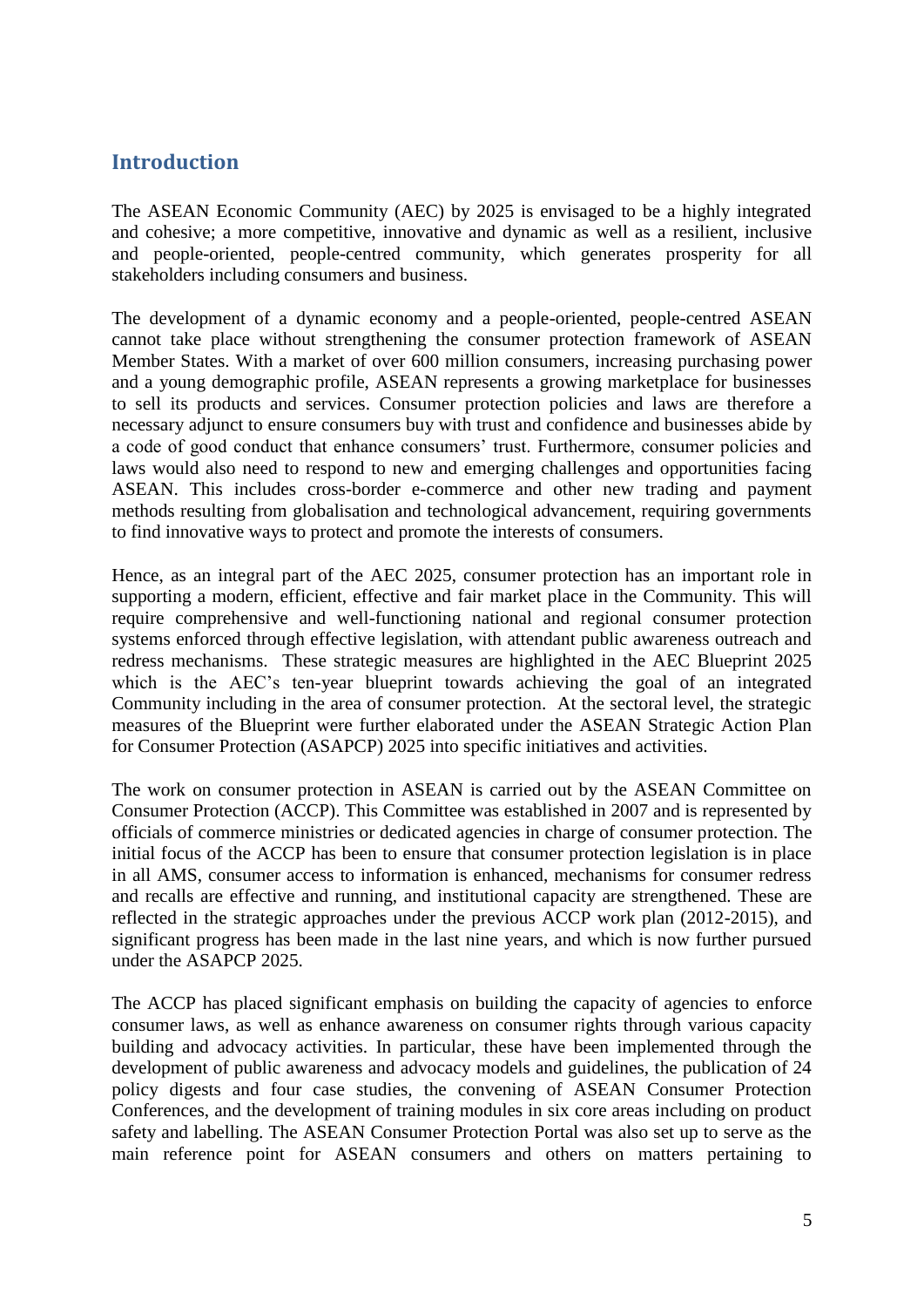recalled/banned products, consumer redress mechanism, training and education information, as well as a point of reference for consumer legislation and regional activities.

Moving forward under the ASAPCP 2025, the focus will be on ensuring a more integrated consumer protection framework in ASEAN; supporting activities towards a higher level of consumer empowerment and protection; ensuring enhanced consumer confidence in the AEC and cross border transactions as well as mainstreaming consumer concerns into ASEAN policies. In addition to these four areas, supportive measures were incorporated to reflect additional efforts that focus on new and emerging consumer issues, developing long- term capacity building programmes to assist AMS to implement its consumer protection legislations and strengthening of the ACCP.

As part of the advocacy and awareness objectives under the ASAPCP 2025, the ASEAN Handbook is being published to provide more detailed information in a single point of reference for consumers and other stakeholders. The Handbook provides brief overview on the meaning and scope of consumer protection, consumers and businesses rights and responsibilities, the set-up of consumer laws as well as related dispute resolution mechanisms. The Handbook also compiles the available information on consumer protection in AMS with a key section on AMS consumer protection laws and regulations. There is also specific information on consumer protection mechanisms in AMS in six specific areas covering product safety and labelling; phone and internet services, and e-commerce; consumer credit and banking; environment; healthcare services; and professional services, with another section covering the contact details of related agencies and associations dealing with consumer protection.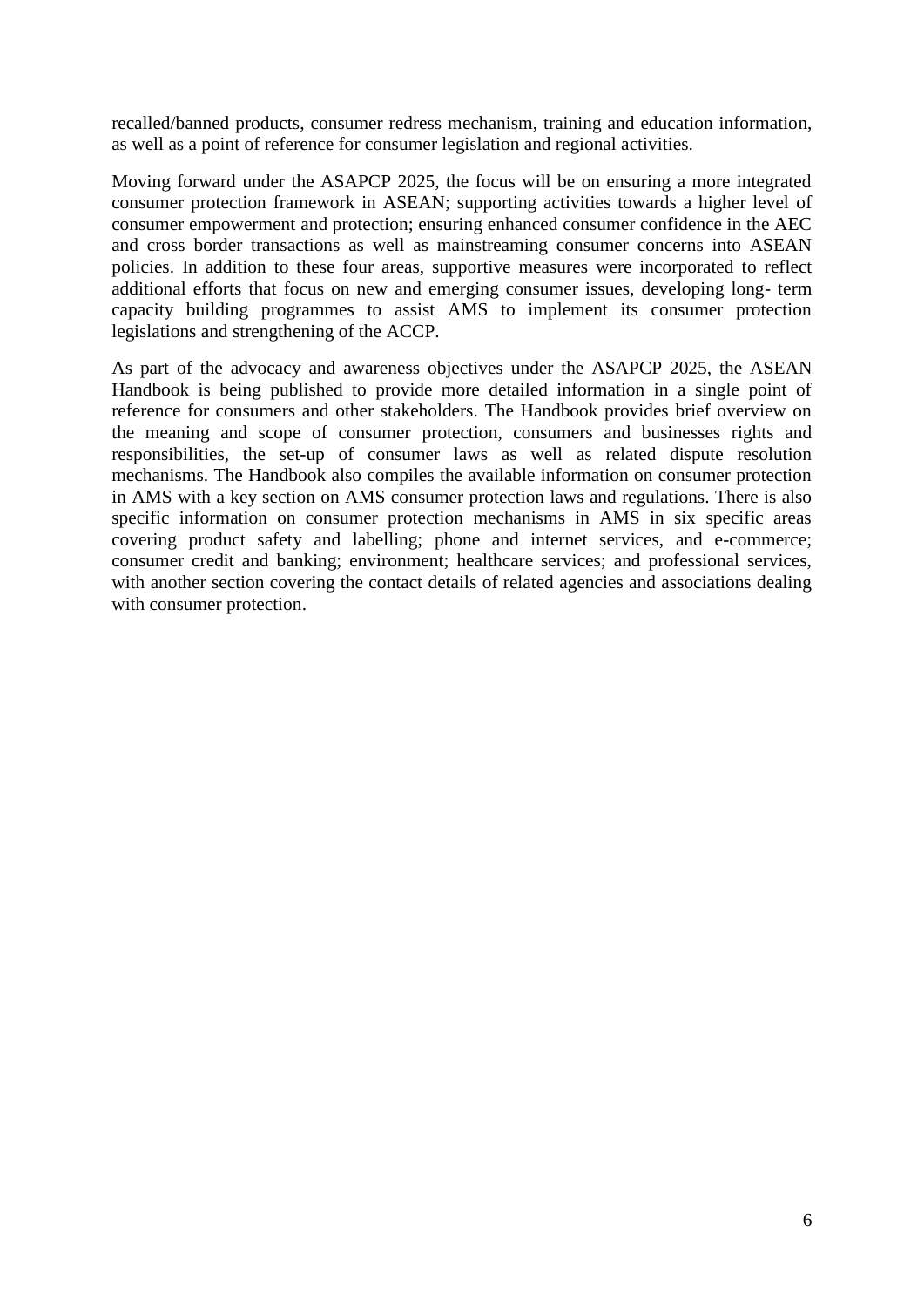# <span id="page-6-0"></span>**Part 1 – Consumer Protection System**

# <span id="page-6-1"></span>**What is Consumer Protection?**

Consumer protection refers to the measures that aim to protect and promote the well-being and/or financial interests of consumers. Consumer protection measures, including consumer education, mobilization and representation, work to ensure that consumers can make wellinformed decisions about their choices, that producers and sellers will fulfill their promises about the products and services they offer and that there are effective redress mechanisms.

A consumer protection system may consist of several elements, including but not limited to a principal consumer legislation; other sector-specific laws, rules and regulations protecting the interests of consumers in specific areas; institutional structure to enforce the laws; and the existence of non-governmental organisations working to protect the interests of consumers.

# <span id="page-6-2"></span>**Why is Consumer Protection important?**

Consumer protection is important because consumers in any modern market economy often experience information asymmetry and a significant imbalance of bargaining power as compared to producers and sellers of products and services.

In competitive markets, producers and sellers must gain new sales, new clientele by satisfying consumer needs through increasing the range of choices available, since if consumers dislike the offerings of one producer/seller, they might turn to others. This is because the availability of substitutable goods at acceptable prices in competitive markets enables consumers to shift purchases, which pushes each producer/seller to try to meet consumer preferences.

However, producers/sellers may not always act competitively and very often would resort to unfair means, for example offering low-quality products at lower prices or misleading the consumers to believe that the products offered are of good quality. As a result, consumer interests are affected. Not only consumers do not receive a fair value for their money, their health and safety could also be adversely affected by the unsafe or defective products and services.

Hence the need for interventions, either by governmental consumer protection agencies, consumer associations or organizations, or any other relevant stakeholders, in accordance with rules and regulations laid down to protect the legitimate interests of consumers.

# <span id="page-6-3"></span>**Who is the "Consumer"?**

It is important to note that there is no universally agreed definition of the term 'consumer'. Different laws of different countries might define the term differently depending on their varying purposes, contexts and needs.

A 'consumer' might be generally understood as a purchaser of goods and services for the personal satisfaction of themselves or other members of their households, as distinct from use to generate further income.

It follows that the main characteristics of consumer protection statutes are that the supplier acts in the course of a trade or business, the recipient is a private individual or entity that acts in a private or not-for-profit capacity. However, it is important not to limit the term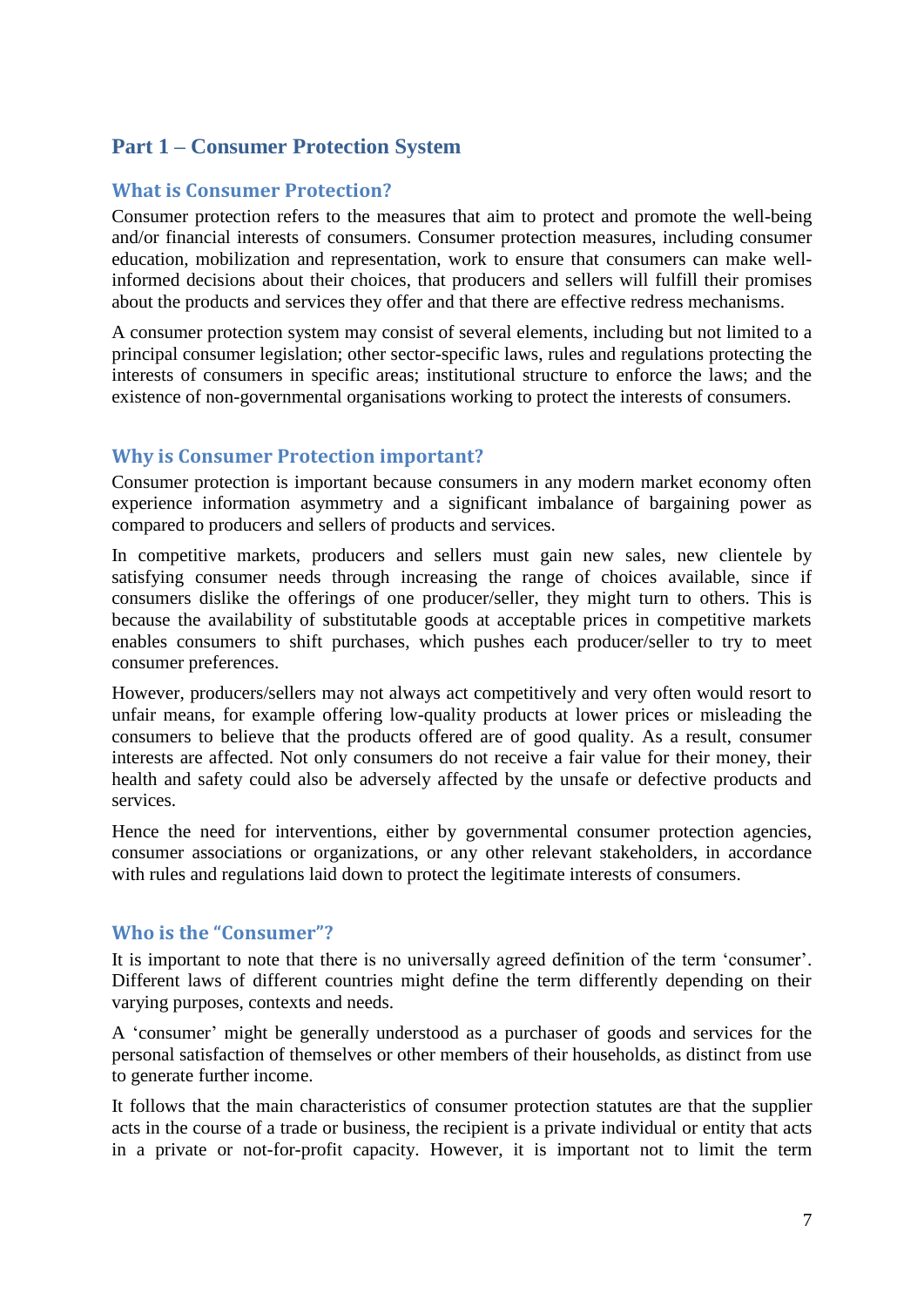'consumer' to only contracting parties, as that might exclude the end user of goods and services.

This Handbook offers no standard definition of the term 'consumer'. Readers would find different country definitions of the same term in Part 3 of the Handbook on Consumer Protection in the ASEAN Member States.

# <span id="page-7-0"></span>**Consumer Rights and Responsibilities**

The prevalence of deceptive practices and irregularities in the market means that governments have to intervene to safeguard the interests of consumers by recognizing and upholding their rights in various legal instruments, including consumer protection laws.

The United Nations' Guidelines for Consumer Protection (UNGCP),<sup>1</sup> a set of principles first adopted by the UN General Assembly, sets out the main characteristics of effective consumer protection legislations, enforcement institutions and redress systems, and recognises eight basic consumer rights and responsibilities.

# **Consumer Rights:**

- **1. The right to satisfaction of basic needs** To have access to basic, essential goods and services: adequate [food,](http://www.consumersinternational.org/our-work/food) clothing, shelter, health care, education, public utilities, water and sanitation.
- **2. The right to safety** To be protected against products, production processes and services which are hazardous to health or life.
- **3. The right to be informed** To be given the facts needed to make an informed choice, and to be protected against dishonest or misleading advertising and labeling.
- **4. The right to choose** To be able to select from a range of products and services, offered at competitive prices with an assurance of satisfactory quality.
- **5. The right to be heard** To have consumer interests represented in the making and execution of government policy, and in the development of products and services.
- **6. The right to redress** To receive a fair settlement of just claims, including compensation for misrepresentation, shoddy goods or unsatisfactory services.
- **7. The right to consumer education** To acquire knowledge and skills needed to make informed, confident choices about goods and services, while being aware of basic consumer rights and responsibilities and how to act on them.
- **8. The right to a healthy environment** To live and work in an environment, which is non-threatening to the well-being of present and future generations.

# **Consumer Responsibilities:**

**.** 

**1. Critical awareness** - The responsibility to be more alert and questioning about the use of, and the price and quality of goods and services we use.

<sup>&</sup>lt;sup>1</sup> The UNGCP is downloadable from  $\langle$ http://unctad.org/en/PublicationsLibrary/ditccplpmisc2016d1\_en.pdf>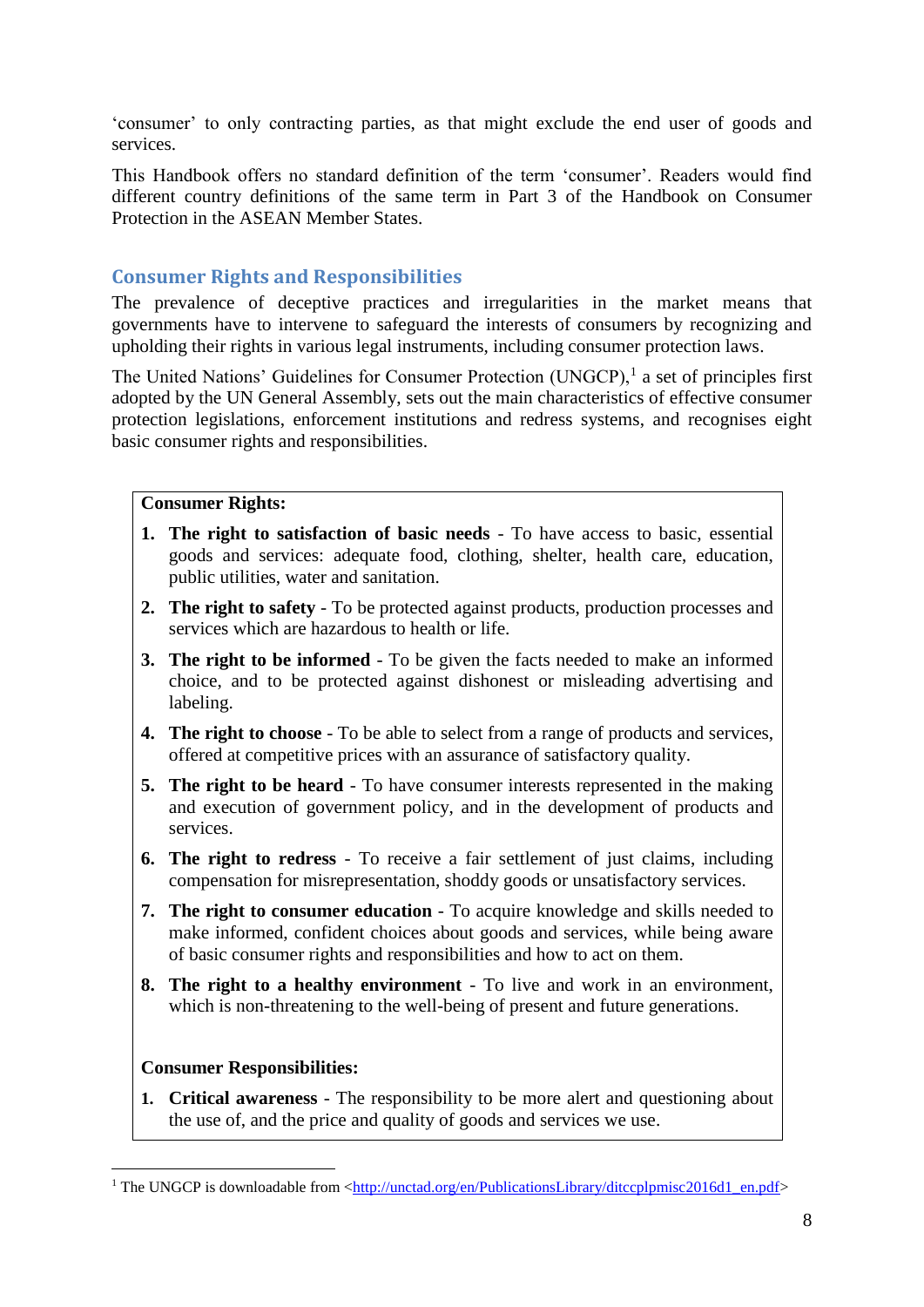- **2. Action -** The responsibility to assert ourselves and act to ensure that we get a fair deal. As long as we remain passive consumers, we will continue to be exploited.
- **3. Social concern -** The responsibility to be aware of the impact of our consumption on other citizens, especially disadvantaged or powerless groups, whether in the local, national or international community.
- **4. Environmental awareness -** The responsibility to understand the environmental consequences of our consumption. We should recognize our individual and social responsibility to conserve natural resources and protect the earth for future generations.
- **5. Solidarity -** The responsibility to organise together as consumers to develop the strength and influence to promote and protect our interests.

# <span id="page-8-0"></span>**Scope of Consumer Protection Law**

A comprehensive legal framework for consumer protection might include, but is not limited to the following elements:

- The **rights of consumers** as protected by law rights such as right to safety, choice, information, education, fair price, representation and redress, etc as mentioned above;
- **Basic principles** or general policy on consumer protection;
- A **definition** of the 'consumer';
- The **coverage of the supply of consumer goods and services**, and consumer transactions, which sometimes might include the provision of professional services (doctors, dentists, lawyers, engineers, architects, etc);
- The imposition of pre-contractual **disclosure requirements** on the products sold or services provided, covering price and tariffs, as well as contract terms;
- The **prohibition of unfair terms** in consumer contracts, and provisions related to standard-form contracts and general trading conditions;
- The **prohibition of false, misleading or deceptive advertising** and other dubious forms of commercial communication;
- The **prohibition or restriction of commercial practices** that are considered to be misleading, aggressive or unfair to the consumer, and/or practices which are considered unconscionable;
- The **creation of consultative bodies** comprising of representatives of the government, industry, consumer and other relevant stakeholders, or which could be inter-ministerial, to proactively address systemic consumer problems and recommend legislations and other consumer protection measures;
- Issues related to **product and service safety and provision for standard setting,** notification of unsafe products and recall of defective products;
- The **facilitation of compensation of consumers** for defective products by introducing the principle of strict liability wherein defective products have caused material losses, personal injury or death to consumers;
- The **establishment, structure, powers and functions of government agencies** responsible for policy-making and law enforcement on consumer protection ('Consumer protection agencies'), which could be cross-sectoral or sector-specific;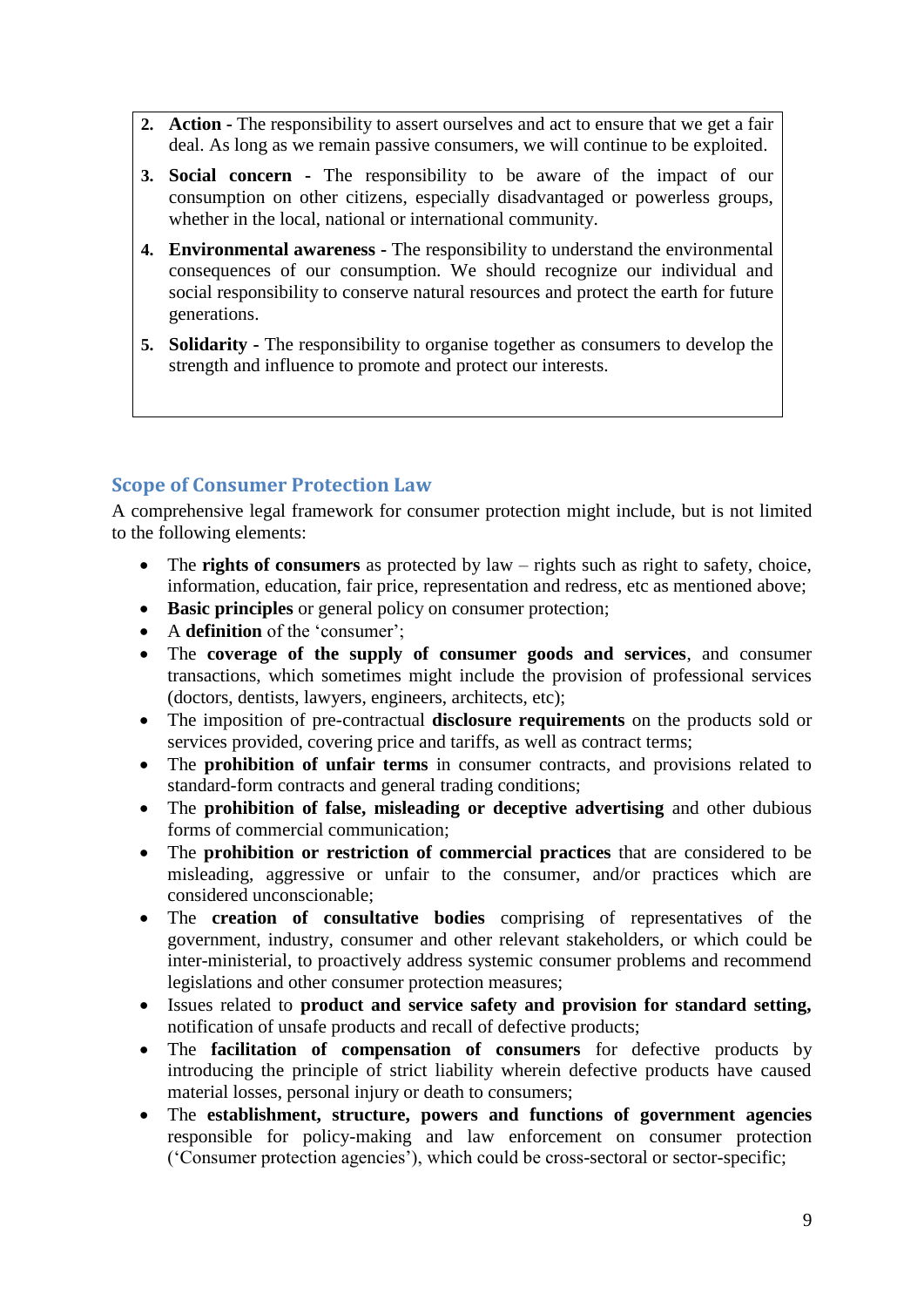- The **establishment of special tribunals**, more recently **Alternative Dispute Resolution (ADR) and Online Dispute Resolution (ODR) systems** where simplified rules of procedure and evidence are created to hear consumer complaints. They usually facilitate consumers' access to justice by allowing collective redress procedures. In such cases, they may confer upon a public officer, and in some instances social action groups such as consumer associations, the right to commence litigation on behalf of a consumer or a group of consumers; and
- **A range of remedies**, including rescission, in which consumers' right to damages (including punitive damages), injunctive and declaratory relief are provided for.

Some countries could also have separate legislations/statutes to provide more detailed regulations on such issues as Product Quality and Safety, Product Liability, Unfair Contract Terms, or to provide for the establishment and powers of Consumer Protection Agencies, special tribunals, ADR, or consumer case procedures.

Very often, countries could also adopt sectoral rules on consumer protection, or incorporate a set of provisions related to the protection of consumer interests in sectoral laws and regulations, e.g. telecommunications, e-commerce, consumer credit and banking, healthcare, professional services, and transportation services such as civil aviation. The responsibilities and powers to protect consumers in these sectors could be given to the Consumer Protection Agencies, or to the respective regulatory bodies, or to line ministries, or be shared amongst these relevant agencies.

# <span id="page-9-0"></span>**Consumer Protection Agencies**

In addition to adopting a comprehensive law on consumer protection to serve as the legal framework, countries would often establish a new agency to take charge of consumer protection matters in its territory. Alternatively, such powers and responsibilities could also be vested with an existing one, which is often the ministry of industry and trade or commerce, which would set up or assign a specific department to oversee all consumer-related affairs. Such agencies, here below commonly referred to as the 'Consumer Protection Agencies', would have one or more than one of the following powers and responsibilities:

- Enforcing consumer protection (and competition) laws;
- Registering and issuing licences for certain designated types of business activities;
- Issuing administrative rules to regulate conduct of business entities and ensuring the protection of consumer interests;
- Advising the government on appropriate measures for consumer protection;
- Representing the consumer interest in other intergovernmental committees;
- Advising consumers and businesses of their rights and obligations under the relevant consumer protection laws;
- Conducting, or commissioning market surveys and research into consumer protection problems;
- Conducting or commissioning product testing for safety and quality, and disseminating information to consumers;
- Managing and/or monitoring the performance of consumer tribunals or other mechanisms for the handling of consumer claims;
- Consulting with relevant stakeholders to understand consumer issues and developing policy to address problem areas;
- Organizing public education and information programmes independently or in collaboration with consumer organizations or business entities; and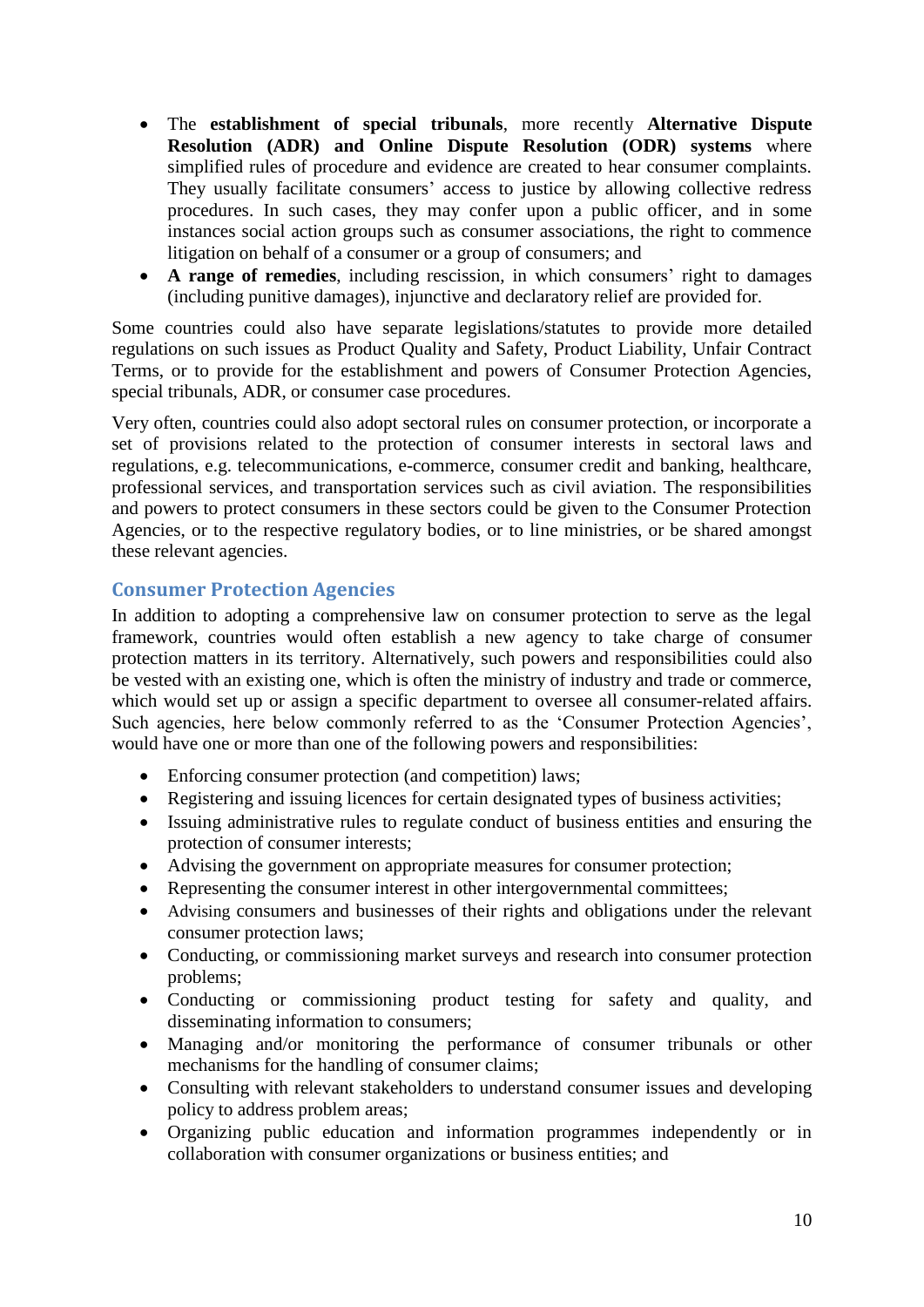• Representing the national consumer interests at regional and international negotiations on individual cases and discussions of regional and international policies.

Where the agency's role is not interventionist in nature, its functions could be advisory to ensure that both businesses and consumers are informed of their rights and responsibilities through public education and information programmes. The agency could also play a representative role within the government to comment and make recommendations on consumer protection laws and other related laws including where it resides within the jurisdiction of other departments that would have an impact on the consumer interests.

While there are different models to choose from, the functions of the consumer protection agency are quite similar, as listed above, whether it is part of the government or an autonomous entity. Some agencies, though independent in structure, are still dependent on the government for their operating costs and are answerable to the minister charged with the responsibility and, as public bodies, to national parliaments or assemblies.

Where the responsibilities and powers for consumer protection are not centralised into one single agency, but shared amongst different public bodies, the consumer protection agency or a high-level body with the consumer agency as the secretariat, could and should still play a central role of coordinating amongst these bodies, to ensure policy coherence, and avoid the problems of overlapping mandates, duplication or negative forum-shopping, while according the consumers with the highest level of protection possible.

# <span id="page-10-0"></span>**Consumer Organisations/Associations**

A consumer organisation/association is a membership-based non-governmental non-profit body created to promote the interests of consumers of goods and services, by disseminating information and lobbying for laws to protect consumers against producers or sellers, who may usually be better organised or have more resources.

Citizens often gather together to form consumer organisations/associations on the basis of their recognition that:

- There is a need for an independent party which is non-political and non-commercial to voice the issues that impact consumers in a market economy;
- There is a need for the views of the under-represented, i.e. the inarticulate and disadvantaged to be heard in order to address the disparity in bargaining power, knowledge and resources between consumers and business; and
- Consumer organisations/associations would be an effective avenue to collectively exercise the civil rights of disadvantaged/vulnerable communities/groups or those with disabilities to be represented and heard before decisions affecting them are taken.

There may be differences in the manner in which consumer organisations/associations operate. In well-developed economies, where the public is relatively well-educated and wellresourced, comparative testing and provision of sound information to consumers have been the main roles of many consumer organisations/associations. Millions of consumers subscribe to the publications of these organisations and are willing to pay for the independent and wellresearched information and advice contained in them on products and services. In developing countries, consumer organisations/associations often take a basic-needs approach and are involved at the local level in raising the awareness of consumers about their rights while advocating and representing consumer interests at the national level. They, however, may be faced with resource constraints in providing detailed information on products and services to consumers.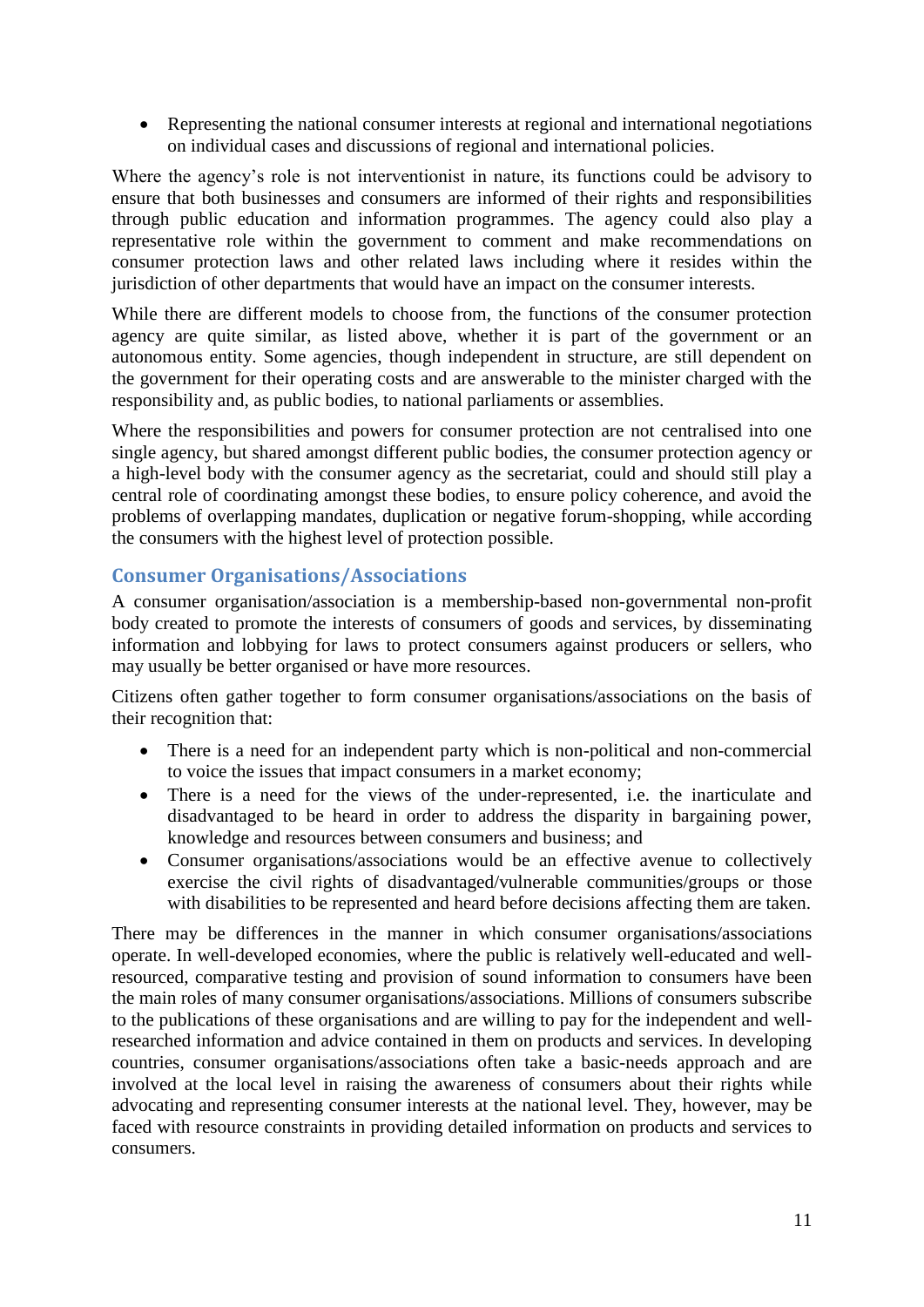Nevertheless in many countries now, consumer organisations at national and local levels have undertaken a wide range of actions that draw on their well-honed skills in independent research, advocacy, testing and publishing. A majority of these actions involve *inter alia*:

- − educating consumers with a view to changing their attitudes and behaviour;
- − providing consumers with timely information about popular products and services;
- − monitoring and exposing misleading "claims" by product manufacturers and advertisers, and helping governments draw up codes of practice, laws and regulations that outlaw them;
- − researching "labelling" schemes to help consumers identify ethical and "green" products;
- − conducting campaigns in response to specific consumer-related problems;
- − advocating for the interests of consumers at relevant national, regional and international fora; and
- − networking and cooperating with other NGOs on consumer issues of shared concern and interest.

#### <span id="page-11-0"></span>**Responsible Business**

In addition to *governments'* interventions in the market to protect consumers, be it disciplinary in nature through the enforcement of laws and regulations, and/or imposition of sanctions and remedies, or educational and information-based; and in addition to *consumers'* self-protection actions, such as through the formation of consumer organisations/associations and participation in campaigns to protect their own right and interests; *business* also has an important role to play vis-a-vis consumer protection. Business is in fact the third component that completes the triangle for a comprehensive consumer protection system.



Customers are the lifeline of most businesses. In order to ensure long-term sustainable growth and success for their business, business proprietors and managers need to be able to understand consumer demands and anticipate future trends; pay close attention to consumer opinion polls, feedback, and attitudes; and respond to consumer complaints in a timely and effective manner; in addition to constantly improving product designs, production and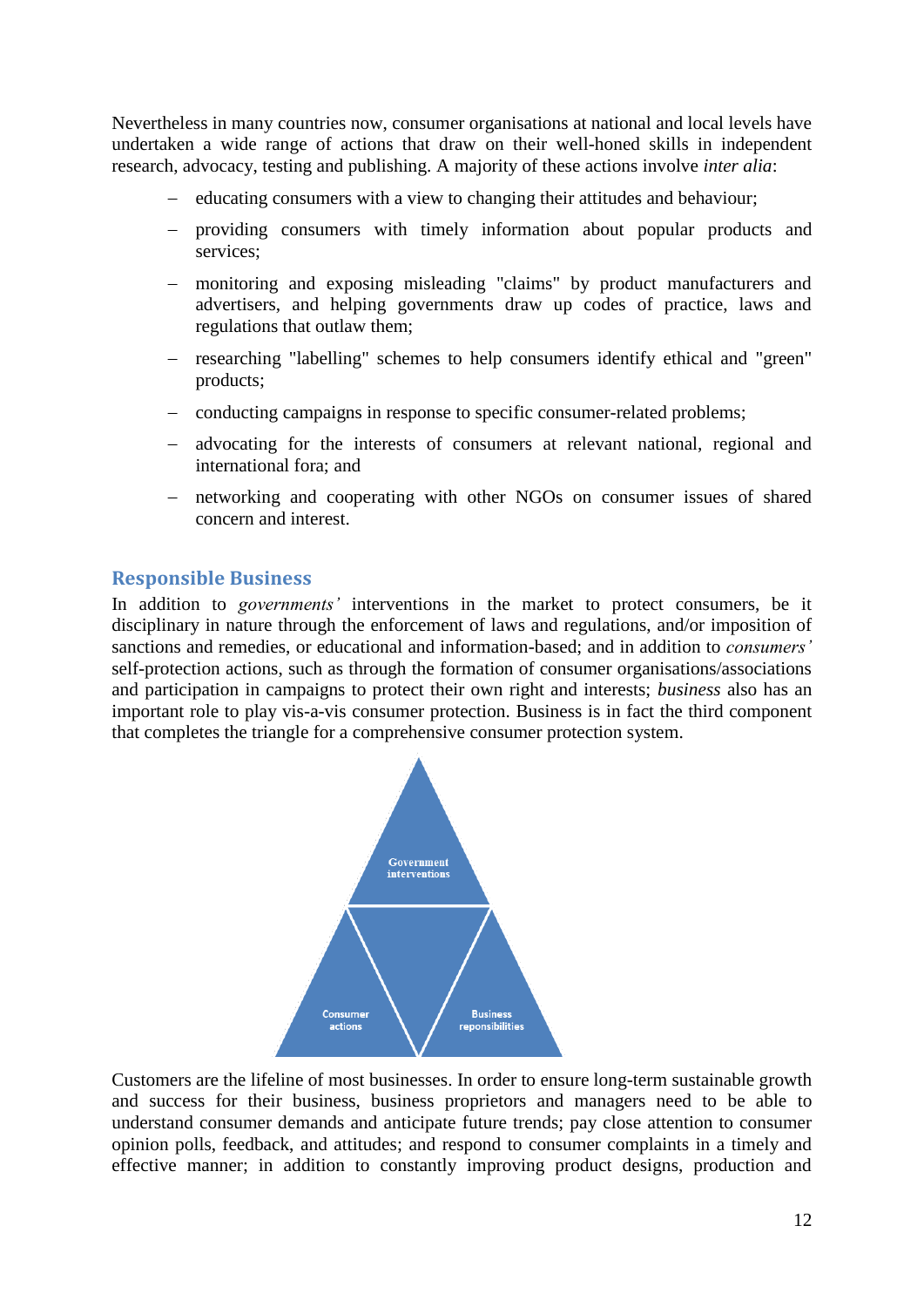delivery. This is based on the recognition that the relationship between consumers and business does not just happen during a transaction; but starts from the initial stages of market research, marketing and advertising; and extends beyond the actual supply of goods and services to customer care, warranty and repair, etc.

As products or services can be defective or there is need for more product and service information, companies are increasingly setting up customer hotlines, inquiry desks and consumer complaint-handling sections/departments to respond to the needs of consumers.

## **Principles for Good Business Practices under the UNGCP:**

- **Fair and Equitable Treatment** Businesses should deal fairly and honestly with consumers at all stages of their relationship;
- **Commercial Behaviour** Businesses should not subject consumers to illegal, unethical, discriminatory or deceptive practices, or other improper behaviours that may pose unnecessary risks or harm consumers;
- **Disclosure and Transparency** Businesses should provide complete, accurate and not misleading information regarding the goods and services, terms, conditions, applicable fees and final costs to enable consumers to take informed decisions;
- **Education and Awareness Raising** Businesses should, as appropriate, develop programmes and mechanisms to assist consumers to develop necessary knowledge and skills to take informed decisions;
- **Protection of Privacy** Businesses should protect consumers' privacy through a combination of appropriate control, security, transparency and consent mechanisms relating to the collection and use of their personal data; and
- **Consumer Complaints and Disputes** Businesses should make available complaints-handling mechanisms that provide consumers with expeditious, fair, transparent, inexpensive, accessible, speedy and effective dispute resolution without unnecessary cost or burden.

# <span id="page-12-0"></span>**Dispute Resolution and Redress**

Fostering the development of effective, low-cost ways for consumers to resolve disputes and obtain replacements or monetary compensation for losses sustained is a key objective of all consumer protection systems. The particular features of consumer disputes require tailored mechanisms that can provide consumers with access to remedies that do not impose costs, delays and burdens disproportionate to the economic value at stake.

Consumer protection laws of different countries could provide for one or more than one of the mechanisms for consumer dispute resolution and redress described below.

#### <span id="page-12-1"></span>**Internal complaints handling procedures by business**

Internal complaints handling processes are an integral element of consumer dispute resolution and redress systems. The efficient and effective handling of consumer complaints at the earliest stage can bring benefits to businesses and consumers alike, alleviating the need for recourse to more costly and time-consuming external mechanisms in a large number of cases. As with other informal mechanisms, however, recourse to internal complaints handling processes will not be effective in cases where consumers have been the victims of illegitimate businesses or fraudsters.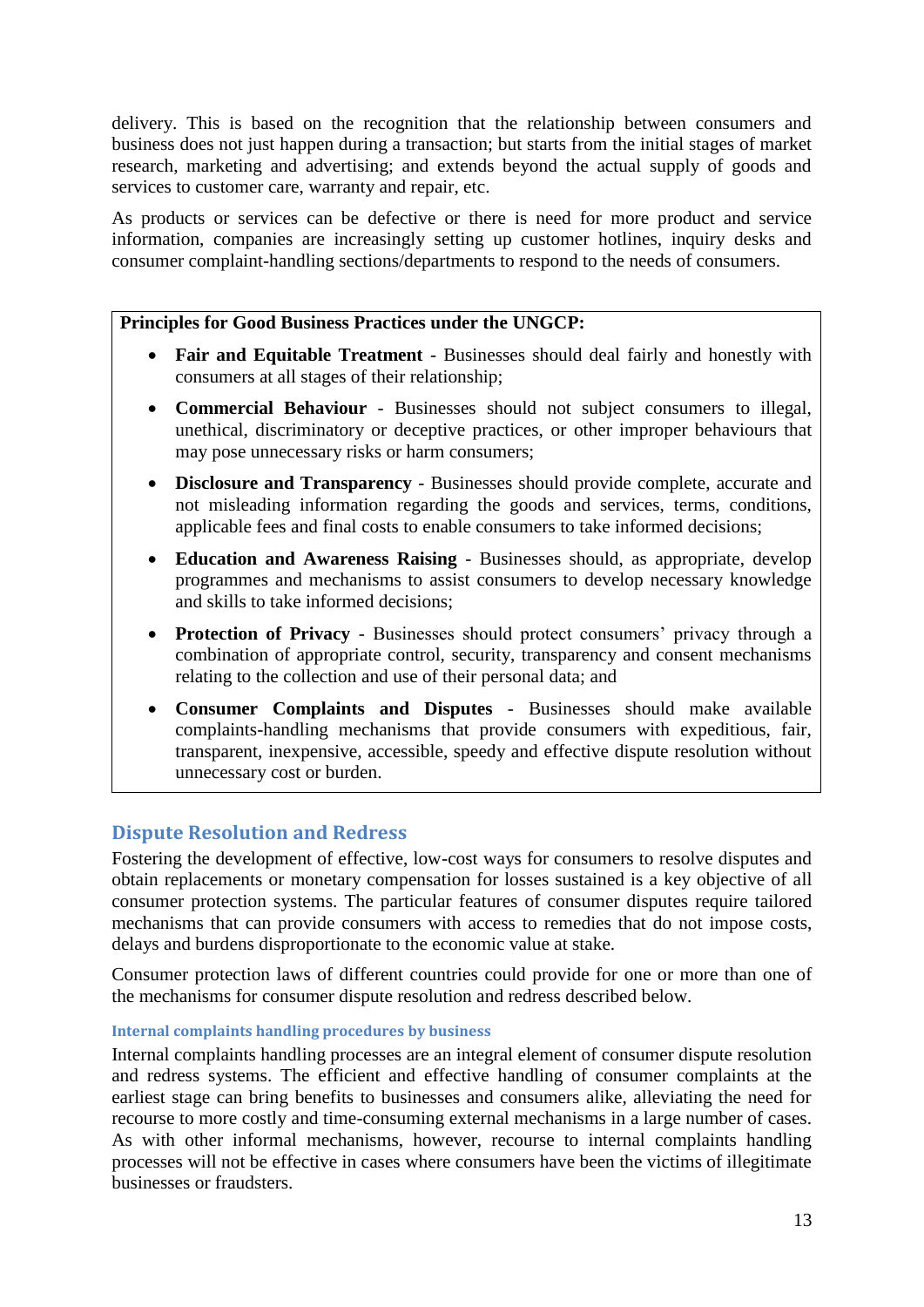#### <span id="page-13-0"></span>**Alternative Dispute Resolution (ADR)**

Where efforts to resolve disputes directly with businesses fail, alternative dispute resolution (ADR) can offer consumers a quick, effective and affordable way to obtain a remedy without the burden and expense of taking formal legal action. There are a wide variety of ADR mechanisms. Some of the most common forms are mediation, conciliation, assisted negotiation, and arbitration.

Mediation, conciliation, and assisted negotiation are all consensual processes whereby a neutral third party facilitates communication between the parties to help them reach agreement. Arbitration is an adjudicative process whereby a neutral third party gathers information from both parties and makes a decision that is often intended to be legally binding and final.

In recent years there has been an increasing use of information communication technologies (ICT) in alternative dispute resolution processes. In particular, the growth of the Internet during the 1990s provoked great interest in online ADR, or online dispute resolution (ODR).

#### <span id="page-13-1"></span>**Small Claims Procedures**

Recognising that the regular court system is often beyond the reach of average consumers with low value claims, many countries around the world, including some in the ASEAN region, have introduced simplified court procedures for small claims. These procedures are designed as alternatives to traditional civil court proceedings, allowing individuals to resolve disputes and obtain redress at a cost and burden not disproportionate to the amount of their claim. Being independent, binding and enforceable, small claims procedures offer consumers the main benefits of the judicial system without the high costs, delay and procedural complexities procedures associated with the regular courts.

#### <span id="page-13-2"></span>**Private Collective Action Lawsuits**

In some countries, there is a procedure available for legal action to be filed by groups of private individuals who have suffered similar harm as a result of the actions of the same defendant. Typically associated with the class action lawsuit in the United States, in recent years this type of action has been gaining in popularity in many other countries as a consumer protection mechanism (albeit often in a more limited form). Collective action can be particularly useful in cases where large numbers of consumers have each suffered small losses. It offers an avenue for redress to consumers who, due to the low value of the claim, would not be willing to undertake the burden and cost of legal action individually.

#### <span id="page-13-3"></span>**Legal Actions by Consumer Organisations**

In some countries, the rights of consumers to take private legal action are supplemented by rights provided to consumer organisations to file lawsuits on behalf of a consumer or, more frequently, a group of consumers. Like private collective action lawsuits, actions by consumer organisations are particularly useful in cases of widespread consumer harm, providing a mechanism to prevent or remedy wrongful conduct by a defendant that may otherwise go unchecked.

#### <span id="page-13-4"></span>**Government-obtained Redress**

Consumer protection laws could also grant statutory authority to government officials to bring legal actions to protect consumers. The organisational forms for these governmental consumer protection bodies vary from country to country, ranging from consumer ombudsman offices, to independent commissions, to directorates or divisions within a ministerial branch of the government.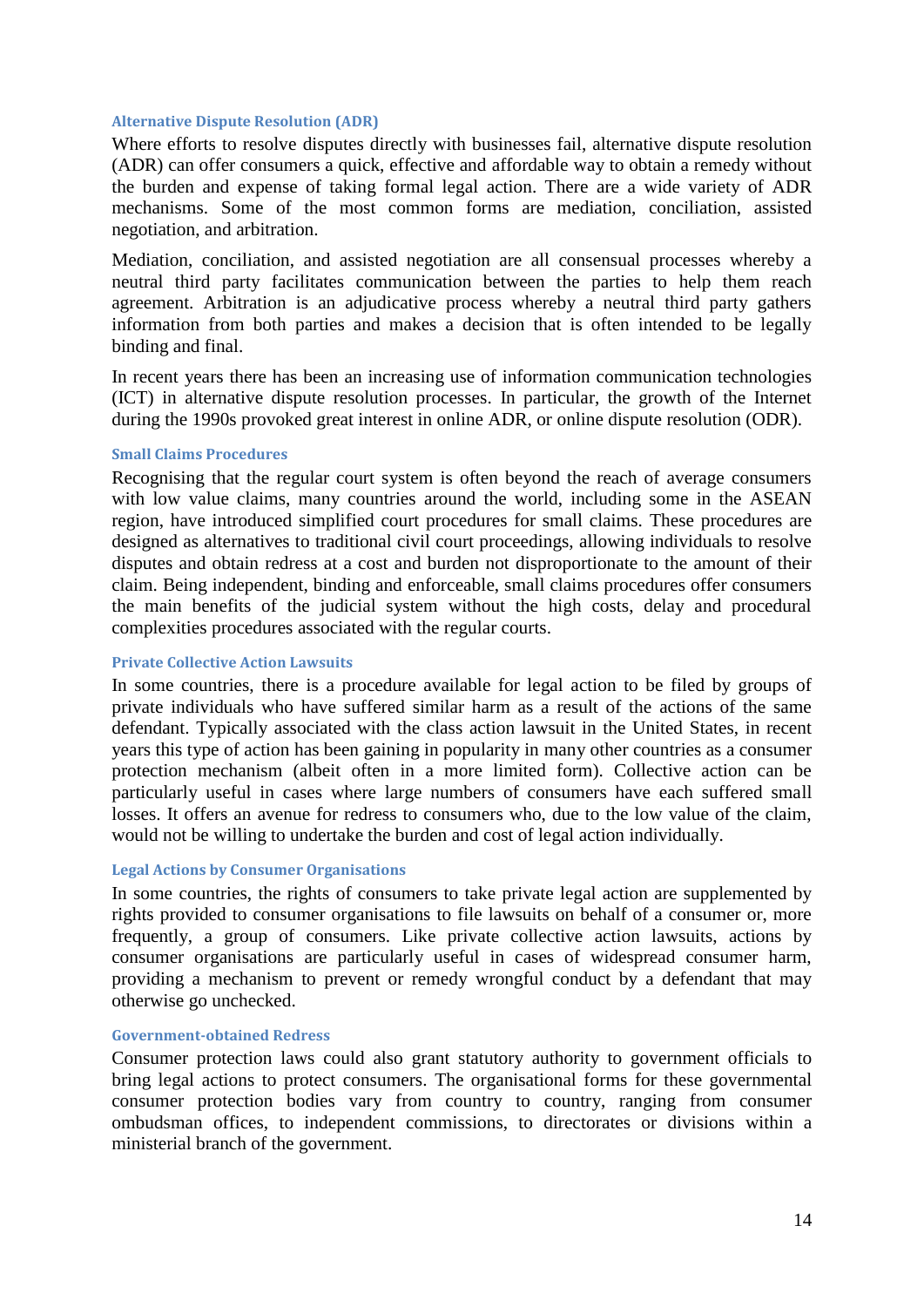Government consumer protection agencies could apply – either directly or via the courts –  $a$ number of different types of remedies to address marketplace infractions. They can be broadly characterised as conduct remedies and monetary remedies. Conduct remedies can involve injunctions, cease-and-desist orders and related measures. Monetary remedies can take a variety of forms, including fines or civil penalties, which are intended to deter infractions of the law, and disgorgement orders, which deprive a wrongdoer of the profits of the unlawful activity. The proceeds of both of these remedies usually end up back in government treasuries.

<span id="page-14-0"></span>Another type of monetary remedy is an order for monetary redress. Orders for monetary redress aim to recover monies wrongfully obtained by a trader for return directly to the injured consumers. In addition to alleviating consumer injury, redress orders serve a deterrent function by depriving the wrongdoer of the ill-gotten gains.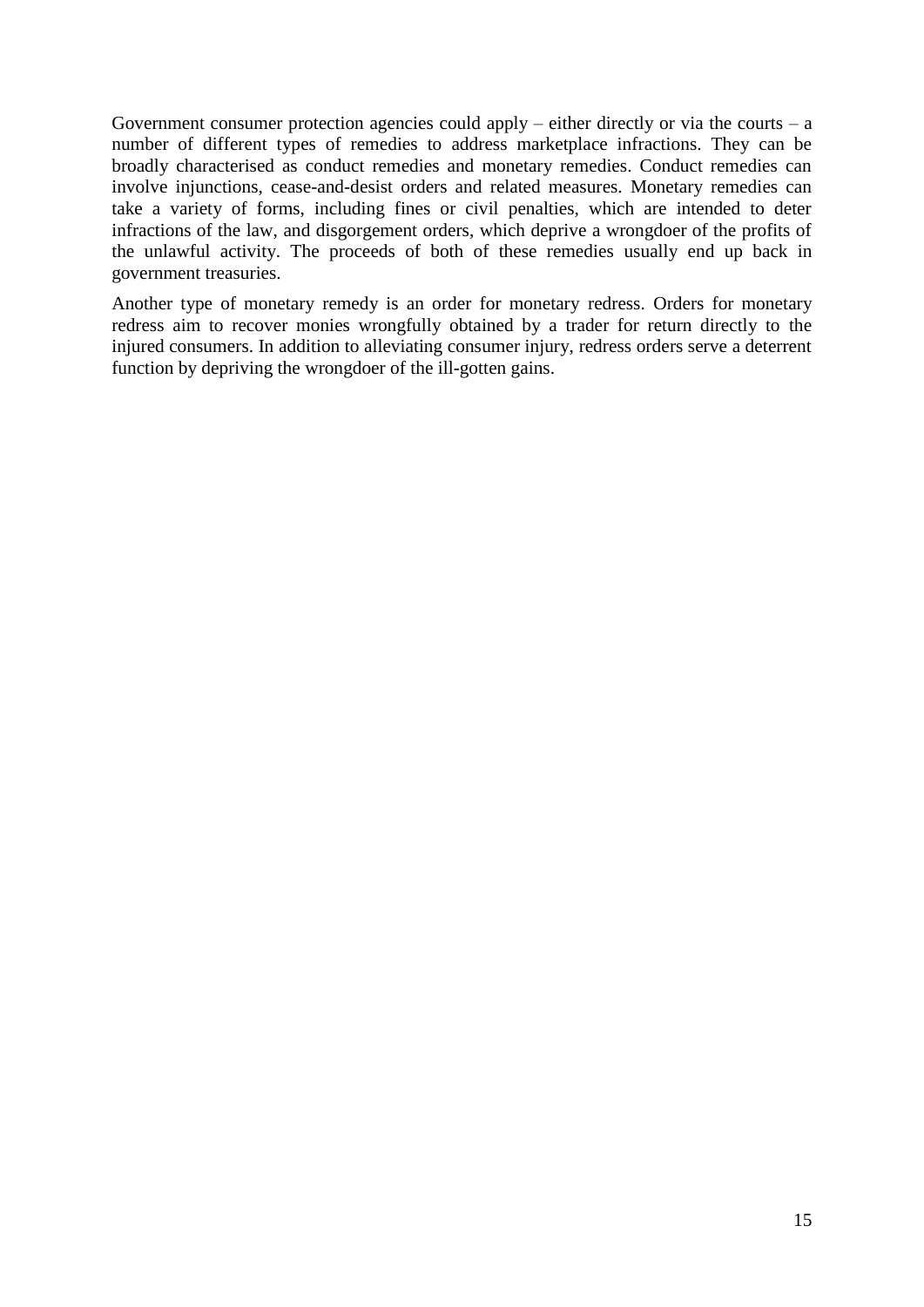# **Part 2 – Regional Framework on Consumer Protection in ASEAN**

Consumer protection has long been recognised as an integral part of the ASEAN economic and social integration process. As the ASEAN Member States (AMS) integrate more deeply; individuals move across borders more frequently; companies expand their business operations beyond geographical boundaries, supplying goods and services to customers based in different countries more easily; and the digitalisation of social and economic activities progresses at unprecedented paces; consumer protection has come to occupy a central place in the regional policy-making agenda.

# <span id="page-15-0"></span>**The ASEAN Committee on Consumer Protection (ACCP)**

The ASEAN Committee on Consumer Protection (ACCP) was established in 2007 by the ASEAN Economic Ministers (AEM). It comprises of representatives of consumer protection agencies of all ten (10) ASEAN Member States. The ACCP serves as the focal point to implement and monitor regional arrangements and mechanisms to foster consumer protection in the ASEAN Economic Community (AEC).

The ACCP's role is to ensure that consumer protection measures, including laws, regulations and policies, are in place in all AMS; consumers' access to information is enhanced, mechanisms for consumer redress and product recalls are in place, and institutional capacity strengthened. These are reflected in the strategic approaches adopted under the AEC Blueprint 2015-2025 and the more detailed initiatives under the ASEAN Strategic Action Plan on Consumer Protection (ASAPCP 2025).

The major accomplishments of the ACCP till date include *inter alia*:

- Nine AMS have consumer protection laws, with Cambodia aiming to enact its consumer protection law in the near future;
- The launch of the ASEAN Consumer Protection Website in 2012 [\(www.aseanconsumer.org\)](http://www.aseanconsumer.org/);
- Notification and information exchange mechanism developed for official and voluntary recalled/ banned products where Member States are able to upload its recalled/ banned products in real time through the ACCP website;
- Publication of a set of 24 policy digests on various consumer topics, a set of six modules on specific consumer protection areas, and a set of public awareness models and guidelines;
- Convening of 2 ASEAN Consumer Protection Conferences; and
- Adoption of the ASEAN High-Level Principles on Consumer Protection in 2017.

The [ASEAN Consumer website,](http://www.aseanconsumer.org/) launched in 2012, serves as the main reference point for matters pertaining to consumer protection issues including the provision of information on:

- AMS focal points for handling cross-border complaints;
- Notifications on recalled/banned products;
- Consumer protection legislations of AMS; and
- Other information such as publications and workshop materials.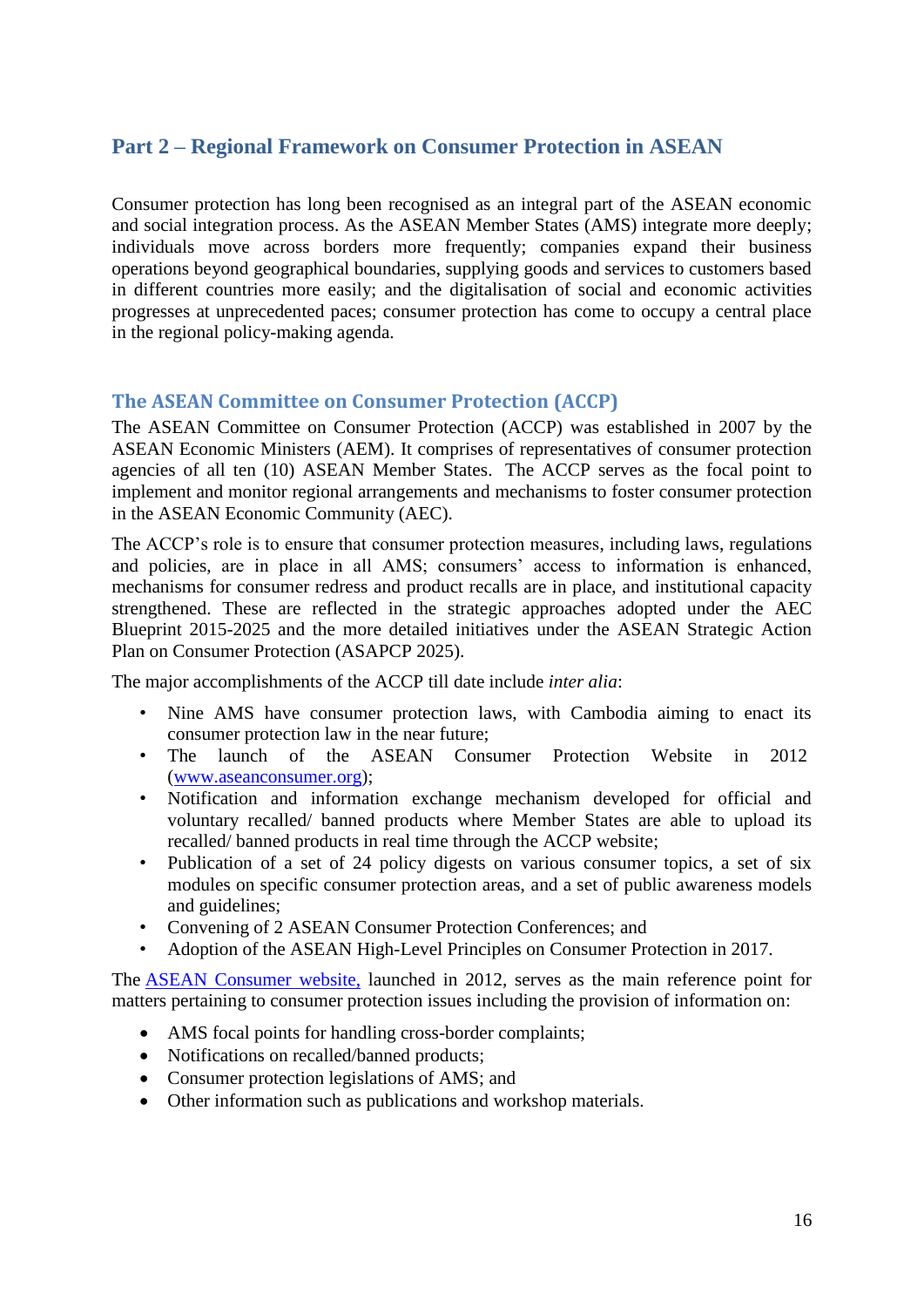# <span id="page-16-0"></span>**The ASEAN Strategic Action Plan on Consumer Protection (ASAPCP) 2016- 2025**

The AMS are committed to develop a dynamic, people-centered AEC that generates prosperity for consumers and business; to build consumer confidence in fair and transparent ASEAN markets; and to achieve this by working along and together with national consumer administrations and consumer organizations.

The ASEAN Strategic Action Plan for Consumer Protection 2016-2025 (ASAPCP)<sup>2</sup>, based on the strategic measures in the AEC Blueprint 2025, charts the course of the ASEAN Committee on Consumer Protection (ACCP)'s work and contains the following strategic goals and initiatives:

- 1. Establish a Common ASEAN Consumer Protection Framework through higher levels of consumer protection legislation, improve enforcement and monitoring of consumer protection legislations through peer reviews, and make available redress mechanisms, including alternative dispute resolution mechanisms;
- 2. Promote a higher level of consumer empowerment and knowledge by addressing consumer concerns and strenghtening consumer associations as well as enhancing consumer knowledge and advocacy;
- 3. Build higher consumer confidence and cross-border commercial transactions by strengthening product safety enforcement, addressing cross-border compliants through online dispute resolution, and promotion of sustainable consumption;
- 4. Encourage consumer-related matters in ASEAN policies through impact assessment of consumer protection policies and development of knowledge-based policies; and
- 5. Promote consumer protection measures in products and services sectors such as finance, e-commerce, air transport, energy, and telecommunications.<sup>3</sup>

Compared to the AEC Blueprint  $2015<sup>4</sup>$ , the ASAPCP 2016-2025 has shifted and deepened its priorities to focus on pressing issues to strengthen the institutional framework to effectively enforce consumer protection laws, promote consumer and business empowerment and confidence, strengthen regional cooperation to address cross-border consumer issues and integrate consumer protection provisions into the work plans of other ASEAN sectoral bodies. The ASAPCP 2025 aims to ensure a common protection framework to enable ASEAN consumers to receive the relevant protection and fair treatment, reduce gaps in the implementation of consumer protection across the ASEAN region, and enhance the technical capabilities of officials, especially in the younger jurisdictions. Various initiatives under the ASAPCP 2025 once delivered, would help ASEAN to have in place effective consumer protection systems, in accordance with international norms and stardards and taken into account technology developments.

**.** 

<sup>&</sup>lt;sup>2</sup> The ASAPCP 2016-2025 is downloadable from [<http://asean.org/storage/2012/05/ASAPCP-UPLOADING-](http://asean.org/storage/2012/05/ASAPCP-UPLOADING-11Nov16-Final.pdf)[11Nov16-Final.pdf>](http://asean.org/storage/2012/05/ASAPCP-UPLOADING-11Nov16-Final.pdf)

 $3$  See  $\langle$ http://www.aseanconsumer.org/accp/index.php?r=portal/article&id=53>

<sup>&</sup>lt;sup>4</sup> The AEC Blueprint 2015 is downloadable from [<http://asean.org/wp-content/uploads/archive/5187-10.pdf>](http://asean.org/wp-content/uploads/archive/5187-10.pdf)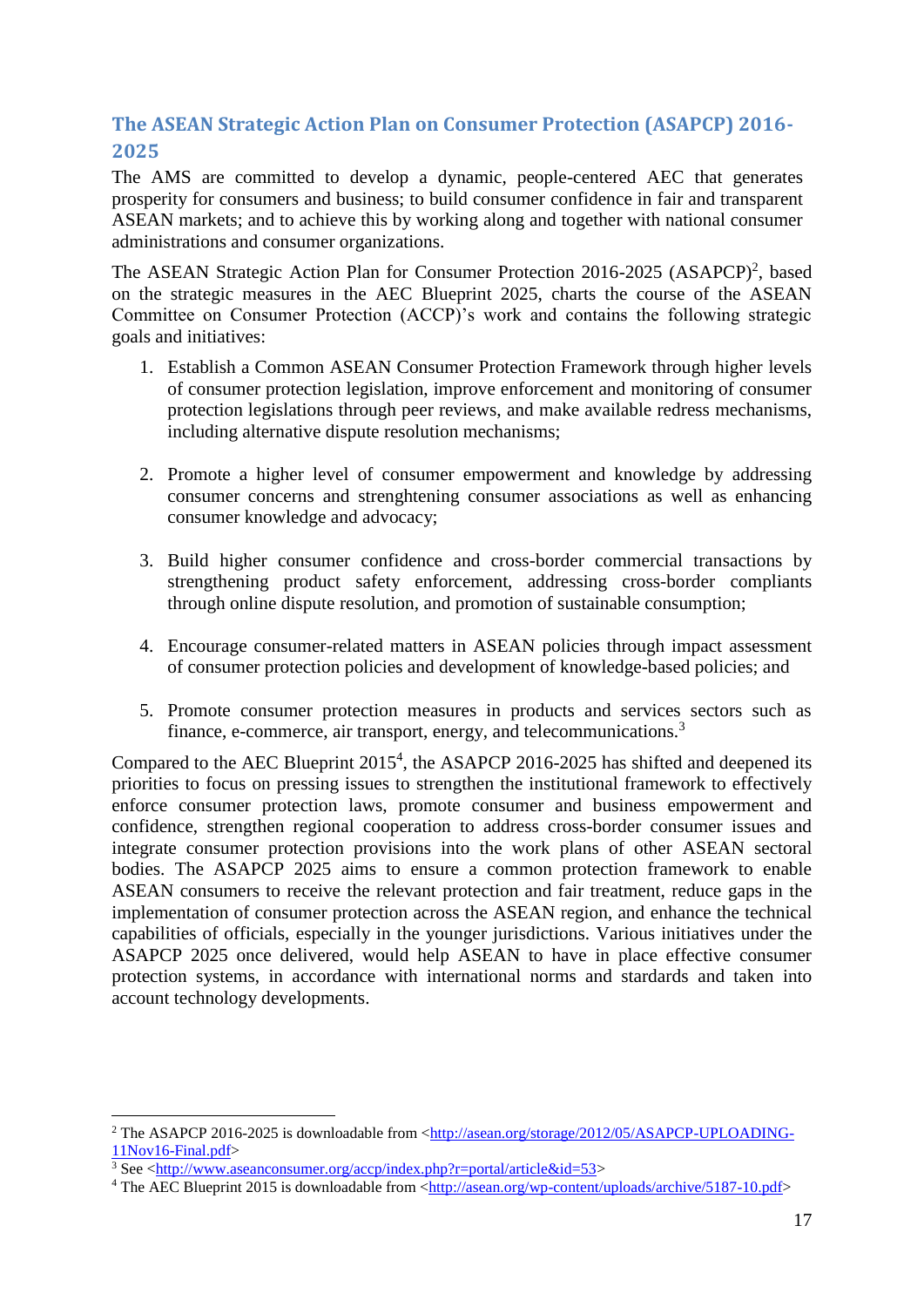# <span id="page-17-0"></span>**ASEAN High-Level Principles on Consumer Protection**

The first initiative under Strategic Goal 1 of the ASAPCP 2025 proposes the adoption of a Set of High-level Principles on Consumer Protection in ASEAN, as the first step towards building a Common ASEAN Consumer Protection Framework.

The ASEAN High-Level Principles (AHLP) are intended to support AMS in their efforts to improve consumer protection as ASEAN launches the AEC. They provide the direction for a broad framework on consumer protection for ASEAN. They also provide a consistent context for ASEAN laws and arrangements and, in so doing, promote a common base level of cooperation and exchange of experiences and best practices. The Principles also have the purposes of:

- Setting benchmarks on key aspects of consumer protection;
- Address legislative and information gaps as a basis for the modernization of consumer protection legislation;
- Provide an agreed set of criteria for peer reviews and peer learning that enhances regional cooperation and convergence in policy.

The AHLP thus constitute a broad framework of sound practices relevant to all ASEAN Member States. Broad applicability of the high-level principles, however, does not mean a one-size-fits-all approach to consumer protection. Application of these principles should be proportionate to the level of development and tailored to the scale and scope of its markets and consumer interests over the course of the ASAPCP 2025 and beyond.

# **ASEAN High-Level Principles**:

*1) Principle 1 – Enforcement of Consumer Protection Laws are Fair, Consistent, Effective and Proportionate*

This principle calls for the adoption of up-to-date, comprehensive and flexible consumer protection legislations in all AMSs, which should deal with all current and emerging consumer problems. AMS should ensure that consumer protection agencies are equipped with the legal powers, necessary skills and competencies to implement the laws in accordance with best practice criteria. Risk-based methodologies should be utilised by consumer protection agencies at best to direct resources where they can have the maximum impact.

*2) Principle 2 – Consumers are Equipped with the Skills, Knowledge, Information and Confidence to Exercise their Rights*

In addition to ensuring that consumers are provided with comprehensible, accurate and relevant product information, there is a need to raise the awareness of individual consumers about their rights under existing consumer legislations by enhancing advocacy work of key stakeholders. The relevant agencies and consumer associations should also provide consumers with as much information as possible on their rights and responsibilities and how they can seek redress.

*3) Principle 3 – Consumers are Protected from Harmful Goods and Services*

Ensuring consumers' access to safe goods and services should be a collective effort of governments, businesses and consumers. Governments should adopt appropriate measures, including laws and safety regulations to ensure that products are safe for consumption and use. Governments and businesses should apply and actively comply with the national and international standards in order to ensure the safety of consumers in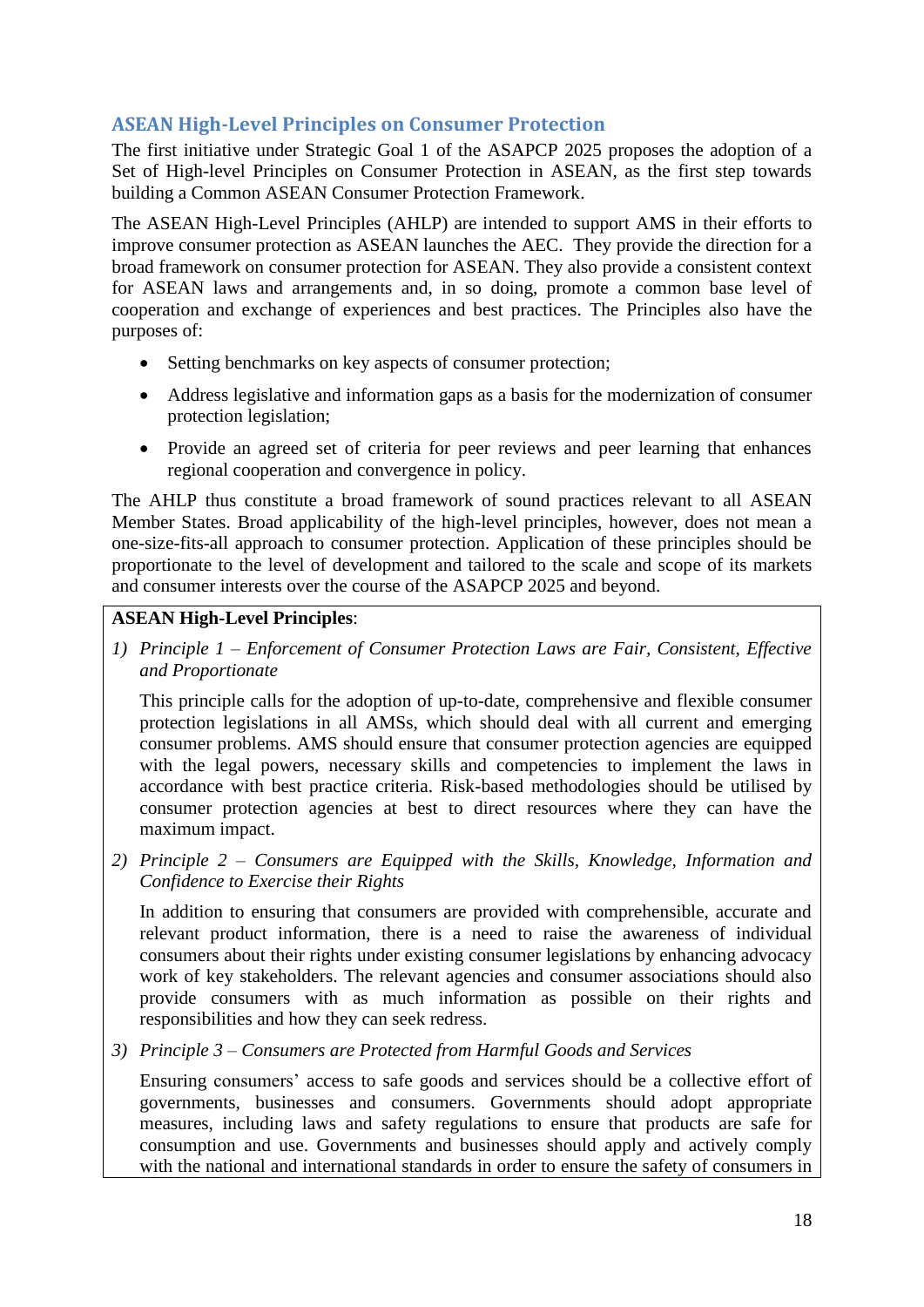relation to the use of products. They should be pro-active and undertake the necessary actions to provide redress and remove harmful products from circulation. Consumers should be made knowledgeable with regards to recognizing hazardous products.

*4) Principle 4 – Consumers Have Access to Appropriate and Convenient Sources of Advice and Redress including Alternative Dispute Resolution (ADR)*

It is essential that consumers have access to information to enable them to make informed choices and ready access to affordable and easy-to-use dispute resolution arrangements. This principle calls for AMS to establish in-house complaints and redress systems by businesses, national consumer complaint centres by consumer associations, small claim courts, and online dispute resolution (ODR) mechanisms *inter alia*; as well as to provide for adequate administrative penalties to act as deterrent against violations of consumer protection legislations.

# *5) Principle 5 – Consumers Understand the Impact of Consumption Decisions on the Shared Environment*

Informed consumers have an essential role in promoting consumption that is environmentally, economically and socially sustainable, including through the effects of their choices on producers. AMS should promote better understanding of such impacts through the development and implementation of policies for sustainable consumption and the integration of those policies with other public policies. It is also essential that AMS act proactively to help consumers understand the environmental impacts of their purchasing decisions and protect consumers from misleading information.

*6) Principle 6 – Strong Consumer Advocacy is Promoted*

The consumer voice should be heard by governments and consumer representation must be effective. Governments should seek consumer views before decisions are taken on relevant industrial, trade and social policy issues. They should ensure that the development of consumer policies is based on sound evidence and should put additional resources into research and regularly poll consumers directly.

7) *Principle 7 – High Levels of Cooperation between Different Levels of Government and with Business and Other Stakeholders*

This principle calls for AMS to adopt, at the national level, a general consumer protection policy and strategy as well as planning. This can then feed down to planning at the individual organisation level with each part of the consumer protection system understanding its role and what it can contribute overall. Only with a more 'joined-up' approach within the governments, it would be possible to interact in a meaningful way with non-governmental bodies and the business community; and with counterparts across the ASEAN region.

*8) Principle 8 – Consumers in E-commerce are Protected*

This principle calls for AMS to conduct regular reviews of existing consumer protection laws and practices to determine amendments or additional subsidiary legislations needed to be implemented to provide effective protection to consumers on electronic commerce. Consumers should be informed about potential security and privacy challenges they may face in e-commerce and m-commerce and the measures which can be used to limit the risks. Specialized dispute resolution mechanisms should be established, including on-line mechanisms, to handle cross-border transactions and provide the consumers with fair outcomes.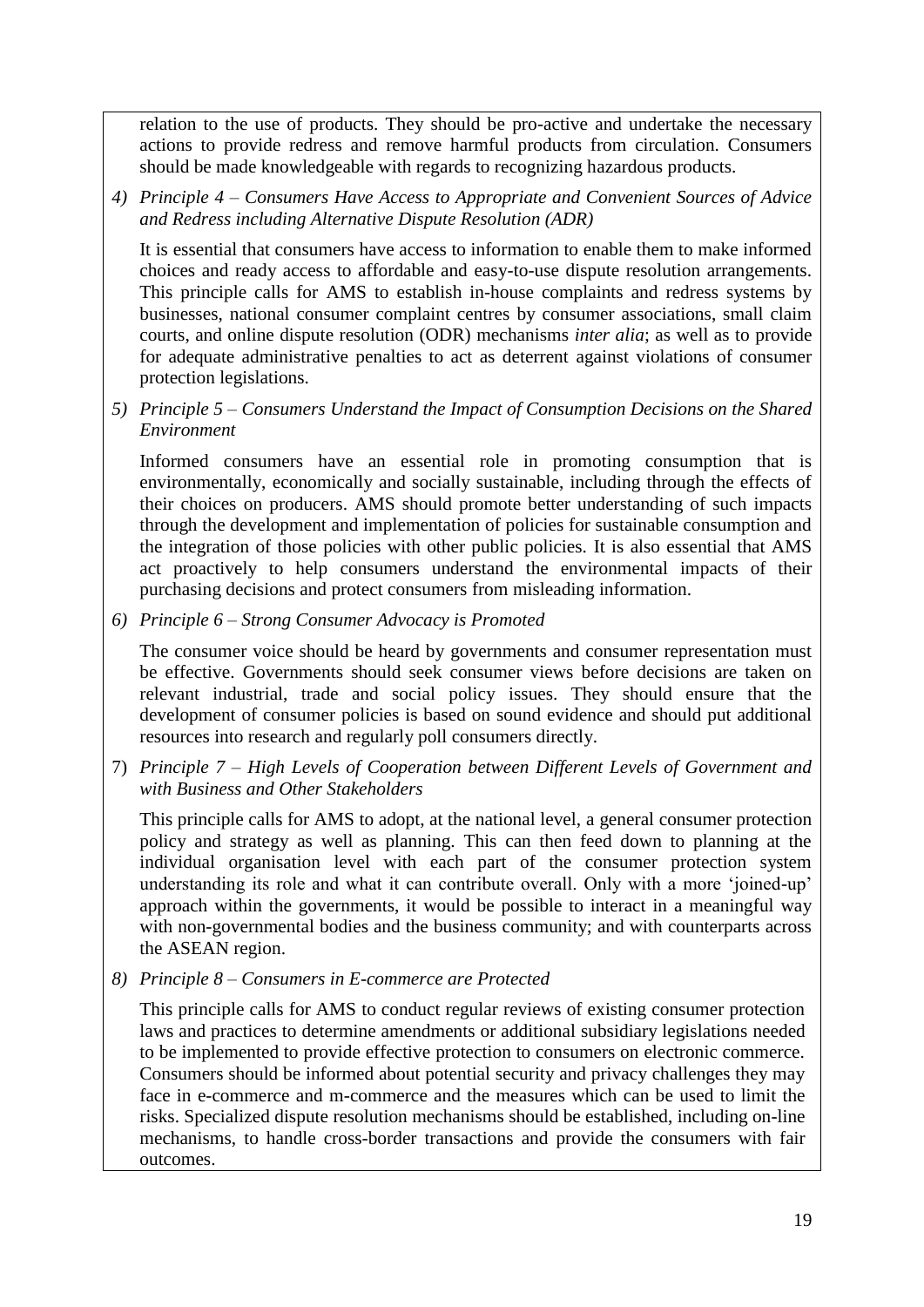# <span id="page-19-0"></span>**Part 3 – Consumer Protection in the ASEAN Member States**

# <span id="page-19-1"></span>**BRUNEI DARUSSALAM**

# <span id="page-19-2"></span>**Laws and Regulations**

The principal law for consumer protection in Brunei Darussalam is the Consumer Protection (Fair Trading) Order, 2011 (CPFTO), which was passed in November 2011 and came into effect since 1 January 2012.

#### *Scope and Coverage*

The CPFTO protects consumers against any unfair practices by sellers, such as:

- Deceiving or misleading consumers; e.g. hidden fees and surcharges, manipulation of measurement units, using small print to conceal terms and conditions in giving discounts, etc:
- Making false claims; e.g. claiming a second hand good as a new/ unused; and
- Taking advantage of consumer who is not in position to protect his own interest or is not reasonably able to understand the transaction.

The CPFTO applies to all businesses or consumers residing in Brunei Darussalam; or business-to-consumer (B2C) transactions which are made in or sent from Brunei Darussalam.

## *Definition of Consumer*

According to the CPFTO, a consumer is a person who purchases goods/services for personal consumption and not for commercial purposes.

# *Consumer Rights and Responsibilities*

Any consumer who has entered into a consumer transaction involving an unfair practice has the right to commence an action in a court of competent jurisdiction against the supplier. The right to commence such an action shall not apply where

- the amount of the claim exceeds a prescribed limit; or
- there is no claim for money, and the remedy or relief sought in the action is in respect of a subject matter the value of which exceeds a prescribed limit.

# *Product Safety and Liability*

Brunei does not have a specific statute/legislation on product safety and liability.

Some statutes that regulate product safety, as opposed to product liability, in the country include the Medicines Order 2007, the Poisons Act 1956, the Wholesome Meat Order 2011, and the Public Health (Food) Act 2000.

Since Brunei also follows the common law system, as is the case under English law, a purchaser in Brunei may bring a tortious claim against the manufacturer or supplier for negligence where the conduct of the manufacturer or the supplier falls below the standard of care expected at law. Liability is fault-based and is extended not only to the buyer but also to any other end-users who come into contact with the purchased product, i.e. the consumer(s).

#### *Weights and Measures*

These issues are regulated under the purview of the Brunei Weights and Measures Act, 1983. This Act is implemented by the Weights and Measures Unit, under the Energy and Industry Department, Prime Minister's Office of Brunei.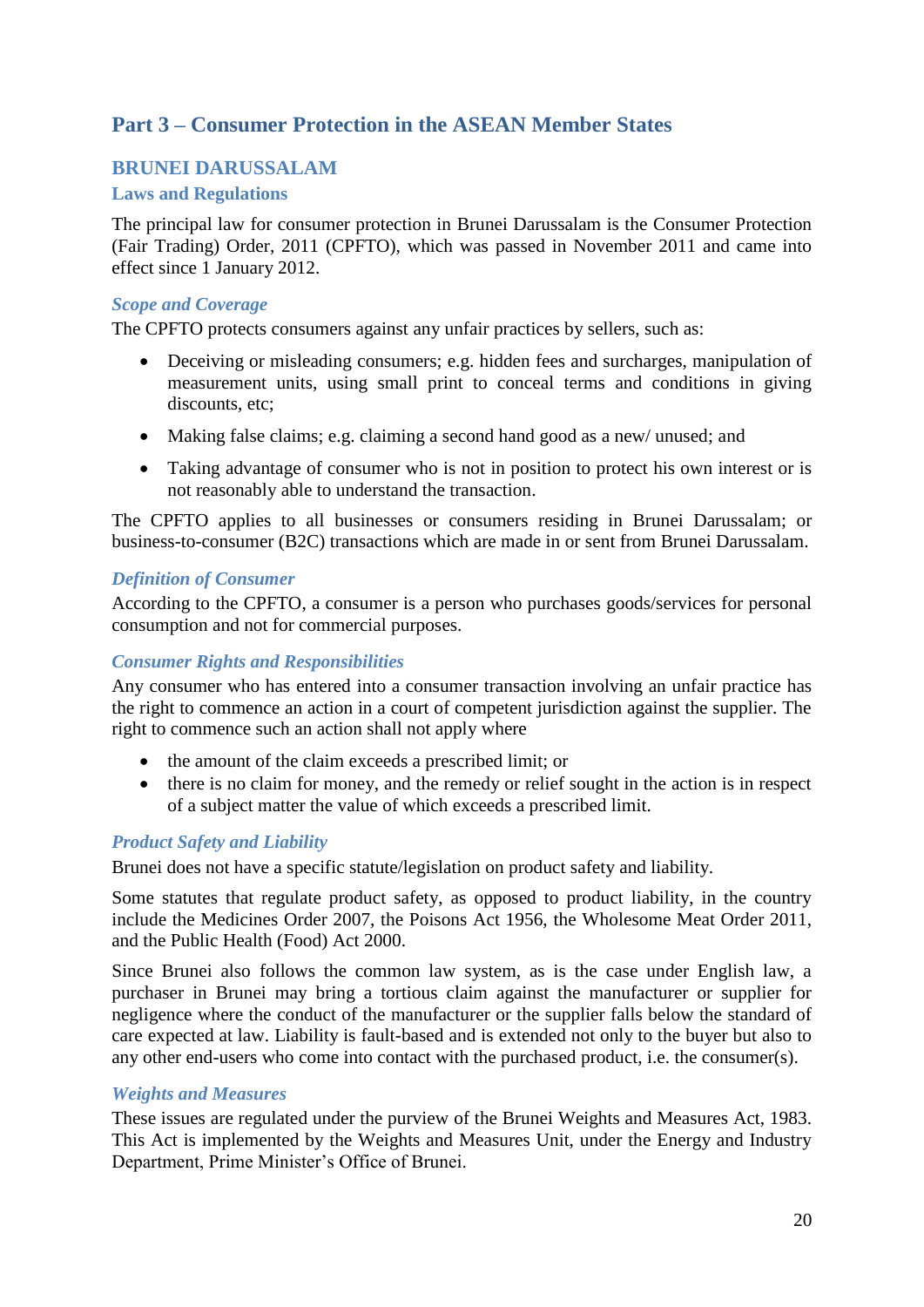This Unit is thus responsible for:

- providing the verification and re-verification services for all weighing and all measuring equipment use for trade purposes in Brunei Darussalam
- promoting awareness to the consumers, traders and general public on the use of accurate and reliable weight and measurements intended to be used in trade
- addressing and resolve consumers and traders grievances related to weight & measures

## *Unfair Practices and Unfair Contract Terms*

The CPFTO listed 20 specific unfair practices under its Second Schedule.<sup>5</sup>

Unfair contract terms are generally regulated under the Brunei Unfair Contract Terms Act, 1999. However, the CPFTO considers it an unfair practice to take advantage of a consumer by including in an agreement terms or conditions that are harsh, oppressive or excessively one-sided so as to be unconscionable.

## *Misleading Advertisements*

With regards to advertisements, the CPFTO consider it an unfair practice to make a representation that appears in an objective form such as an editorial, documentary or scientific report when the representation is primarily made to sell goods or services, unless the representation states that it is an advertisement or a promotion.

## *Direct Selling/Pyramid Marketing*

This is not regulated under Brunei law.

## <span id="page-20-0"></span>**Sectoral Issues**

# *Phone, Internet Services and E-Commerce*

Matters related to telecommunications services, Internet services and E-commerce in Brunei are regulated by the Ministry of Communications  $\langle \frac{http://www.mincom.gov.bn}{http://www.mincom.gov.bn}\rangle$  and the Authority for Info-Communications Technology Industry (AITI) of Brunei Darussalam [<https://www.aiti.gov.bn>](https://www.aiti.gov.bn/).

Some relevant legislations include the Brunei Broadcasting Act 2000, the Internet Code of Practice Notification 2001, the Computer Misuse Order 2000, the AITI Order 2001, the Telecommunications Order 2001, and the Electronic Transactions Act 2001 (amended in 2008).

# *Consumer Credit and Banking*

Various laws and regulations are already in place in Brunei Darussalam in relation to consumer credit and banking, including hire & purchase, loans and credit card, money lending and pawn broking. Interest rates are regulated through various legal instruments and self-regulatory mechanisms by banking institutions. The Government, through the Ministry of Finance [<http://www.mof.gov.bn>](http://www.mof.gov.bn/SitePages/Home.aspx), has published fees and charges imposed by banks in order to increase transparency and enhance public awareness. Additionally, there are measures in the Banking Order 2006 and Islamic Banking Order 2008 that restrict the sharing of credit data amongst credit providers to safeguard consumers' personal data.

1

<sup>5</sup> For more information on these practices, see

[<sup>&</sup>lt;http://www.depd.gov.bn/cad%20images/resource/Resources%2020%20Specific%20Unfair%20Practices.pdf>](http://www.depd.gov.bn/cad%20images/resource/Resources%2020%20Specific%20Unfair%20Practices.pdf)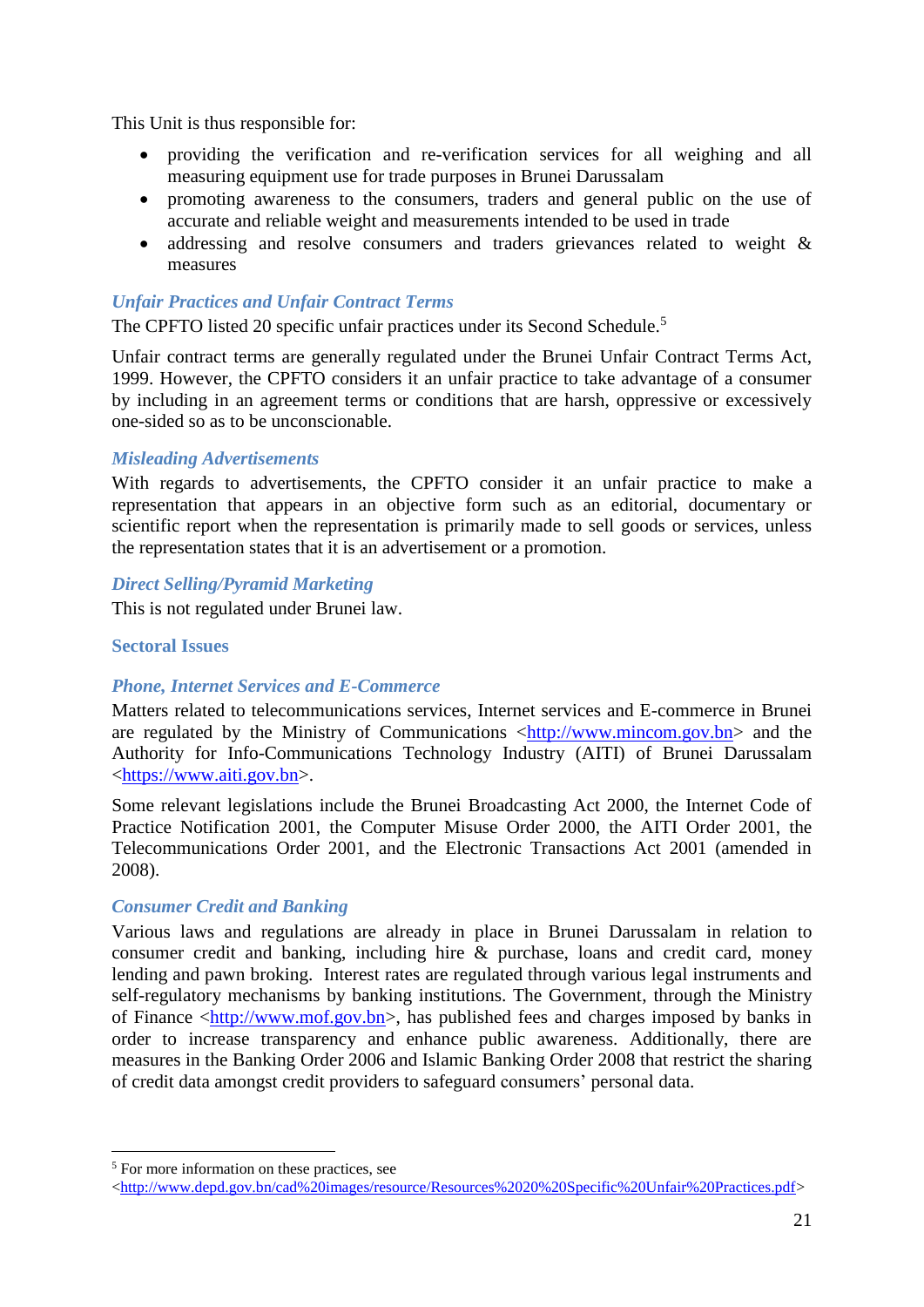# *Healthcare Services*

The Ministry of Health [<http://www.moh.gov.bn>](http://www.moh.gov.bn/Pages/Home.aspx) exercises most functions related to health and healthcare services in the country. Relevant laws and regulations include the Poisons Act 1956, the Infectious Diseases Order 2003, the Medicines Order 2007, the Medicines (Licensing, Standard Provisions and Fees) Regulations 2010 and Medicines (Labelling) Regulations 2010, and the Medicines (Labelling) Regulations 2010.

# *Professional Services*

In Brunei Darussalam, the most commonly engaged professionals by consumers are:

- Legal services (regulated by the Attorney General's Chambers [<http://www.agc.gov.bn>](http://www.agc.gov.bn/) in accordance with the Legal Profession Act 2006)
- Medical and dental services (regulated by Ministry of Health in accordance with the Medical Practitioners and Dentists Act 1984)

The aforementioned laws, along with relevant codes of conduct, regulate the conducts of medical and legal professionals, and the advertising of their services.

## *Transport Services*

The Civil Aviation Order, 2006 is the prescribed law that regulates civil aviation services within Brunei airspace. The Order is implemented by the Department of Civil Aviation, under the Ministry of Communications [<http://www.mincom.gov.bn/dca/Theme/Home.aspx>](http://www.mincom.gov.bn/dca/Theme/Home.aspx). There is, however, no specific agency established to handle consumer complaints in this sector.

## <span id="page-21-0"></span>**Consumer Protection Agencies**

The enforcement agency responsible for consumer protection in Brunei Darussalam is the Competition and Consumer Affairs Department (CCAD), formerly known as the Price Control Division, under the Department of Economic Planning and Development (JPKE), Prime Minister's Office [<http://www.depd.gov.bn/cad/Home.aspx>](http://www.depd.gov.bn/cad/Home.aspx).

The CCAD is responsible for implementing the CPFTO and also the Price Control Act, 2002 of Brunei. Its main functions include:

- Handling consumer complaints within the scope of the two aforementioned laws;
- Raising consumer awareness and promoting consumer education in Brunei through various media and business engagement;
- Compilation of price data on select essential goods for publication;
- Business compliance inspection and enforcement (vis-a-vis the Price Control Act); and
- Setting maximum price of the 4 controlled items and 13 categories of essential food items during festive seasons.

#### <span id="page-21-1"></span>**Consumer Organisations and Associations**

There is currently no consumer organisation or association in Brunei Darussalam.

#### <span id="page-21-2"></span>**Redress**

In Brunei Darussalam, an aggrieved consumer encountering unfair practices has to first approach the seller with supporting documents, such as receipts, to explain the problem and try to negotiate for a satisfactory outcome. In case that does not work, the aggrieved consumer can then file a complaint and seek compensations through the following channels:

• The CCAD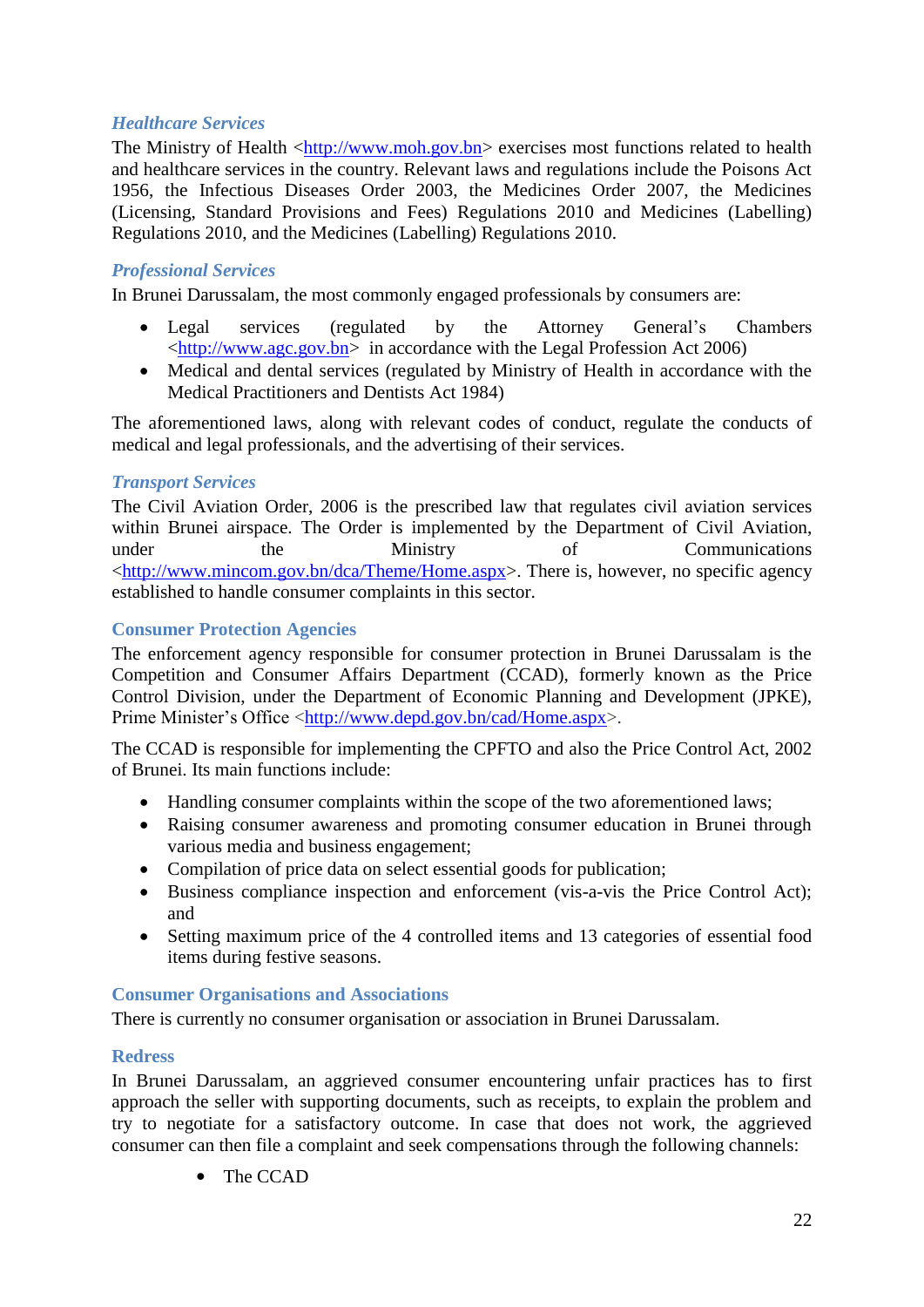• Small Claims Tribunal

The CCAD handles general consumer complaints relating to civil redress and business-toconsumer complaints/claims where those complaints can be channelled in-person or

- via telephone
- via email or websites
- via fax
- via post
- via complaints form

There is no fee involved for submitting a complaint to the CCAD.

The Small Claims Tribunal in Brunei is established in accordance with the Small Claims Tribunal Order, 2006. The Small Claims Tribunal have the authority to hear cases brought by consumers under the CPFTC and will decide if manufacturers or sellers have been found to have engaged in an unfair practice. The Small Claims Tribunal can award several different remedies, including:

- Ordering restitution of any money given by the consumer;
- Awarding the consumer damages in the amount that the consumer has suffered;
- Making an order of specific performance against the manufacturers or sellers;
- Making an order directing manufacturers or sellers to repair goods; and
- Making an order to change the contract between the consumer and manufacturers or sellers.

Parties who are not domicile or resident in Brunei can be brought within the jurisdiction of the Brunei courts if the sale contract was performed in Brunei or the breach of contract or relevant laws and regulations occurred in Brunei.

<span id="page-22-0"></span>Legal courts are recovered by winning parties before the Brunei courts and the successful parties can hope to recover approximately 60 percent of their legal fees and all of their disbursements, so long as they have been incurred reasonably.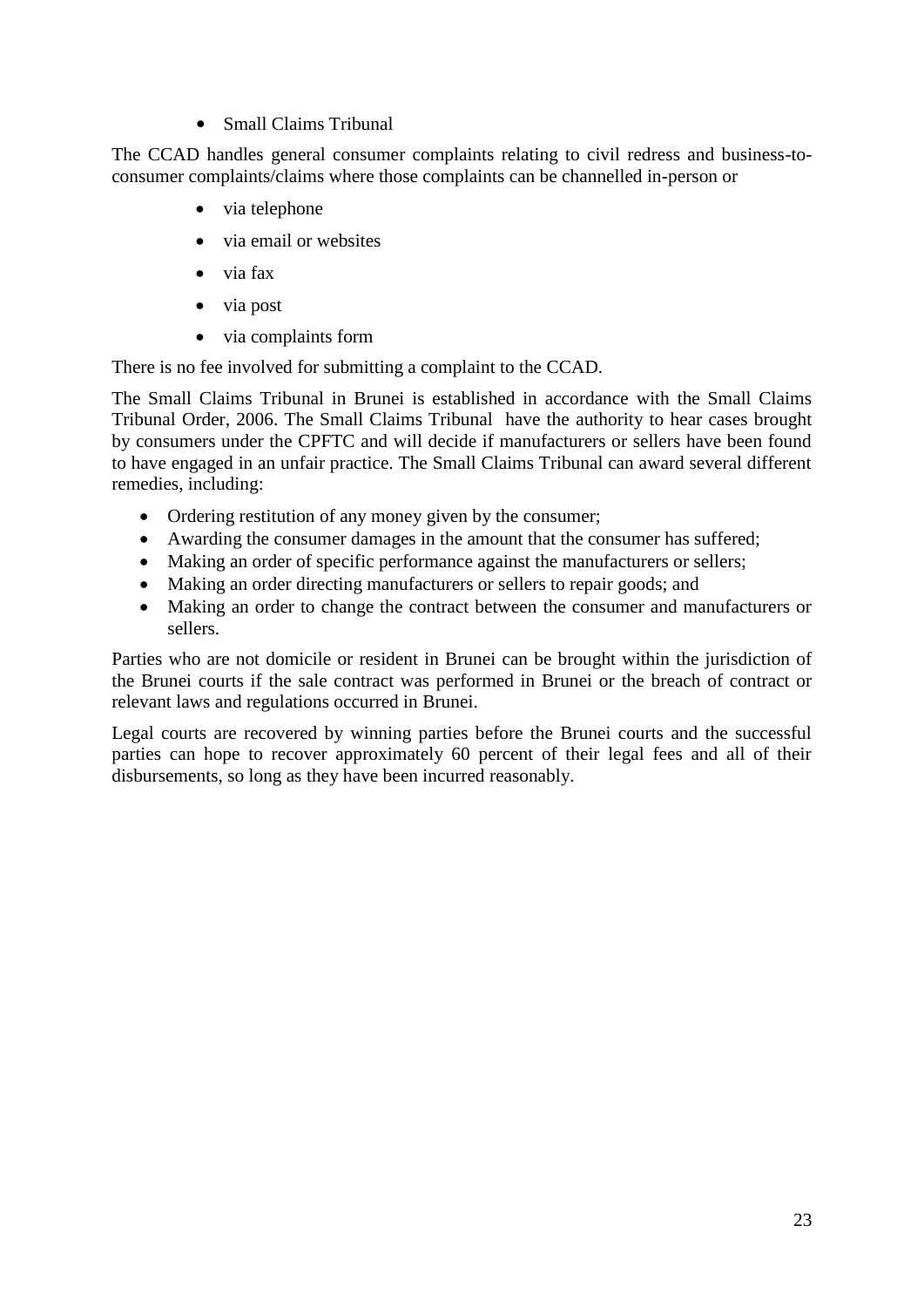# **CAMBODIA**

#### <span id="page-23-0"></span>**Laws and Regulations**

Till date, Cambodia does not have a comprehensive legislation on consumer protection yet. Such a law, however, is being drafted and the Government of Cambodia is making every effort possible to enact the same at the earliest possible.

The closest that Cambodia has to a general consumer protection law is its Law on the Management of Quality and Safety of Products, 2000 *(*LMQSP*).*

#### *Scope and Coverage*

The LMQSP provides an administrative framework for the Cambodian Government to inspect and prevent the production of hazardous products and the provision of hazardous services.

It applies to all commercial enterprises; all manufacturers for commercial ends; importers, exporters and merchants; service providers; advertisers of products, goods, and services; civic associations and non-governmental agencies engaged in manufacturing, commerce or humanitarian relief.

The LMQSP covers issues such as consumer rights and business obligations; quality label and creation procedures; commercial fraud repression; actions against products or services which are likely to induce grave or imminent dangers; inspection procedures for quality and safety of products, goods and services; and relevant offences.

#### *Definition of Consumer*

There is currently no formal definition of a consumer in Cambodia laws yet, even though this term is repeatedly used in the LMQSP.

#### *Consumer Rights and Responsibilities*

The LMQSP mentions the following rights of consumers in Cambodia:

- Right to safety; and
- Right to information (to be provided with accurate information about the composition or configuration of products, goods or services to avoid confusion)

#### *Product Safety and Liability*

The LMQSP imposes criminal and administrative liabilities upon producers, retailers, inspectors and service providers for their manufacturing and commercialisation of products, goods and services which could be harmful to the health or safety of consumers.

When goods and services could harm the health or safety of consumers, the manufacturers and persons who commercialise those goods and services are required to submit a declaration and obtain an authorisation from the competent agencies prior to the commencement of such activities. The competent authorities could also issue an order to the manufacturers, sellers or service providers to take necessary measures to ensure the relevant quality and safety requirements are met. These measures may include warnings and other precautionary measures as well as the recall of defective products for modification or a partial or total refund of the purchase price.

Besides, the Civil Code of Cambodia provides that the sources of liability include contract, unilateral acts, acts of management of affairs without mandate, act of unjust enrichment,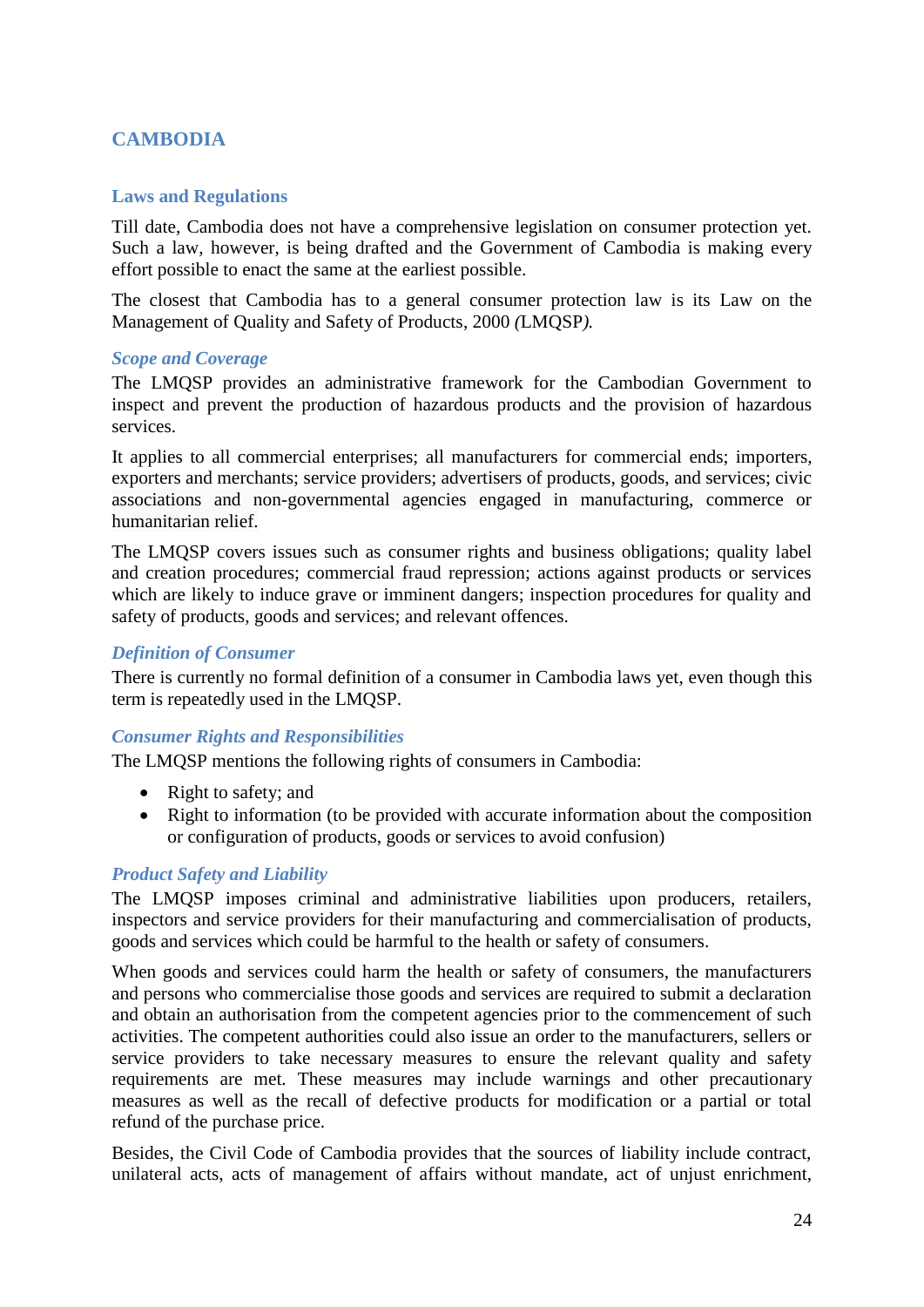tortious acts, or as provided for by law. A consumer who claims to have been injured by a product, or who otherwise suffered loss or damage, can commence an action at a court of law seeking compensation to enforce a contract or to hold the producer, seller or owner of a product causing injury, loss or damage liable in tort.

# *Misleading Advertisements*

The LMQSP prohibits all forms of commercial advertising if they are deceitful, misleading, or false, or likely to cause confusion on the quality and safety of products, goods and services when they pertain to the following:

- Expected effects of the products;
- Identity, type, nature, place of origin, physical or nutritional quality, contents, quantity, manufacturing methods, and date of production;
- Expiry date, usage guidelines and terms;
- Methods of sale, product availability and prices; and
- Other warranties.

# <span id="page-24-0"></span>**Sectoral Issues**

# *Phone, Internet Services and E-Commerce*

The Law on Telecommunications, promulgated by the Royal Decree No.NS/RKM/1215/017 dated 17 December 2015, is considered the most comprehensive legal instrument supervising the telecom sector in Cambodia. This law:

- defines the authorities of the Ministry of Post and Telecommunication,
- establishes and sets duties of the Telecom Regulator Cambodia
- classifies different types of authorization, certificate and licenses
- sets the supervision on the use of infrastructure and network, the fees, the fair competition and the protection of the consumers.

Consumers of telecommunications services have the following basic rights:

- rights to enjoy quality telecom services, and to receive information about telecom services;
- right to security and safety while using telecom services, including protection of private information;
- right to participate in any public consultation on the preparation of policy or regulation in the sector;
- right to redress and obtain compensation on damages caused by the telecom operators or service providers; and
- right to establish telecom consumer association.

The Ministry of Posts and Telecommunications  $\langle \frac{http://www.mptc.gov.kh}{\rangle}$  and the Telecommunication Regulator of Cambodia [<https://www.trc.gov.kh>](https://www.trc.gov.kh/) are responsible for implementing this law, as well as all consumer protection issues within the telecom sector.

# *Consumer Credit and Banking*

The main piece of legislation for this sector in Cambodia is the Law on Banking and Financial Institutions 1999, but it has only a few provisions related to consumer protection. It empowers the supervisory authority to define, after having consulted the profession, a corpus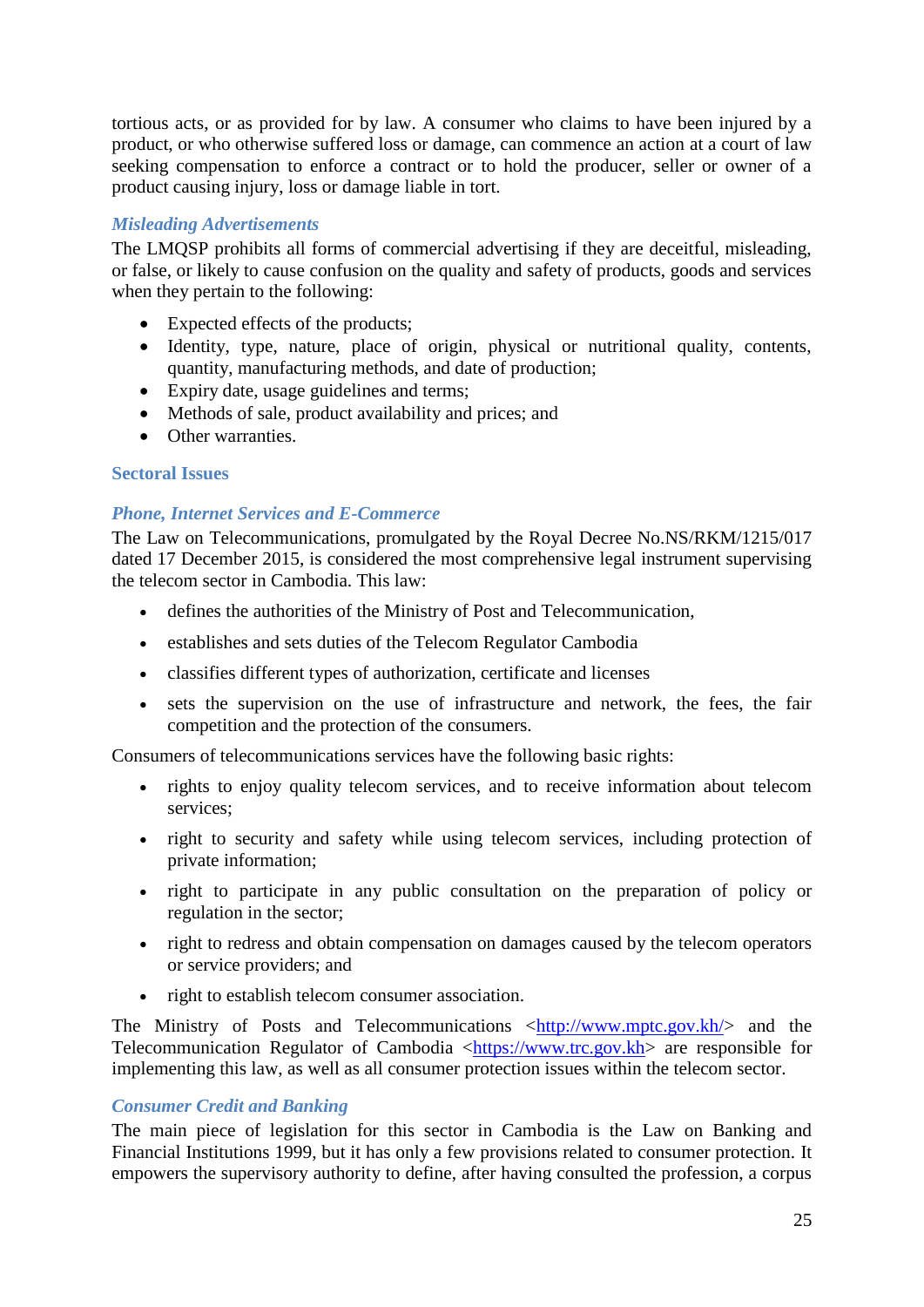of rules of good conduct aimed at ensuring customer protection, including transparency, openness and the level of charges and remuneration for banking or financial services.

The Prakas on Utilization and Protection of Credit Information (2006) establishes a process for banks to share negative credit information as part of a government sponsored framework known as CIS (Credit Information System). The system is currently inactive, but the wording of the prakas has been interpreted by lenders to preclude the sharing of personal credit information other than the negative information provided for under this system.

The National Bank of Cambodia  $\langle \frac{https://www.nbc.org.kh}{https://www.nbc.org.kh} \rangle$  is the sector regulator and as such carries several responsibilities under *the* Law on Banking and Financial Institutions 1999. There is, however, no provision for the establishment of any banking ombudsman or tribunal to hear consumer complaints.

#### *Healthcare Services*

The Law on the Management of Pharmaceuticals, 1996 of Cambodia makes it an offence for a person to produce, import, export or trade poor quality or counterfeit pharmaceutical products that affect the health or life of the consumers, or pharmaceuticals containing addictive substances without authorisation.

The Ministry of Health of Cambodia is the implementing agency for all laws and regulations on health and healthcare services in Cambodia. The Ministry has no website as of date.

#### *Professional Services*

The Law on the Management of Private Medical, Paramedical and Medical Aide, 2000 is deemed to address the problem of unregistered private medical practitioners providing unqualified services to the public in Cambodia. It requires that any person practising as a medic, paramedic or medical aide must hold a degree recognised by the Ministry of Health, and be registered with the relevant medical professional association. This law is also implemented by the Ministry of Health.

Legal services were partly regulated under the Law on Bar Statutes 1995, which is implemented by the Ministry of Justice  $\langle \frac{http://www.moj.gov.kh}{\rangle}$ .

#### <span id="page-25-0"></span>**Consumer Protection Agencies**

The governmental focal point for consumer protection matters in Cambodia currently is the Cambodia import Export Inspection and Fraud Repression Directorate-General (CAMCONTROL), under the Ministry of Commerce.

CAMCONTROL is responsible for:

- Ensuring the quality and safety of products and services for the protection of consumers' health and safety;
- Ensuring the protection of consumers' economic interests:
- Ensuring the compliance of the regulatory requirements related to trade; and
- Providing the service of commercial inspection as third party.

#### <span id="page-25-1"></span>**Consumer Organisations and Associations**

There is currently no consumer organisation or association in Cambodia yet.

#### <span id="page-25-2"></span>**Redress**

<span id="page-25-3"></span>Currently, consumers in Cambodia can only take legal action for tort or other actions to enforce their rights in courts.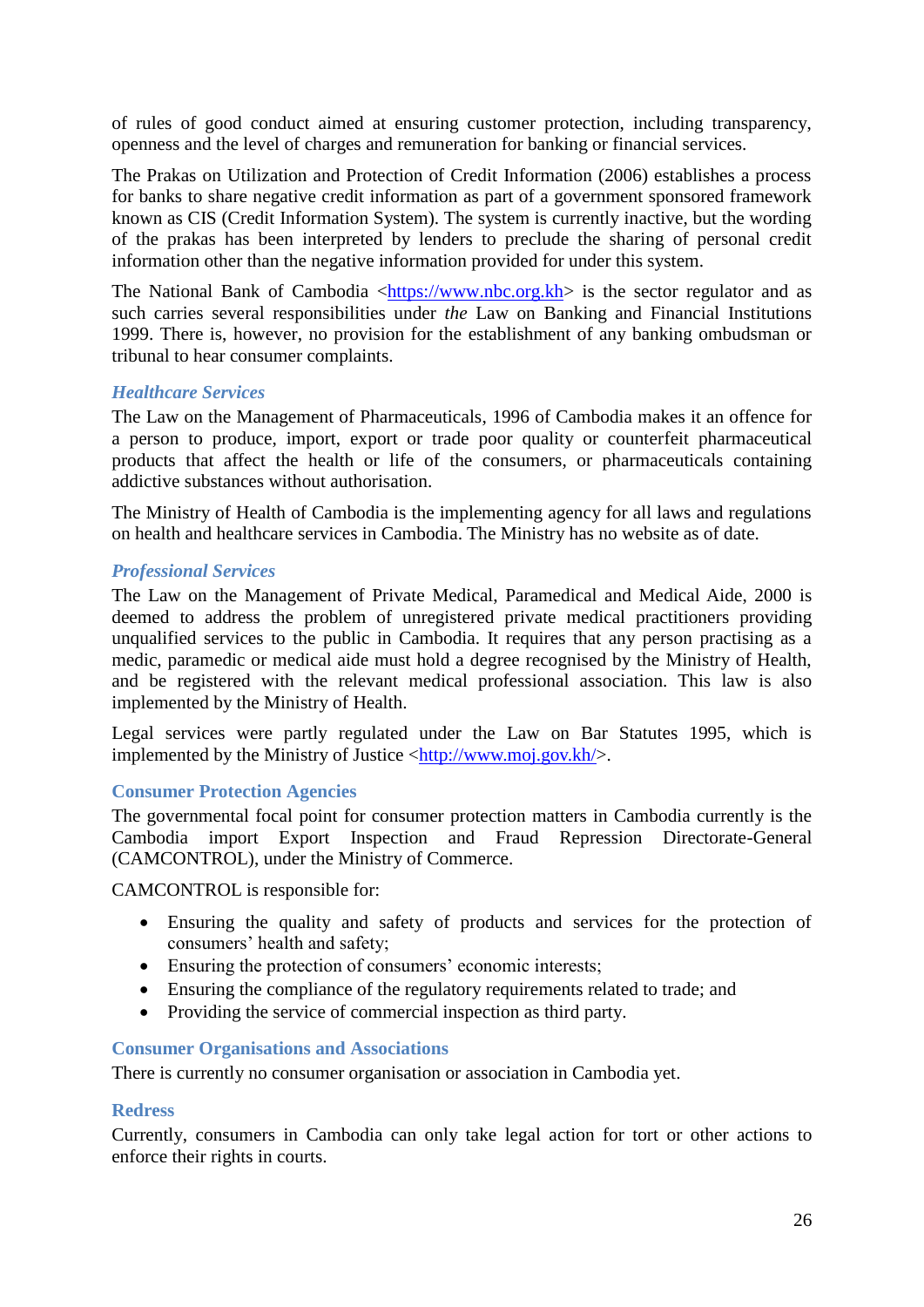# **INDONESIA**

#### <span id="page-26-0"></span>**Laws and Regulations**

The principal law for consumer protection in Indonesia is the Law No. 8 of 1999 on Consumer Protection (hereinafter referred to as "Law No. 8"). It came into effect on April 20, 2000.

## *Scope and Coverage*

The Law No. 8 aims at protecting the rights of and promoting the recourses available to, users of both goods and services in Indonesia.

It consists of detailed provisions on *inter alia* the rights and obligations of consumers; the rights and obligations of the entrepreneurs; prohibitions imposed on the entrepreneurs; provision to include 'standard clauses'; the establishment, structure and functions of the national consumer protection agency; the role of non-governmental consumer foundations; settlement of disputes between consumers and entrepreneurs; the establishment, composition and functions of consumer dispute settlement bodies; and sanctions for violations.

## *Definition of Consumer*

A consumer is defined as an individual user of goods and/or services available in the society, consuming/purchasing goods and/or services for the benefit of themselves, family members, other people, and other living creatures and not for trading.

#### *Consumer Rights and Responsibilities*

The Law No. 8 recognises and protects the following rights of the consumers:

- to obtain comfort, security and safety in using or consuming the goods and/or service (*right to safety*)
- to choose and obtain the goods and/or services with the promised conversion value and condition and warranty (*right to choose*)
- to obtain correct, clear and honest information on the condition and warranty of the goods and/or services (*right to information*)
- to be heard in expressing opinion and complaints on the goods and/or services they use or consume (*right to be heard*)
- to obtain proper advocacy, protection and settlement in the consumer's protection dispute (*right to representation*)
- to obtain consumer's training and education (*right to education*)
- to receive proper and honest and nondiscriminatory treatment or service
- to obtain compensation, redress and/or substitution, if the goods and/or services received are not in accord with the agreement or not received as requested (*right to redress*); and
- to obtain rights as regulated in the other provisions of the law.

Similarly, the Law clearly prescribes the following obligations of the consumers:

• to read or follow the information instructions and application or usage procedures of the goods and/or services for security and safety;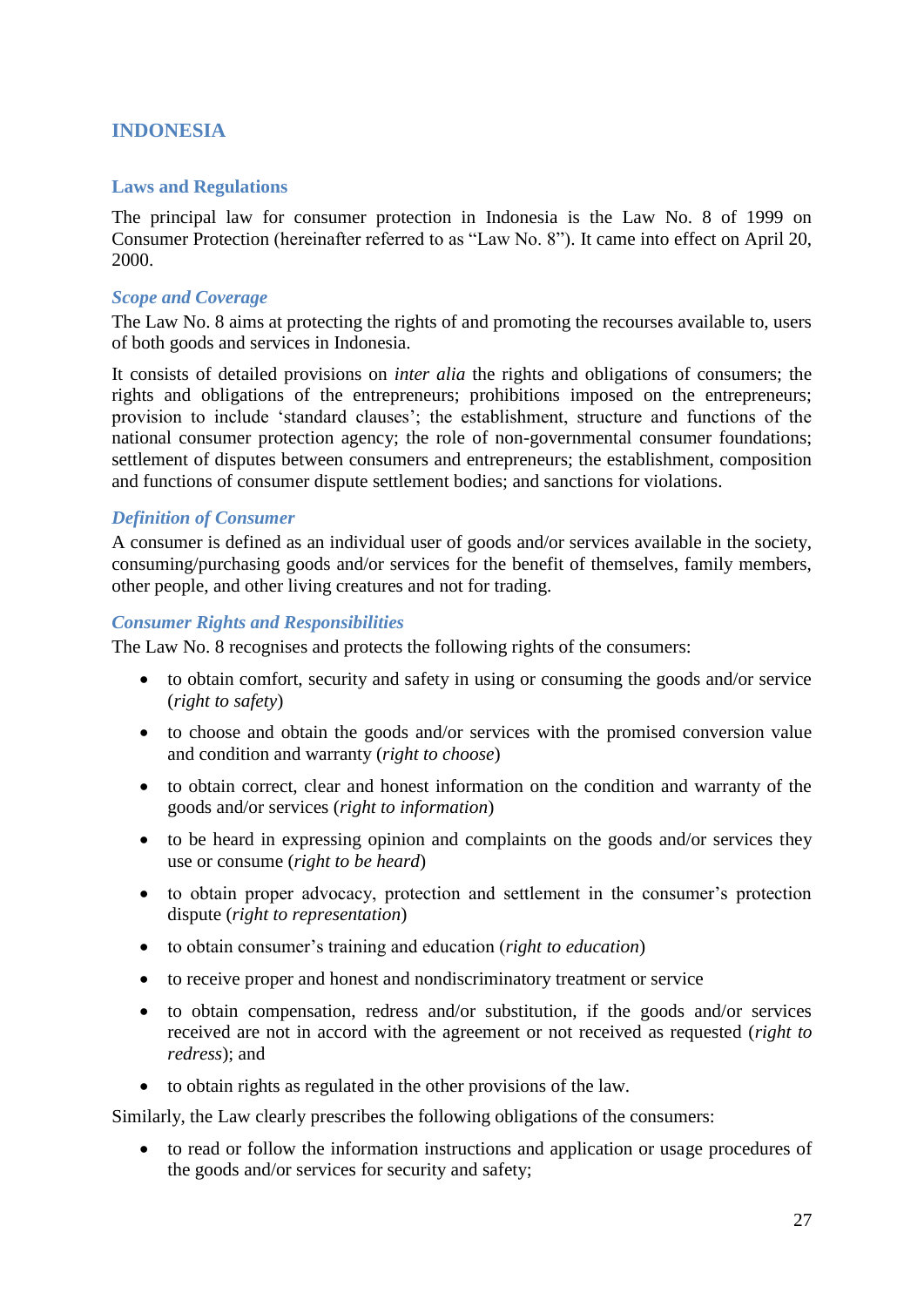- to act in good faith in conducting the transaction of purchasing the goods and/or services;
- to pay for the price in accordance with the agreed conversing on value; and
- to follow the proper legal settlement of consumer's protection dispute.

## *Product Safety and Liability*

According to the Law No. 8, the producer or manufacturer of the products will be held liable for the products except if they are imported into Indonesia by an independent importer. Further, the law stipulates that a business actor, e.g. the manufacturer/importer that sells goods to other business actors, e.g. retailers/sellers, will be responsible for consumer claims and/or compensation if:

- That other business actor is selling the goods to the consumer without making any changes to the goods; or
- That other business actor, in a sale or purchase transaction, does not have knowledge of the changes to the goods made by the business actor, or the goods and/or services are not in accordance with the sample, quality and composition originally stated.

Every consumer who has suffered damage may file charges against entrepreneurs through the Consumer Dispute Settlement Body ('BPSK') or through a judicial process at the relevant District Court. The law also recognises class actions by a group of consumers who can demonstrate that they have suffered serious losses and have common interests in the same action.

The burden of proof of fault and compensation is theoretically reversed and the entrepreneur, not the end consumer, bears the burden of proof.

The Law also allows entrepreneurs to recall their products from the market. If a product is defective, polluted, violates applicable standards or is fraudulently marketed, the producer or distributor must recall the product.

Other than the Law No. 8, the Law No. 7/1996 on Food specifies legal provisions related to food safety, quality and nutrition, labelling and advertisement in Indonesia.

#### *Standards*

Under the Law No. 20/2014 on Standardization and Conformity Assessment, product safety standards (whether of goods or services) in Indonesia are determined by the National Standardization Agency of Indonesia (BSN). There are currently 10,320 Indonesian National Standards (SNI). SNIs are essentially voluntary. However, if the SNIs are related to safety, security, public health or environmental conservation and/or economic considerations, the Government could partially or entirely enforce certain technical specifications and/or parameters of the relevant SNIs.

#### *Unfair Practices and Misleading Advertisements*

Certain practices are deemed unfair and thus prohibited by the Law No. 8. These include, among others, the following:

• Producing goods or providing services which: (i) do not conform to standards or laws, label statements, actual measurements, described or guaranteed quality, composition, efficacy or description, or promised or advertised benefits; (ii) do not mention the expiration date or period of best use of the goods; (iii) are not "halal" when they are stated to be so; (iv) do not give certain specified details about the goods (e.g. name, size, weight, use directions, side effects, etc.) in the Indonesian language (if required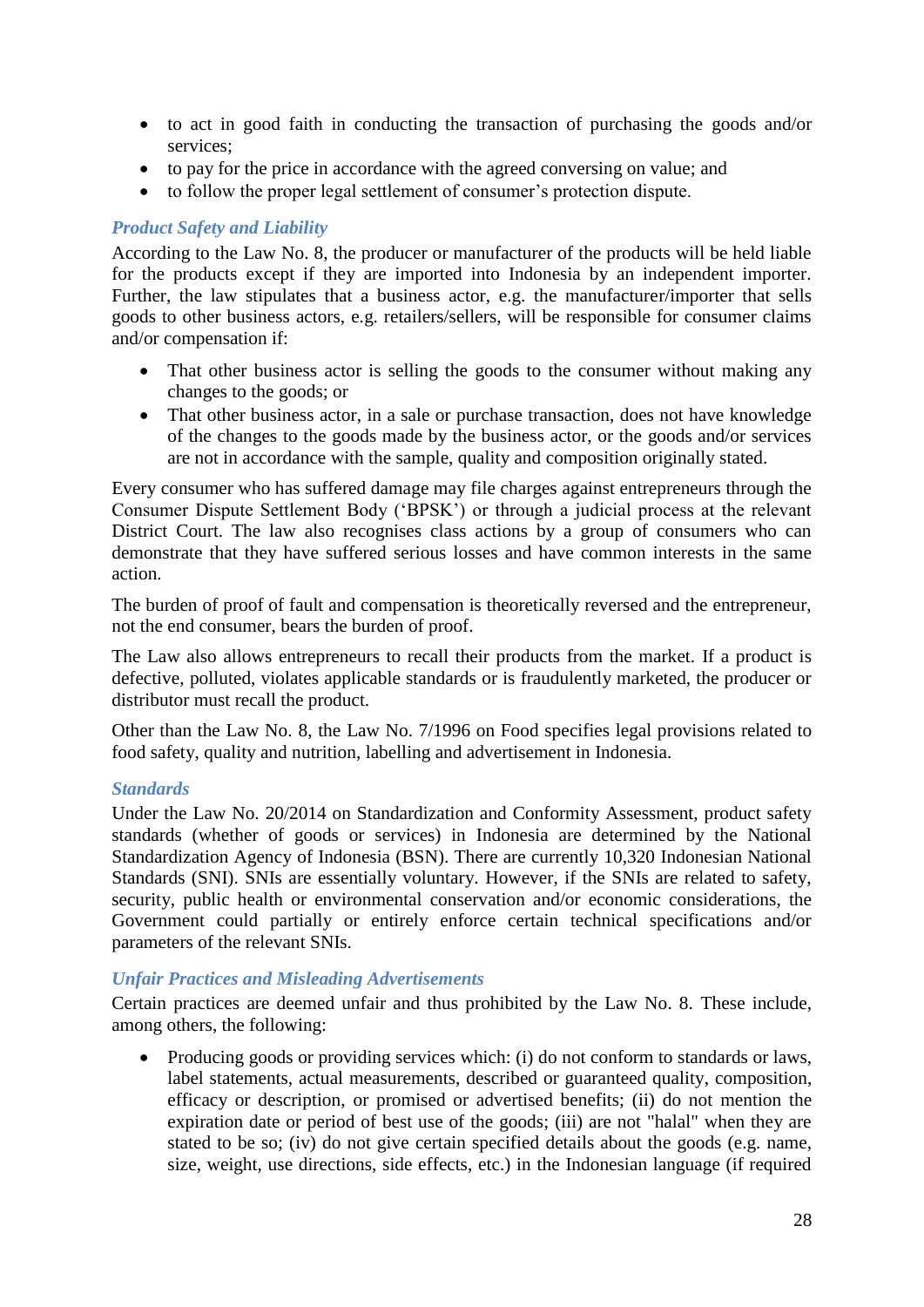by law); or (v) in the case of goods, are damaged or flawed without specifying such condition.

- Offering, promoting or advertising goods or services falsely as if they: (i) had discounts, special prices or certain characteristics, had obtained or had sponsors, certain profits or certain working characteristics or accessories; (ii) were available, did not contain a hidden flaw, hailed from certain areas, were complementary to other goods or denigrated other goods; (iii) were harmless or without side effects or promised certain things when, in fact, this was not the case.
- Offering, promoting, advertising or making incorrect or misleading statements about: (i) the price or usefulness of, or the condition/right/compensation regarding, particular goods or services; and (ii) offered discounts, attractive prizes or the hazards of using the goods or services.
- In sales or auctions, cheating or misleading customers by: (i) stating that goods or services fulfilled certain quality standards or had no hidden flaws; (ii) not intending to sell the goods or services offered but rather other goods or services; (iii) raising prices or fees prior to conducting the sale.
- Offering, promoting or advertising goods or services: (i) stating that goods or services fulfilled certain quality standards or had no hidden flaws; (ii) by offering free prizes if these are not so awarded as promised.

In addition to the above prohibited activities, the Law No. 8 also forbids or regulates certain actions relating to the following areas:

- advertising agents producing misleading, incorrect or exploitative advertisements;
- the offer, promotion or advertising of medicines, food supplements, health equipment or health services by promising certain prizes;
- offering goods or services intended to be traded with prizes given through a lottery;
- offering goods or services by advance order; and
- coercion or other sales methods which may be disturbing to consumers.

# *Unfair Contract Terms*

"Standard clauses" which are imposed unilaterally upon a consumer in a document or agreement are prohibited if they contain certain provisions or try to transfer the liability of the business agent.

Any standard clause must be clearly printed, easy to see and easy to understand. Standard clauses breaching the Law must be amended, although no time period for this is given.

#### <span id="page-28-0"></span>**Sectoral Issues**

#### *Phone, Internet Services and E-Commerce*

The major legislations related to consumer protection issues in this sector in Indonesia are the Telecommunications Law No. 36/1999 and the Information and Electronic Transaction Law No. 11/2008. Indonesia also has a Consumer Protection Guidelines for ICT which stipulates that:

▪ Solicitations includes advertising and billing shall include clear, conspicuous and accurate disclosure of applicable rates, terms and conditions for each service offered in the solicitation, bills to reflect all charges briefly and clearly; and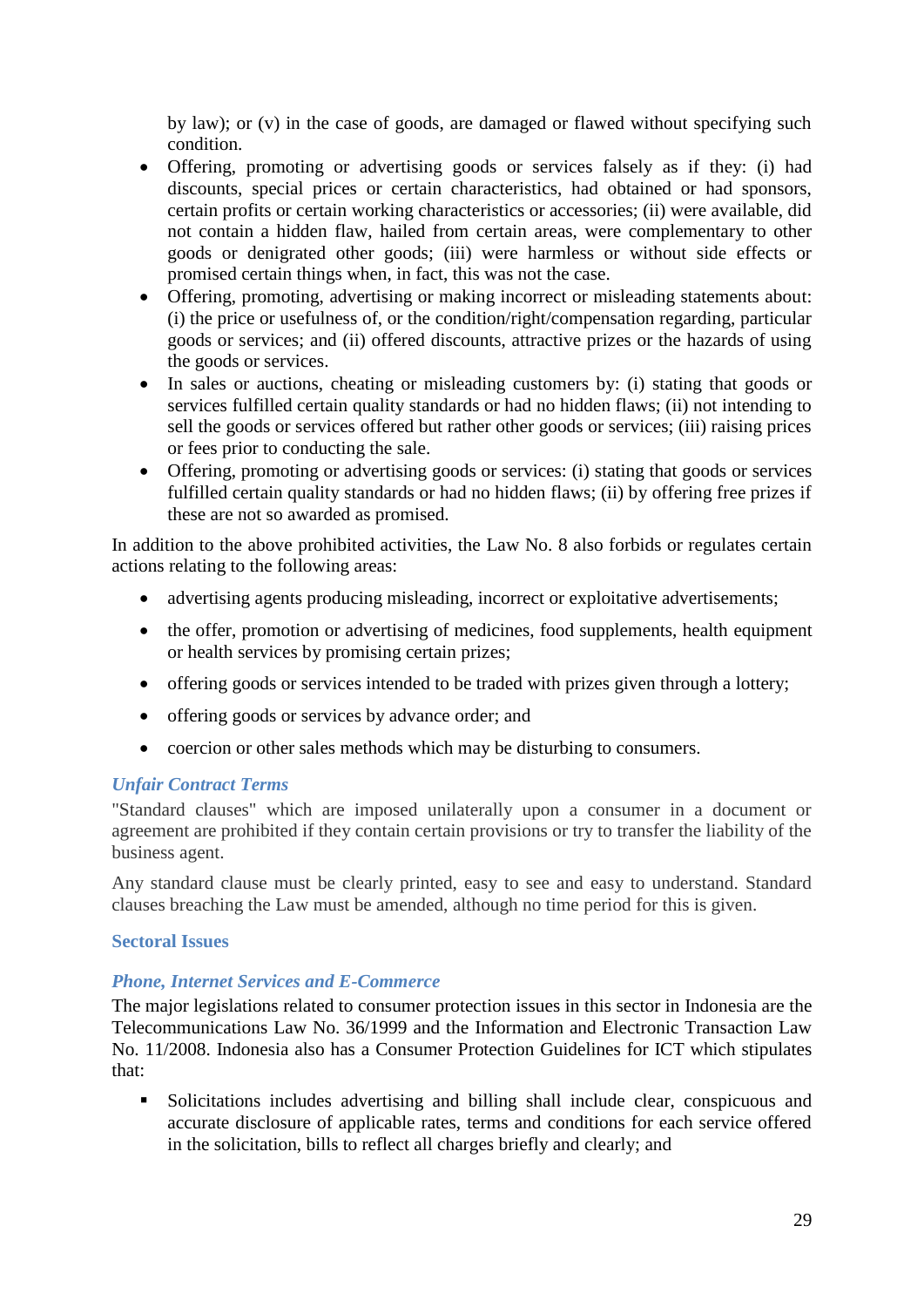■ Consumers shall have the right to select their providers and services, where multiple options exist.

The Guidelines also states that the privacy of consumers shall be respected regarding their personal information and calling patterns.

The specific agencies responsible for implementing the aforementioned legislations and guidelines and as such consumer protection in this sector are the Indonesian Telecommunications Regulatory Authority  $\langle \frac{http://brit.or.id/\rangle}{http://brit.or.id/\rangle}$  and the Ministry of Communication and Information Technology.

# *Consumer Credit and Banking*

The Ministry of Finance [<https://www.kemenkeu.go.id/en>](https://www.kemenkeu.go.id/en) and the Bank of Indonesia  $\langle \text{http://www.bi.gov.id/> are the primary regulatory authorities in the banking and finance}$ sector in the country. The Banking Mediation Bureau, which is part of BI, is the designated agency for consumers to seek redress.

## *Healthcare Services*

The Law No. 23/1992 concerning Health provides consumers in Indonesia with the rights to:

- Information
- Make informed consent
- Confidentiality and privacy; and
- Second opinion

The Law No. 36/2009 on Health, which is an improvement of the Health Law No. 23/1992, specifies various provisions related to the rights of individual/citizen in health, among others include access to safe, good, and affordable healthcare services, healthy environment, and information.

The Law No. 44/2009 on Hospitals (Hospital Law) contains several provisions on the rights and obligations of patients, hospital management, and health practitioners, including criminal and civil sanctions.

The National Drugs Policy (2006) is put in place to ensure the availability, safety, and affordability of drugs, especially essential drugs, apart from research and development, monitoring and evaluation in Indonesia. The Policy includes provisions on the protection of consumers from the misuse of drugs, rational use of drugs, as well as financing, availability and distribution, affordability, selection of essential drugs.

The Ministry of Health  $\langle \frac{http://www.deokes.gov.id/}{$  is the key agency in charge of handling specific areas on health and healthcare services in Indonesia. The National Agency for Drug and Food Control  $\langle \frac{http://www.pom.gov.id/}{$  is the key agency in implementing food and medicines related laws.

#### *Professional Services*

In Indonesia, three types of professional services are often sought by consumers:

- Medical services
- Notary services for housing and land; and
- Legal services

The Law No. 2g/2004 on Medical Practices of Indonesia regulates medical practitioners and their services, providing for specific rights and obligations of patients and medical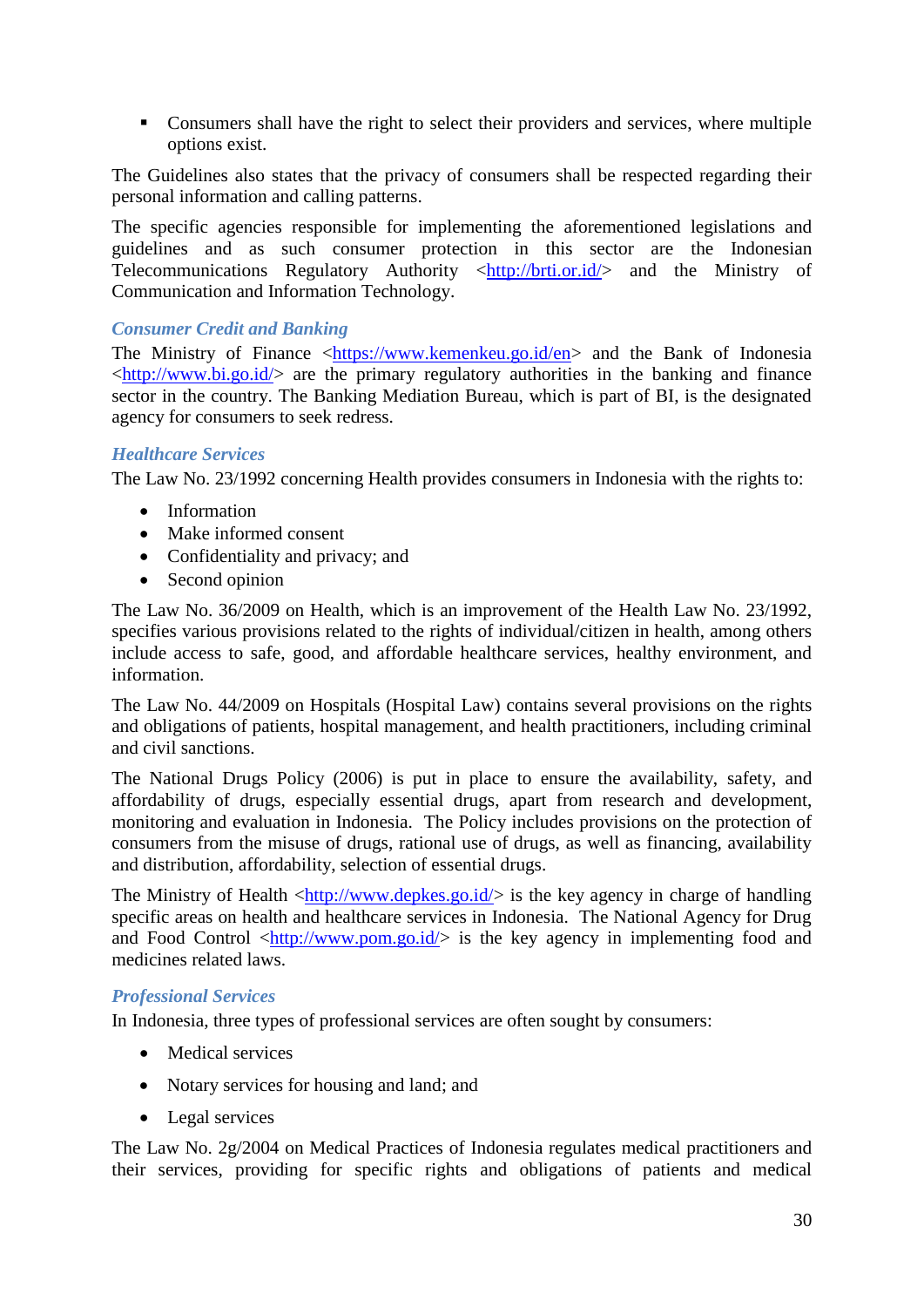practitioners which are enforced through the Indonesian Honorary Board of Medical Disciplines under the Indonesian Medical Council.

Consumers expectation related to professional services from doctors include:

- Reliability: doctors should have the capacity to provide services as described in effective and satisfactory manner
- Responsiveness: doctors should have the capacity to provide unprejudiced assistance and services, regardless of race, religion, or economic background
- Assurance: of quality, safety, and security
- Empathy: doctors should have the capacity to communicate and understand consumer needs.

The Law No. 18/2003 concerning Advocates was the first advocate law enacted in Indonesia, which regulates the qualifications for and practices of advocates. Indonesian advocates are also subject to various codes of conducts, with serious ethical and legal obligations to their clients. Advocates' duties to clients include, among others:

- Presenting a peaceful workable resolution
- Maintaining the confidentiality of all matters informed by a client, even after advocate-client relationship comes to an end.
- Should oblige to refuse cases that lack legal ground;
- Not providing misleading information to a client in respect of the case.
- Not promising any guarantee for successful outcome to a client.
- Not imposing on client with a burden of unnecessary expenses and costs.

The Ministry of Health  $\langle \frac{http://www.depkes.gov.id/}{$  is the key agency in charge of all matters related to medical professional services; while the Ministry of Justice and Human Rights  $\langle$ https://www.kemenkumham.go.id/ $>$  is the key agency in charge of matters related to legal professional services in Indonesia.

# *Transport Services*

The Indonesian Aviation Law (Law No. 1 of 2009 on Aviation**)** is the specific sectoral law that governs civil aviation matters in Indonesia. However, any claims against an air carrier may also be subject to the Indonesian Civil Code, particularly the provision concerning unlawful acts (tort).

In accordance with the provisions of this law, passengers or the owners of cargo being carried on an aircraft have the right to receive compensation for damages resulting from:

- death of passengers on air transportation;
- death of passengers boarding or disembarking an aircraft at an airport;
- permanent injuries owing to an aircraft accident:
- injuries and hospitalisation owing to an aircraft accident;
- missing, destroyed or damaged listed luggage; and
- missing or destroyed cargo.

Recently, the Minister of Transportation issued the Regulation No. 89/2015 regarding Flight Delay Management on Scheduled Commercial Air Transport Business Entities in Indonesia. This regulation sets out a new obligation that airlines must inform passengers if there is any flight delay along with its reasons. Such information must be provided at least 45 minutes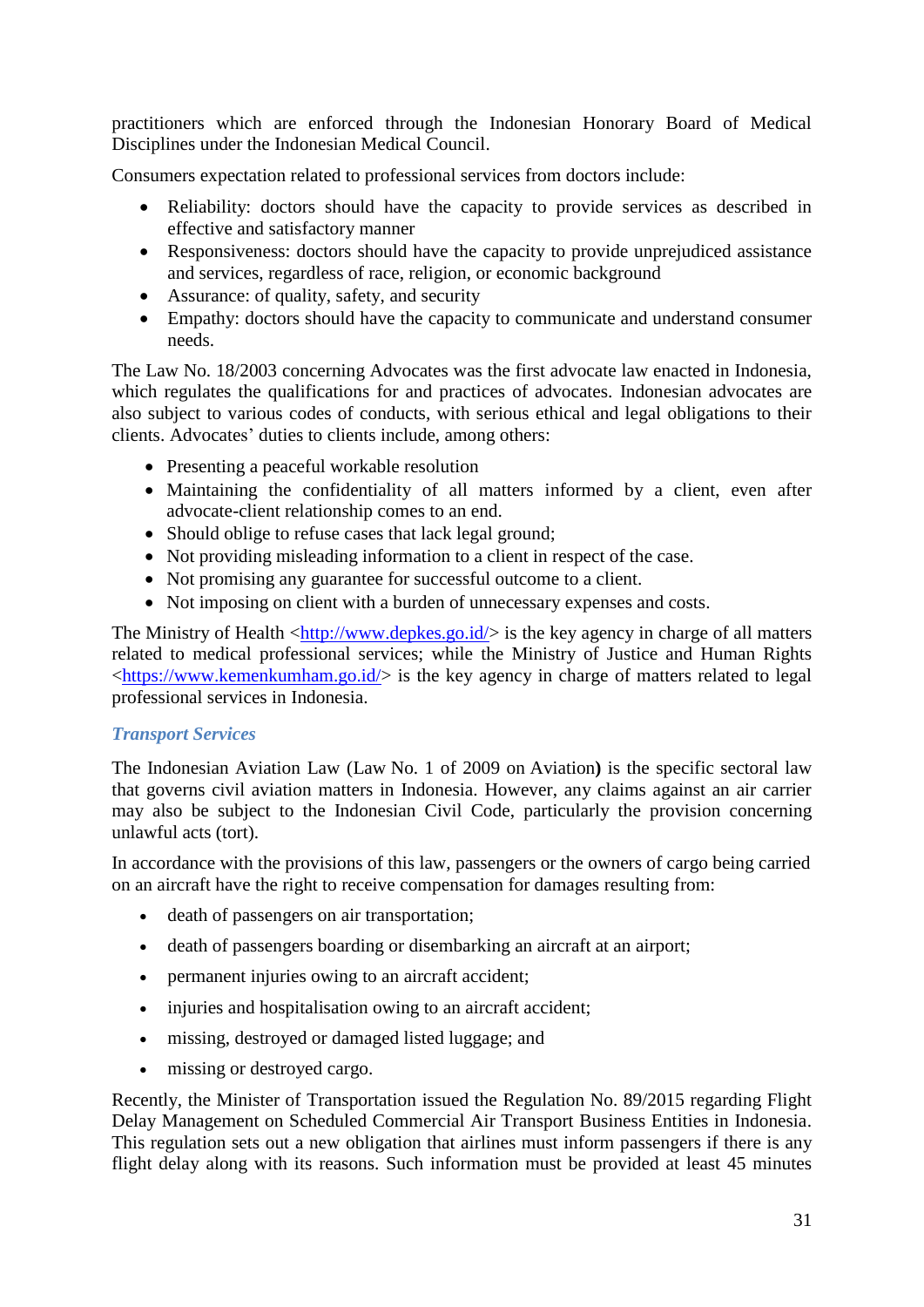before the scheduled departure or once the airline realizes the possibility of such delay, such as in the event of delay caused by weather factors.

# <span id="page-31-0"></span>**Consumer Protection Agencies**

The national consumer protection agency in Indonesia, established in accordance with the Law No. 8, is the Directorate of Consumer Empowerment under the Directorate General of Consumer Protection & Trade Compliance, Ministry of Trade of Indonesia. The Directorate is responsible for both policy-making, law enforcement, consumer education and awarenessraising as well as receiving consumer complaints.

## <span id="page-31-1"></span>**Consumer Organisations and Associations**

The Law No. 8 recognises the role of non-governmental consumer protection foundations with regards to promoting consumer education and awareness, providing counsels to consumers, receiving and settling consumer complaints as well as general cooperation with governmental agencies on consumer protection in Indonesia.

There are three registered consumer organisations in Indonesia, who are also members of Consumers International:

- Indonesia Consumer Association (YLKI) [<https://ylki.or.id/>](https://ylki.or.id/)
- Institute For Consumer Development and Protection (LP2K) [<http://siswaspk.kemendag.go.id/lpksm/41>](http://siswaspk.kemendag.go.id/lpksm/41)
- Yogyakarta Consumer Institute (LKY) [<http://lembagakonsumen.org/>](http://lembagakonsumen.org/)

#### <span id="page-31-2"></span>**Redress**

The Law No. 8 establishes that any consumer who has suffered from damages, or a group of consumers having common interests, may file charges against the entrepreneurs through the relevant agencies responsible for settling disputes between consumers and entrepreneurs or through a court of law having jurisdiction.

Disputes between consumers and entrepreneurs could be settled outside the court if the involved parties could reach an agreement regarding the type and amount of compensation and/or regarding certain measures that must be taken to ensure that no such damages should occur again to the consumers. Settlement of disputes in court must be in accordance with court procedures.

The Law provides for the establishment of Consumer Dispute Settlement Bodies (BPSK - Badan Penyelesaian Sengketa Konsumen) by the government at district levels for the purpose of settling consumer disputes out of court. The decisions of the BPSK have binding effects and could be enforced by the district courts at the jurisdiction of the consumers who have suffered damages. Similarly, these decisions could be appealed to the relevant district courts and then to the Supreme Court of Indonesia.

<span id="page-31-3"></span>The BSPKs are also authorised to impose administrative sanctions on the entrepreneurs who have violated relevant provisions of the Law.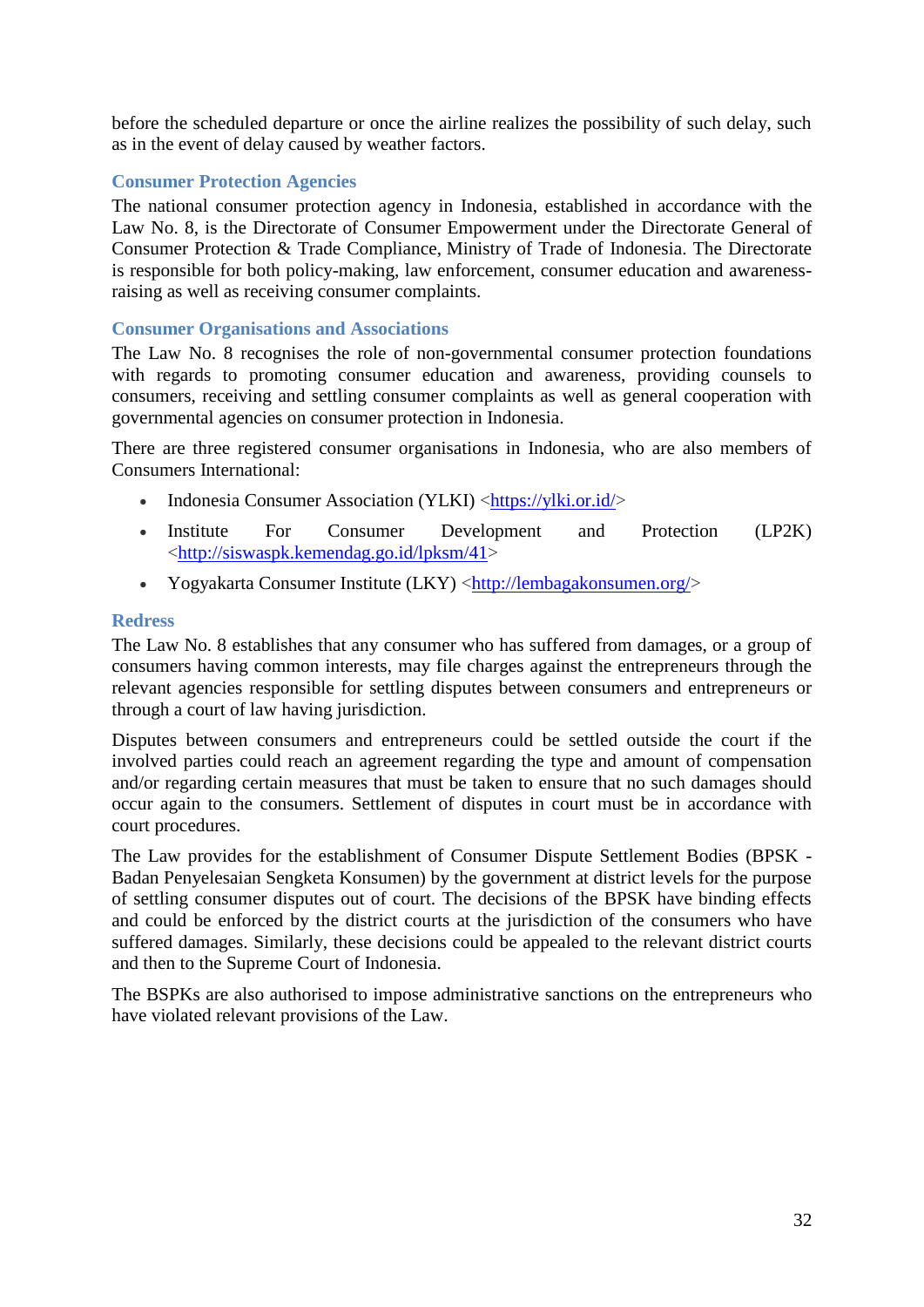# <span id="page-32-0"></span>**LAO PDR Laws and Regulations**

A Consumer Protection Law was passed by the National Assembly of Lao PDR in June 2010, and promulgated by the country's President in September 2010. The Law, consisting of 9 parts and 74 articles, is the first of its kind in this area in Lao. Prior to its promulgation, consumer protection works in the country were quite negligent and fragmented across different laws, policies, regulations and institutions.

# *Scope and Coverage*

The Law applies to all individuals and legal entities including domestic and foreign organizations which produce, import, sell, and distribute goods and services, which are licensed and have registered their business entities; and the consumers in the territory of Lao PDR. For those suppliers that not registered, their business activities are governed by other laws of the country.

The Law covers such issues as consumer rights and responsibilities, rights and obligations of suppliers, different types of consumer protection, advertising, labelling and contracts, implementation of consumer protection activities, government agency for consumer protection and non-governmental consumer organisations, settlement of disputes between consumers and suppliers, prohibitions and applicable sanctions, etc.

## *Definition of Consumer*

According to the Law, a consumer is an individual, legal entity or organization who buys or uses goods and service properly without profit-making purpose.

#### *Consumer Rights and Responsibilities*

The Lao consumers, according to Article 32 of the Law, have five (05) out of the eight (08) globally-recognised rights: (i) the right to choose, (ii) the right to information, (iii) the right to safety, (iv) the right to redress or remedy, and (v) the right to be heard (specifically with regards to the manufacturing of counterfeit products, and polluting production activities – which in a way could also be understood as containing some elements of 'the right to a healthy environment').

In addition, Lao consumers have the following responsibilities:

- To pay for goods and services in Lao currency (LAK);
- To use the goods and services in accordance with instructions or manuals properly;
- To report on the goods and services that are below standards and quality to the relevant competent agencies.

# *Product Safety and Liability*

Under the Law on Food 2013 of Lao PDR, any business operator that is licensed to conduct any food related business must follow the provisions of the law and the food safety standard set by the Food and Drug Department under the Ministry of Health [<http://www.fdd.gov.la/index\\_en.php>](http://www.fdd.gov.la/index_en.php).

The Law on Drugs and Medical Products 2011 provides that drugs and medical products supplied in the Lao PDR must be of good quality, be safe, meet the acceptable standards, be properly labelled with their international common medical name and be validly registered in the Lao PDR. It also provides that all drug or medical product advertisements must be approved by the Ministry of Health.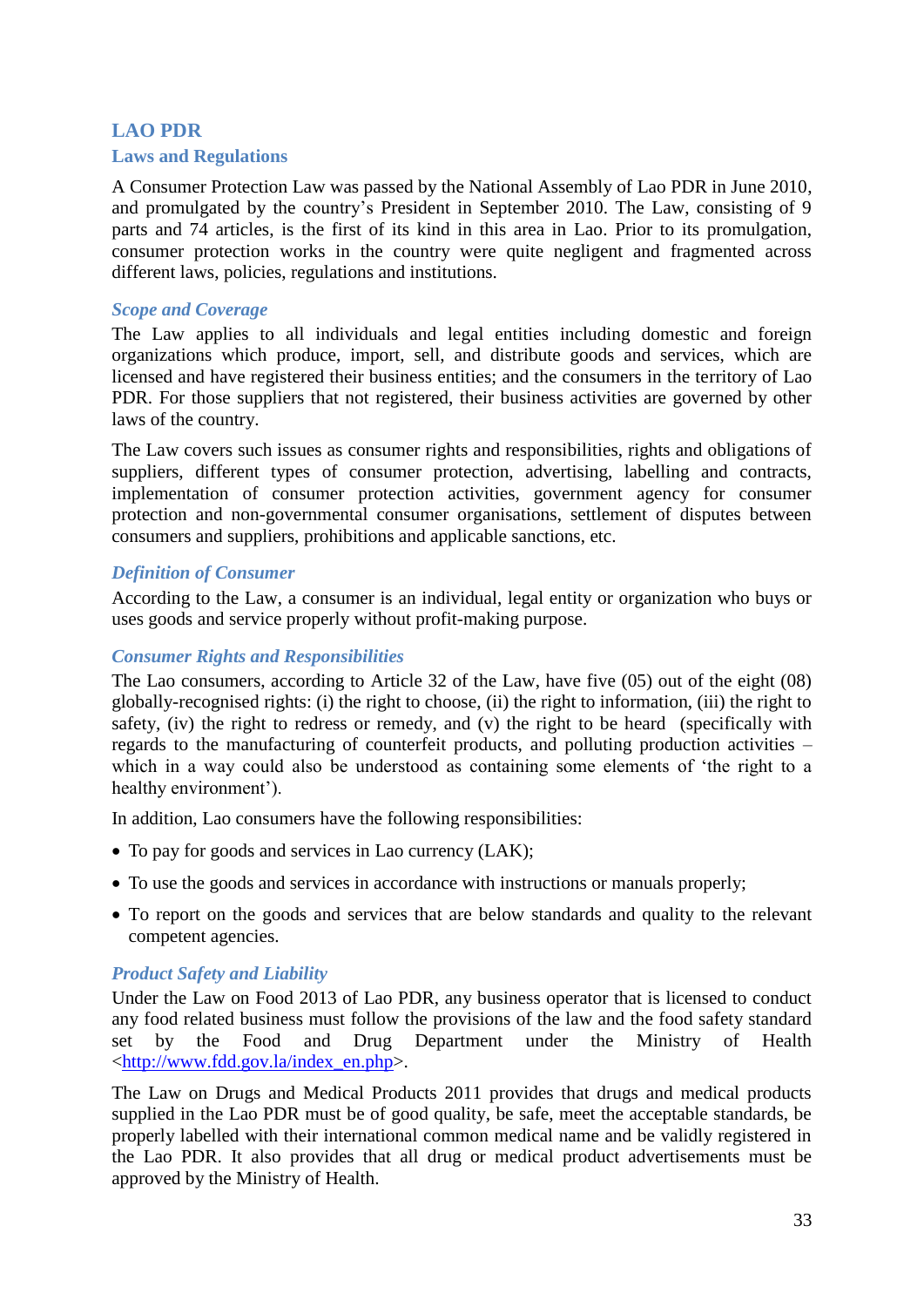Article 10 of the Consumer Protection Law states that protection for the consumers of goods consists of the imposition of measures to ensure that consumers use quality and standard goods and that the goods pose no risk of harm to the life, health, property, rights and interests of consumers and the environment. Consumers have the right to sue suppliers and claim for compensation and remedies for any loss or injury caused by the consumption or use of goods that are of poor quality, below the acceptable standard, and unsafe for consumption and use. Any business operator, who produces, imports, sells and distributes goods and services of poor quality, and/or below the acceptable standard, must be liable for any loss or damage suffered by the consumer of the goods and services (Article 70).

Suppliers must promptly inform consumers and relevant competent agencies about any risks to the life and health of consumers during consumption of goods and services; propose appropriate measures to be taken; and bear the costs of examining, re-testing and warning. (Article 17)

## *Misleading Advertisements*

According to the Law on Consumer Protection, all advertisements in Lao PDR must be conducted in accordance with the following principles:

- the context of advertisement must be correct, presenting the truth on the category, type, characteristics, quality of the goods, trademarks and services;
- sufficient information about the goods and services must be provided;
- the advertisement shall not satirize, and look down the goods and services of others.

#### <span id="page-33-0"></span>**Sectoral Issues**

#### *Phone, Internet Services and E-Commerce*

In Lao PDR, the following Laws are in place to ensure quality of service provided by telephone and Internet Service Providers:

- Law on Telecommunication, 2011
- Law on Information and Communication Technology, 2016
- Decision on the Interconnection of Telecommunication, 2016
- Decision on the Quality of Phone and Internet Connectivity, 2016
- Decision on the Fee Charge on Phone and Internet, 2011
- Electronic Transactions Law, 2013
- Law on Cyber Crimes, 2015

The Ministry of Post and Telecommunication (MPT)  $\langle \frac{http://www.mpt.gov.la/}{http://www.mpt.gov.la/}{\rangle}$  is the policymaking body for the telecommunication sector in Lao PDR. The Lao Telecommunication Regulatory Authority under the MPT is the sector regulator, being responsible for resolving the complaints of telecommunication users and service providers on the quality, technical standards, service charges of telecommunication services and other relevant complaints.

E-commerce, on the other hand, falls under the purview of the Ministry of Science and Technology [<https://www.most.gov.la/>](https://www.most.gov.la/), in accordance with the provisions of the Electronic Transactions Law 2013.

#### *Consumer Credit and Banking*

The main legal instrument for regulating consumer credit and banking issues in Lao PDR is the Law on Commercial Banks 2006.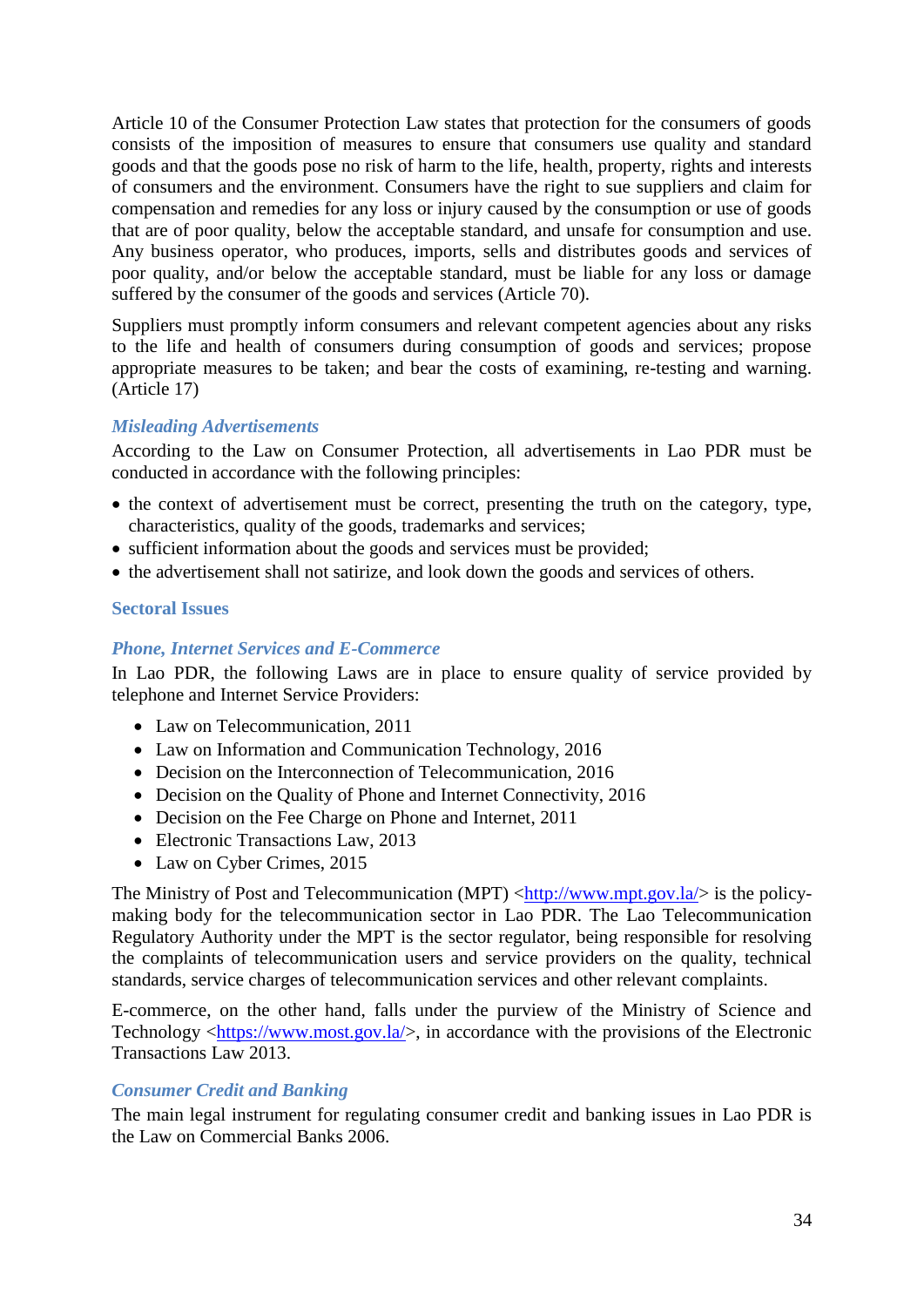Accordingly, commercial banks shall undertake to protect the interests of depositors/ consumers by:

- Being members of the depositors' protection fund;
- Creating conditions to facilitate customers to deposit or withdraw their money, including principal and interest, completely and in a timely manner;
- Keeping information relating to the accounts of customers confidential, except as otherwise provided in the laws; and
- Giving notice of rates of interest on deposits, rates of service fees, and exchange rates by various means *inter alia*.

The Bank of Lao PDR  $\langle$ https://www.bol.gov.la/ $>$  is the central bank, with licensing, supervision, and prudential regulatory powers over all financial institutions in the country including microfinance institutions.

## <span id="page-34-0"></span>**Consumer Protection Agencies**

According to the Consumer Protection Law, the State organisations for the implementation of the consumer protection activities from the central to local levels in Lao PDR comprised mainly of four (04) sectors: Industry and Commerce, Public Health, Agriculture and Forestry, and Science and Technology, which fall under the responsibilities of four (04) corresponding ministries: Ministry of Industry and Commerce (MOIC), Ministry of Health, Ministry of Agriculture and Forestry, and the Ministry of Science and Technology.

The four sectors are categorised as follows:

- Industry and Commerce: the manufacturing, marketing and pricing of goods and services
- Health: foods and medicines, medical equipment and services in health treatment
- Forestry and Agriculture: the production process of agricultural products, fertilizers, chemical substances used in agriculture, pesticide, animal medicines, foods for animal, agricultural products, seeds, animal species, agricultural equipment and machinery
- Science and Technology: quality, standards, measurement, weight, and intellectual property rights

The relevant Ministries would be responsible for organising and implementing consumer protection activities within their sector from the central to local level, including the issuance of implementing rules and regulations, decisions and notices; inspection; and dispute settlement; etc. Amongst the four agencies, the MOIC would play the coordinating role, though no coordination mechanism or model is specified by the law yet.

#### <span id="page-34-1"></span>**Consumer Organisations and Associations**

The Law also provides for the role and duties, rights and obligations of consumer associations, though no such association has been successfully established in Lao PDR till date.

#### <span id="page-34-2"></span>**Redress**

Dispute settlement between consumers and suppliers of goods and services are stipulated in Part V of the Law. There are basically four methods for settling disputes between consumers and suppliers as follows:

• reconciliation (or direct negotiation) between consumers and suppliers,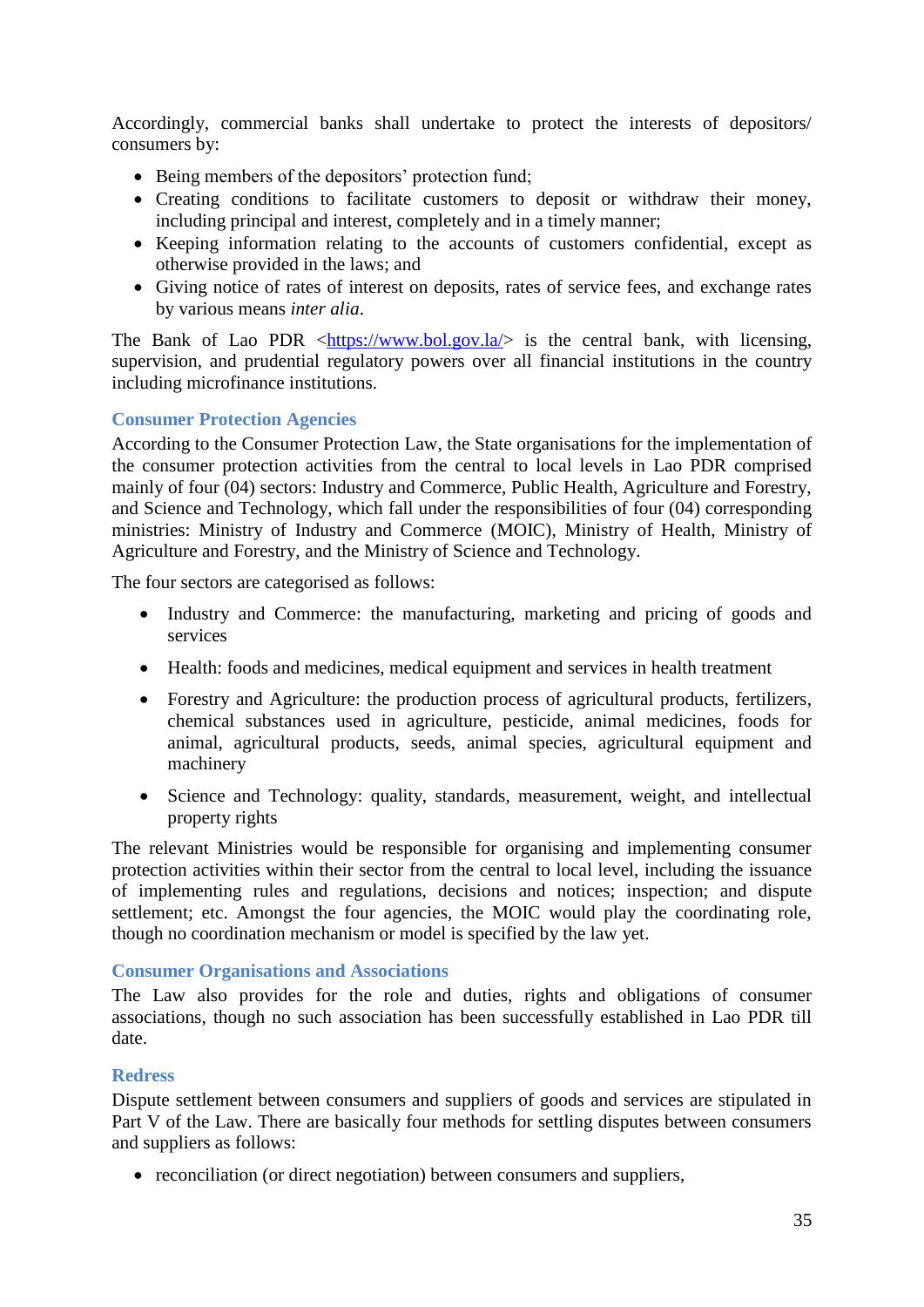- mediation (which could be conducted by an arbitrator, a mediation unit set up by the State agency for consumer protection, or a consumer association),
- through administrative procedures conducted by the State organisations for consumer protection (district-level agencies would have jurisdiction over claims worth below one hundred million LAK, while claims worth more than one hundred million LAK would fall under the jurisdiction of provincial-level agencies)
- through court proceedings.

Any consumer who suffers loss or damage caused by the consumption or use of goods and services may notify and request the supplier to provide compensation or other remedies. The supplier must reply within three days from the date it receives the notice or request, and propose solution to the consumer within seven days from that date.

Any consumer who files a petition to the consumer protection agencies or the relevant ministries must provide evidence which proves (i) the purchase of goods and services, and (ii) a violation by the supplier.

The State consumer protection agency has the power to order the supplier to remedy and compensate the damage or loss suffered by the consumer.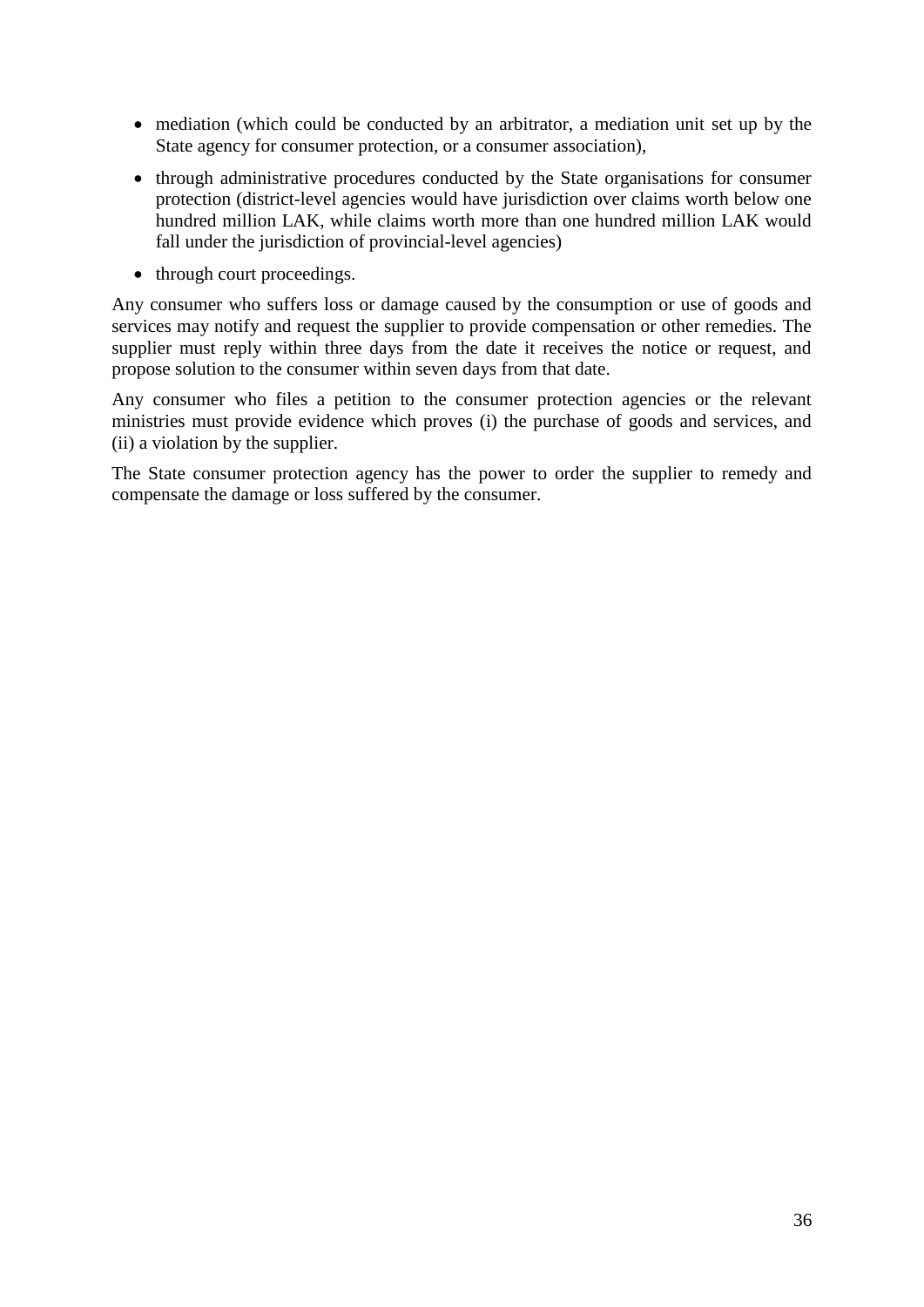# **MALAYSIA**

# <span id="page-36-0"></span>**Laws and Regulations**

The principal law for consumer protection in Malaysia is the Consumer Protection Act (CPA) 1999. The CPA is said to drive the establishment of various consumer protection mechanisms in Malaysia, and to bridge gaps that may occur in other major laws, which may be inadequate in protecting consumers.

The CPA has undergone several amendments since its enactment to cover various emerging issues relating to consumers, including the inclusion of E-commerce and unfair contract terms until the most recent amendment on 26 April 2017 related to the inclusion of credit sale agreements of goods under the purview of the Act.

## *Scope and Coverage*

The CPA applies to all consumer transactions in Malaysia, i.e. transactions related to goods and services that are offered or supplied to one or more consumers in trade including any trade transaction conducted through electronic means.

As mentioned, the CPA, through many rounds of amendments, is a very comprehensive piece of legislation, covering almost every aspects of consumer protection; ranging from misleading and deceptive conducts, false representation and unfair practices; safety of goods and services; unfair contract terms; guarantees in respect of the supply of goods and services; and product liability; to the establishment, structure and functions of the National Consumer Advisory Council; the Committee on Advertisement; the Tribunals for Consumer Claims; and other matters related to enforcement, offences, remedies, compensation, etc.

## *Definition of Consumer*

The CPA defines a consumer to be a person who acquires or uses goods or services of a kind ordinarily acquired for personal, domestic or household purpose, use or consumption.

Any person who acquire or use the goods or services, or hold himself out as acquiring or using the goods or services, primarily for the purpose of resupplying them in trade; or consuming them in the course of a manufacturing process; or in the case of goods, repairing or treating, in trade, other goods or fixtures on land, is not considered as a consumer.

# *Consumer Rights and Responsibilities*

Though not clearly mentioned, under different provisions, the CPA in Malaysia recognises the following fundamental rights of the consumers:

- Right to safety (General safety requirement for goods, prohibition against unsafe goods and services)
- Right to information (to be provided with information about unsafe goods and services)
- Right to choose (consumers' options of refund and replacement); and
- Right to redress (consumers' rights against suppliers of goods and services, manufacturers, etc)

# *Product Safety and Liability*

The CPA provides for general safety requirements to ensure the safety of consumers, prohibiting any goods which are not reasonably safe having regard to all the circumstances, including the manner in which, and the purposes for which, the goods are being or will be marketed, the get-up of the goods, the use of any mark in relation to the goods; and instructions or warnings in respect of the keeping, use or consumption of the goods. (Section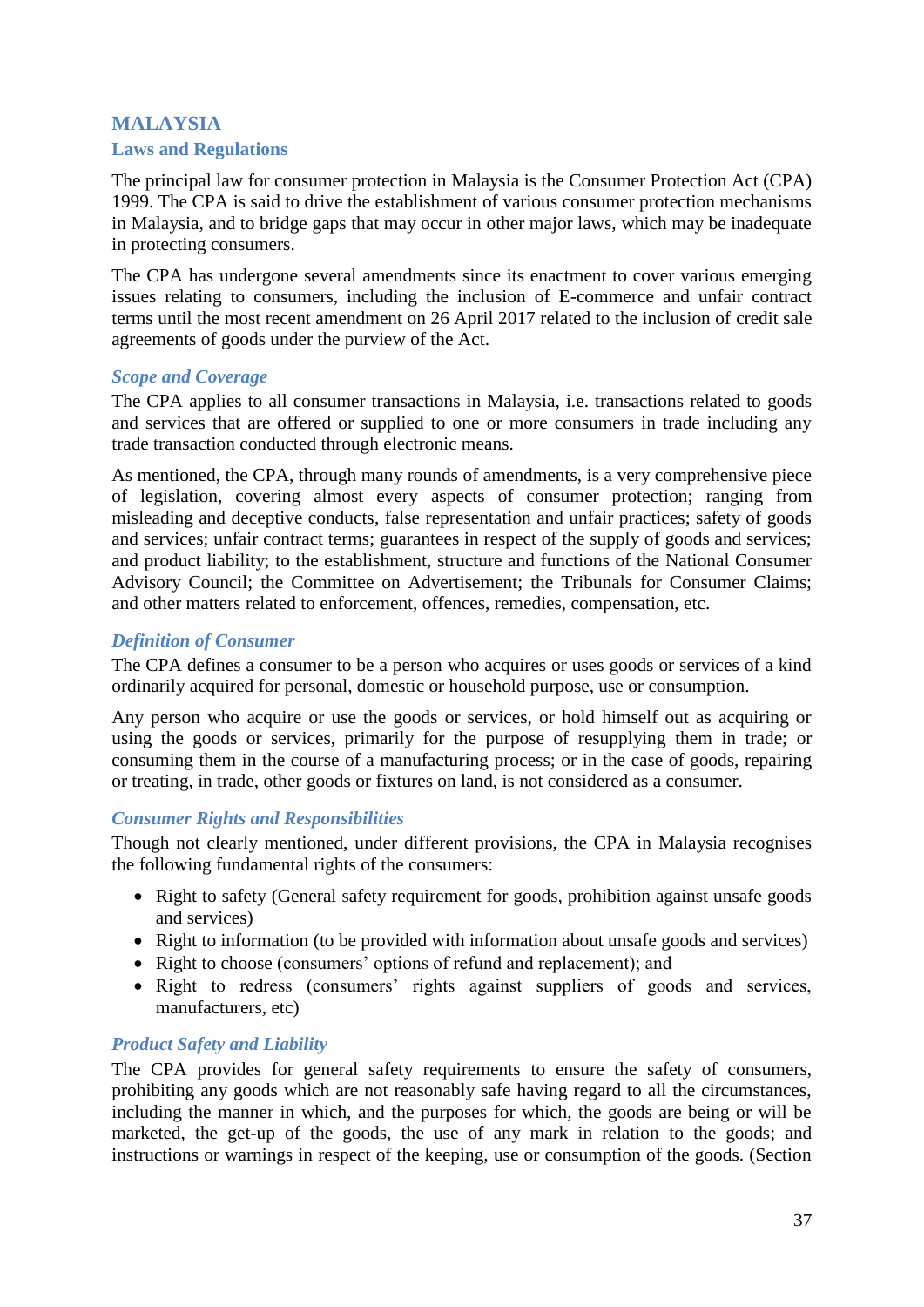21) Section 32 of the CPA further provides that, where goods are supplied to a consumer, there is an implied guarantee that the goods are of acceptable quality.

According to Section 67(1) of the CPA, a 'defect' exists if the safety of the product is not such as a person is generally entitled to expect. The CPA, however, does not impose liability on every person connected with the defective products. Where any damage is caused wholly or partly by a defect in a product, only the producer, the brand-owner and the importer shall be liable for damage. In respect of death, personal injury and damage to property caused by a defective product, a plaintiff only has to prove the causal link between his damage and the defect in order to be successful in a product liability claim.

In addition, the Food Act 1983 and its Food Regulations 1985 under the Ministry of Health  $\langle \frac{http://www.moh.gov.my}{\rangle}$  is also an important law that protects consumers in Malaysia against unsafe food, which also carries specific provisions on labelling and nutrition. The Poison Act 1952 and Poison Regulations 1952 regulate the import, transport, storage, and labelling of poisons to be used for industry, agriculture or horticulture that prohibit storing of poisonous substances on a shelf or near food. It also regulates labelling of dispensed medicine (Section 12).

The advancement of modern biotechnology, including genetically modified organisms, and its potential impact on the safety of consumers' health and environment is also being addressed through the Biosafety Act 2007 under the Ministry of Science, Technology and Innovation (MOSTI) [<https://www.mosti.gov.my/>](https://www.mosti.gov.my/).

#### *Unfair Practices and Unfair Contract Terms*

Unfair practices are mentioned by the CPA but are not clearly explained.

On the other hand, the CPA clearly defines an unfair contract term as a term in a consumer contract which, with regard to all the circumstances, causes a significant imbalance in the rights and obligations of the parties arising under the contract to the detriment of the consumer. (Section 24a(c))

Furthermore, a contract or a term of a contract is *procedurally* unfair if it has resulted in an unjust advantage to the supplier or unjust disadvantage to the consumer on account of the conduct of the supplier or the manner in which or circumstances under which the contract or the term of the contract has been entered into or has been arrived at by the consumer and supplier. A contract or a term of a contract is *substantively* unfair if the contract or the term of the contract is in itself harsh; or is oppressive; or is unconscionable; or excludes or restricts liability for negligence; or excludes or restricts liability for breach of express or implied terms of the contract without adequate justification.

If a contract or a term of a contract excludes or restricts liability, or excludes rights, duties and liabilities, it is for the supplier relying on such exclusion or restriction to prove that it is not without adequate justification. If a contract or a term of a contract is deemed procedurally or substantively unfair by the court, the court may declare the contract or the term of the contract as unenforceable or void.

#### *Misleading and Deceptive Conduct, False Representation*

The CPA defines "false", "misleading" or "deceptive", in relation to conduct, representation or practice as conduct, representation or practice which is capable of leading a consumer into error. It goes on to prohibit all misleading conducts, false or misleading representation, false or misleading representations with regards to land and price, bait advertising and other similar conducts.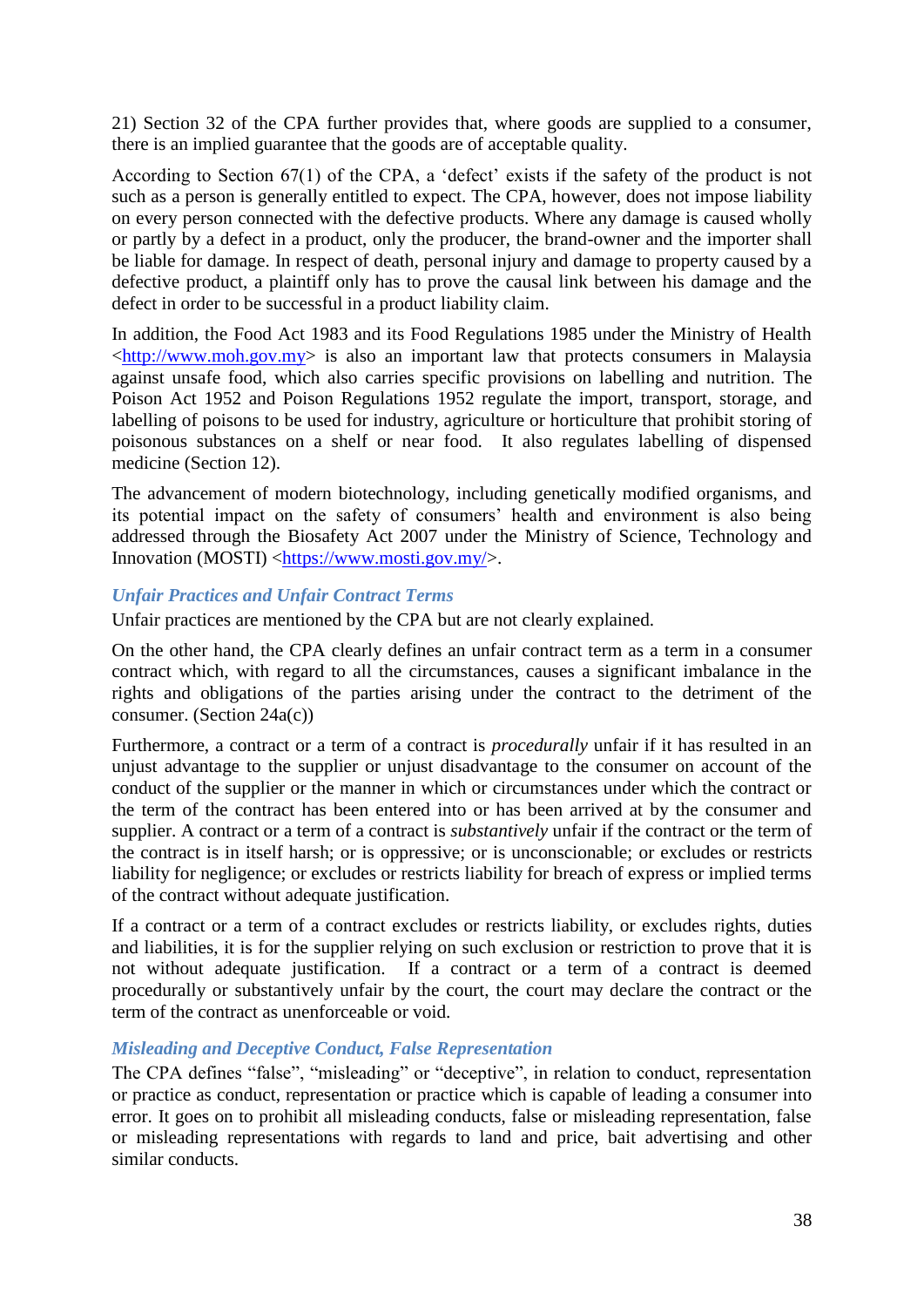#### <span id="page-38-0"></span>**Sectoral Issues**

# *Phone, Internet Services and E-Commerce*

Relevant legislations for this sector include the Digital Signature Act 1997, which provides an avenue for secure online transactions through the use of digital signatures, the Computer Crimes Act 1997, the Communications and Multimedia Act 1998 and the Personal Data Protection Act.

The Communications and Multimedia Act (CMA) 1998, for example, has provisions on matters related to the consumer code, including model procedures to reasonably meet consumer requirements, the handling of customer complaints and disputes, including an inexpensive arbitration process other than a court, and procedures for the compensation of customers in case of a breach of a consumer code, and/or the protection of consumer information.

The Personal Data Protection Act 2009 regulates the processing of personal data in commercial transactions. It also provides for an individual's rights and expectation related the usage of his or her private, including prescribed fee for data access or formal request in writing and approval.

The Electronic Commerce Act 2006 provides for legal recognition of electronic messages to fulfil legal requirements and to enable and facilitate commercial transactions through the use of electronic means and matters that protect consumers from illegal e-commerce transactions.

The agencies responsible for implementing these laws are the Ministry of Information, Communication and Culture [<http://www.kkmm.gov.my>](http://www.kkmm.gov.my/), the Ministry of Domestic Trade, Cooperative and Consumerism  $\langle \frac{h(t)_{y}}{h(t)} \rangle$  [<https://www.kpdnkk.gov.my>](https://www.kpdnkk.gov.my/kpdnkk/), and the Malaysian Communication & Multimedia Commission <https://www.mcmc.gov.mv/>.

# *Consumer Credit and Banking*

All banks and financial institutions in Malaysia must be licensed under the Banking and Financial Institutions Act 1989, which specifies provisions on licensing and regulation of banks and financial institutions.

The Hire Purchase Act 1967 regulates hire purchase activities, scheduled payments, rates and default payments, including an implied condition that the goods are of merchantable quality. The Act also states that "merchantable quality" may not be implied where the consumer has examined the goods and found defects, or if the goods are second-hand.

The Moneylenders Act 1951 regulates and controls the money lending business and protects borrowers of monies lent in the course of such business.

The Pawn Brokers Act 1972 regulates and controls the business of pawn broking, the protection of those who pawn valuables and pledges pawned in the course of such business.

The agencies responsible for issues related to consumer credit and banking in Malaysia are the Central Bank of Malaysia [<http://www.bnm.gov.my/>](http://www.bnm.gov.my/) and the Ministry of Urban Wellbeing, Housing and Local Government [<http://www.kpkt.gov.my/>](http://www.kpkt.gov.my/).

#### *Healthcare Services*

In general, Malaysia has also put in place several laws and regulations to regulate its healthcare industry, including the:

- Medicine Act (Advertising and Sales 1956);
- Private Hospitals Act 1971;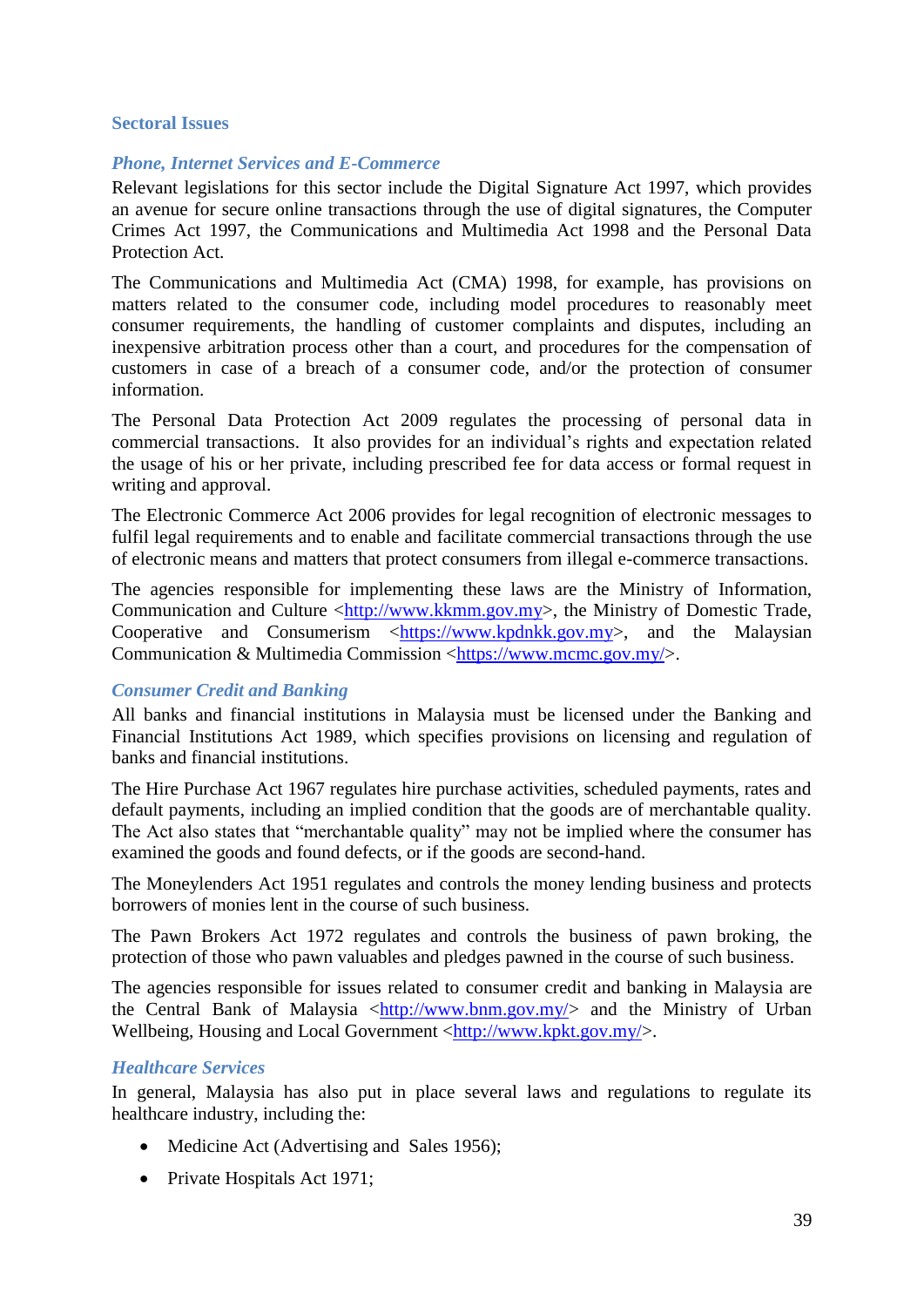- Telemedicine Act 1997 (Act 564);
- Private Healthcare Facilities and Services Act 1998;
	- Private Healthcare Facilities and Services (Private Medical Clinic or Private Dental Clinics) Regulations 2006; and
- Sale of Drugs Act 1952
	- Control of Drugs and Cosmetic Regulations 1984.

The agencies responsible for implementing these laws and regulations and protecting the consumers' interests with regards to healthcare services in Malaysia include Malaysian Medical Council  $\langle \frac{http://www.mmc.gov.my/}{http://www.mmc.gov.my/}{\rangle}$ , the National Pharmaceutical Regulatory Agency [<http://npra.moh.gov.my/>](http://npra.moh.gov.my/), the National Pharmaceutical Control Bureau (NPCB) and the Medical Services Unit under the Ministry of Health.

# *Professional Services*

The Medical Act 1971 governs the medical profession in Malaysia, under which the Malaysian Medical Council (MMC) has been established to protect consumers and outline the code of conduct for medical practitioners. The MMC has disciplinary jurisdiction over all practitioners registered under this Act, and can exercise disciplinary jurisdiction over any registered person who has been convicted in Malaysia or elsewhere of any offence related to fraud or misrepresentation.

There are four main categories of 'Infamous Conduct' for which a complaint against a registered medical practitioner can be inquired into:

- Neglect or disregard of professional responsibilities;
- Abuse of professional privileges and skills;
- Conduct derogatory to the reputation of the medical profession; and
- Advertising, canvassing and related professional offences.

With regard to charges, medical practitioners are encouraged to price their fees reasonably and this should be discussed with the patient prior to investigation or treatment, while adhering to the Schedule of Fees published by the Malaysian Medical Association [<https://www.mma.org.my/>](https://www.mma.org.my/).

# *Transport Services*

The main pieces of legislation in relation to civil aviation in Malaysia include the Civil Aviation Act 1969, the subsidiary legislation made there under (i.e., the Civil Aviation Regulations 2016), the Malaysian Aviation Commission Act 2015 (the MACA), which came into force on 1 March 2016, and the Civil Aviation Authority of Malaysia Act 2017.

With the establishment of the Malaysian Aviation Commission (MAVCOM)  $\langle \frac{h}{t} \cdot h(t) \cdot h(t) \rangle$ , the area of civil aviation is now under the joint purview of MAVCOM and the Department of Civil Aviation (DCA), both of which are under the supervision of the Ministry of Transport.

The functions of MAVCOM as set out in Section 17 of the MACA are to:

- regulate economic matters relating to the civil aviation industry; and
- provide a mechanism for the protection of consumers; *inter alia*.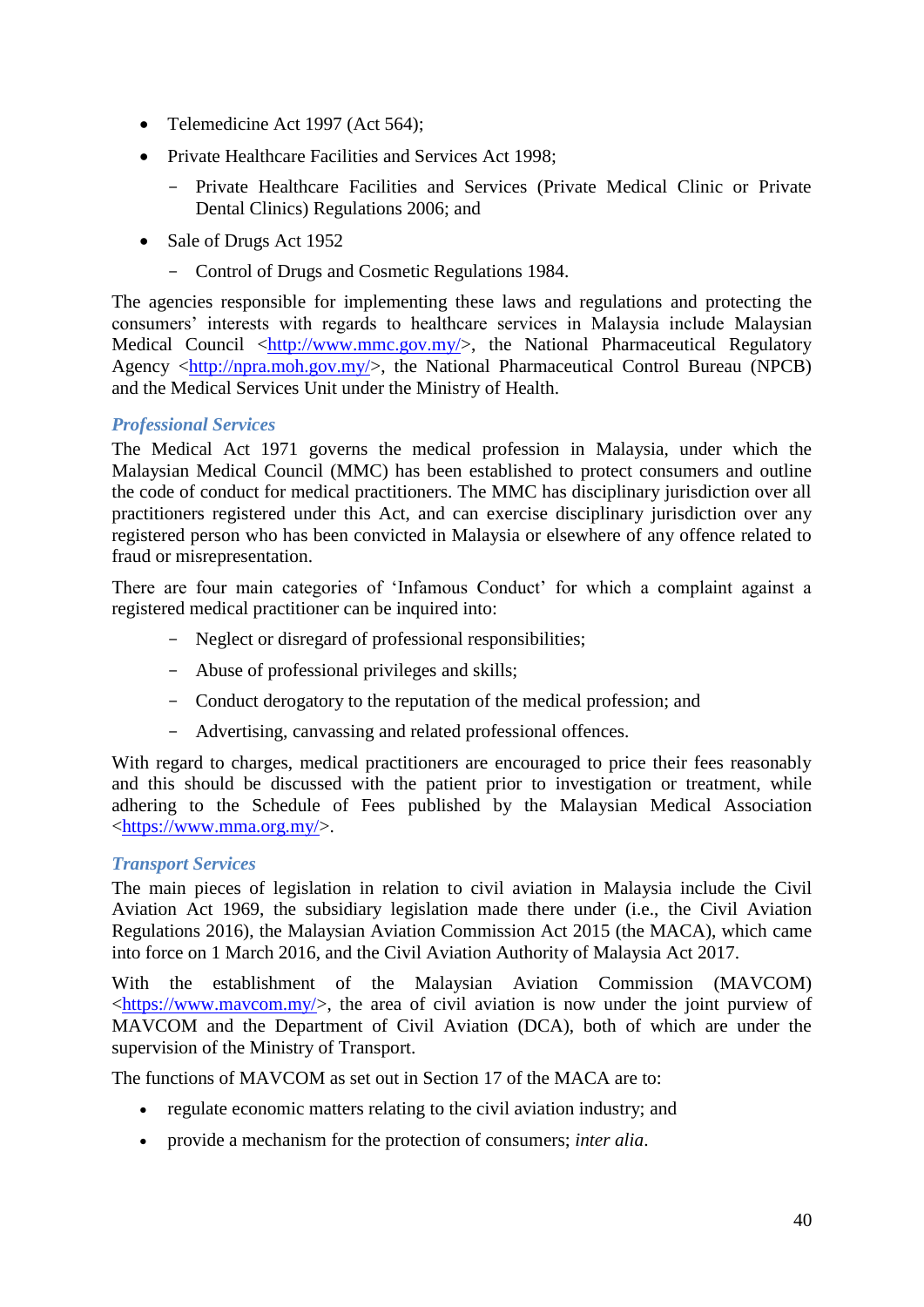Consumers could make direct complaints to MAVCOM for any claims related to the aviation industry.

# <span id="page-40-0"></span>**Consumer Protection Agencies**

The government agency which is primarily responsible for policy-making and law enforcement on consumer protection in Malaysia is the Ministry of Domestic Trade, Cooperatives and Consumerism (MDTCC) [<https://www.kpdnkk.gov.my>](https://www.kpdnkk.gov.my/). The MDTCC is also responsible for receiving consumer complaints and acts as a secretariat to the National Consumer Advisory Council (NCAC) – an institution established by the Minister of Domestic Trade to advise him on any relevant consumer issues and the implementation of the CPA.

#### <span id="page-40-1"></span>**Consumer Organisations and Associations**

The most notable non-governmental institution on consumer protection in Malaysia is probably the Federation of Malaysian Consumers Associations (FOMCA)  $\text{th}\text{t}$ ://www.fomca.org.my>. It is the umbrella body for 13 consumer associations in Malaysia, and a member of Consumers International since the year 1975.

Most consumer organisations and association in Malaysia would have dispute settlement services (through mediation, and arbitration) for its members and non-members, in addition to other advocacy and campaign activities, as well as general consumer research, education and awareness raising.

#### <span id="page-40-2"></span>**Redress**

Before the establishment of the Tribunal for Consumer Claims (TCC), all disputes between a consumer and a supplier and/or manufacturer, if could not be solved amicably, had to be brought before a civil court, which was often costly and time-consuming. The CPA establishes the Tribunal for Consumer Claims with the primary function of hearing and determining claims lodged by consumers under the CPA.

The tribunal has jurisdiction to hear and determine any claim in respect of any matter within its jurisdiction provided under the CPA where the total amount claimed does not exceed twenty five thousand ringgit. A consumer therefore can lodge a claim with the tribunal claiming for any loss suffered on any matter concerning their interests as a consumer arising from any of the guarantees implied by the CPA, any express guarantees, the safety of goods and services, and misleading and false representation or unfair practices.

Aggrieved consumers can also lodge a complaint with the Ministry of Domestic Trade, Cooperatives and Consumerism (MDTCC) through telephone, website, letters and walk-in to its Consumer Complaint Management Centre (CCMC).

<span id="page-40-3"></span>A third institution in this regard is the National Consumers Complaints Centre (NCCC). The NCCC handles national and cross-border complaints without any charge. It is an independent alternative dispute resolution body in Malaysia. The NCCC receives consumer complaints through various channels such as telephone, walk in, e-mail, messaging system, e-complaint, letters and fax. Currently, the NCCC receives complaints on more than 25 industrial sectors. The complainant needs to follow a certain format to fill up the particulars of the complaint. Online complaints are encouraged as it is able to capture the important information about the complainant. The NCCC primarily acts as a mediator between complainants and respondents. The role of NCCC for complaints handling is, however, limited to cases with claims of not more than 15,000 ringgit. Any claims of more than this amount are referred to the TCC.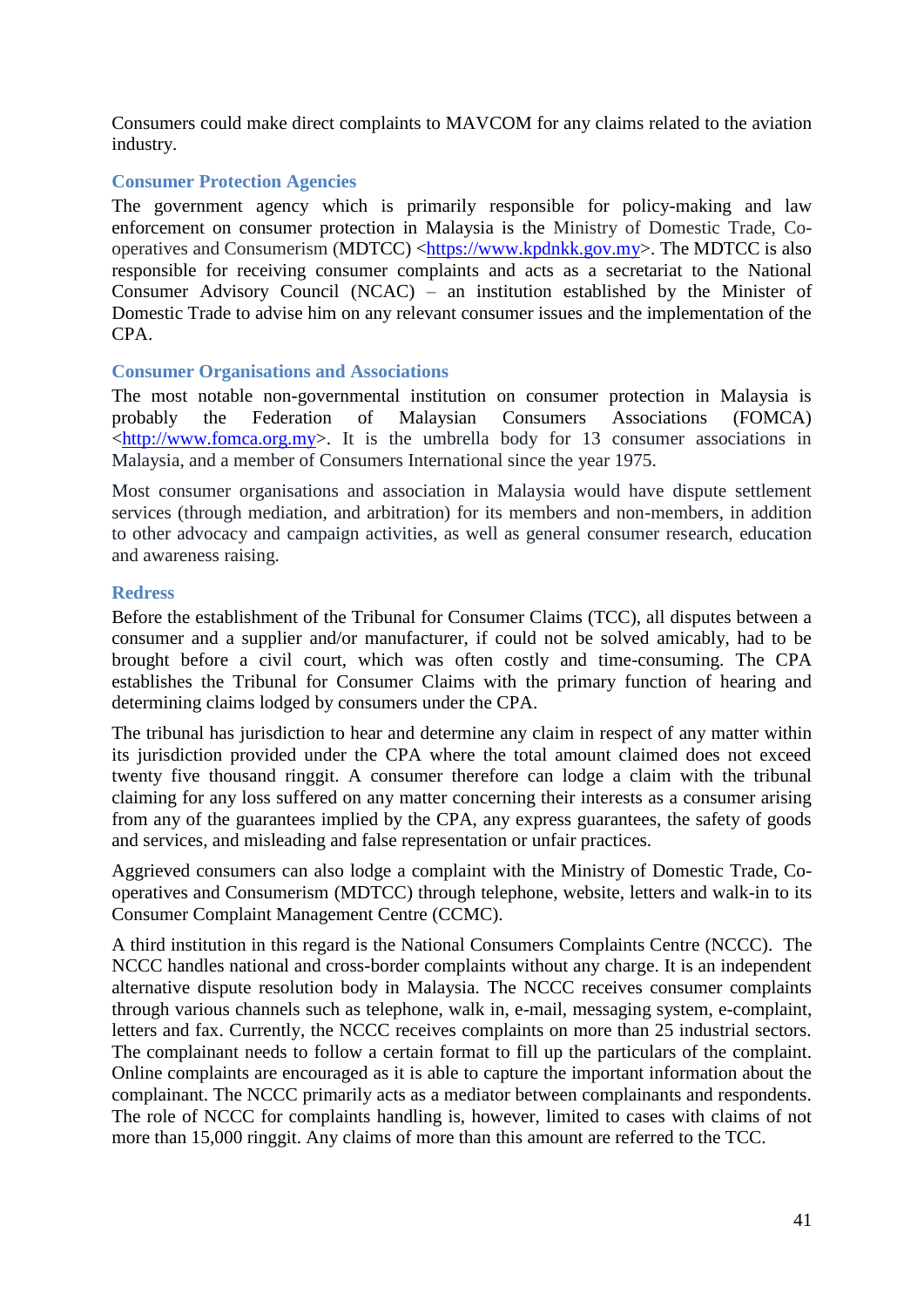# **MYANMAR**

# <span id="page-41-0"></span>**Laws and Regulations**

Enacted on March 14, 2014, the Law on Consumer Protection of the Republic of the Union of Myanmar is the first law comprehensively addressing consumer issues in the country. An amendment to this law, however, is being considered by the Parliament to incorporate more specific provisions on product safety and liability, so as to better protect the consumers of Myanmar.

#### *Scope and Coverage*

The Law is divided into 12 Chapters and 31 Sections and covers the following aspects:

- Definition of 'consumer' (Section 2(a)) and 'entrepreneur' (Section  $2(g)$ )
- The rights and duties of the consumers (Section 6)
- Rights and duties of the entrepreneurs (Section 7)
- Weight and measurement matters as related to consumer protection under Section 8(c)
- Standardisation and inspection for product safety and quality Section  $8(f),(g),(h)$ and Section 28
- False, unfair and misleading indications and advertisement under Section 8 (a), (b), (e), (i), (j) and (Section 9-12, 14)
- Harassment (Section 13)
- National Consumer Protection Agency: The establishment of a Central Committee on Consumer Protection, its functions and duties (Section 4&5)
- Redress mechanism: The establishment of consumer dispute settlement bodies at different levels and how they would operate (Section 16 to 18), The right to take action of the Consumer Dispute Settlement Bodies (Section 19)
- Dispute settlement procedures, offences and penalties (Section 20 to 26); and
- Role of consumer protection association (non-governmental organisations) under Section 30

## *Definition of Consumer*

A consumer, as defined by the Law, is a person who takes or uses goods or services not for trading.

#### *Consumer Rights and Responsibilities*

According to the Law, any consumer in Myanmar would have the following fundamental rights:

- right to safety,
- right to choose,
- right to information,
- right to redress, and
- right to fair treatment

Furthermore, the consumers would have the following responsibilities: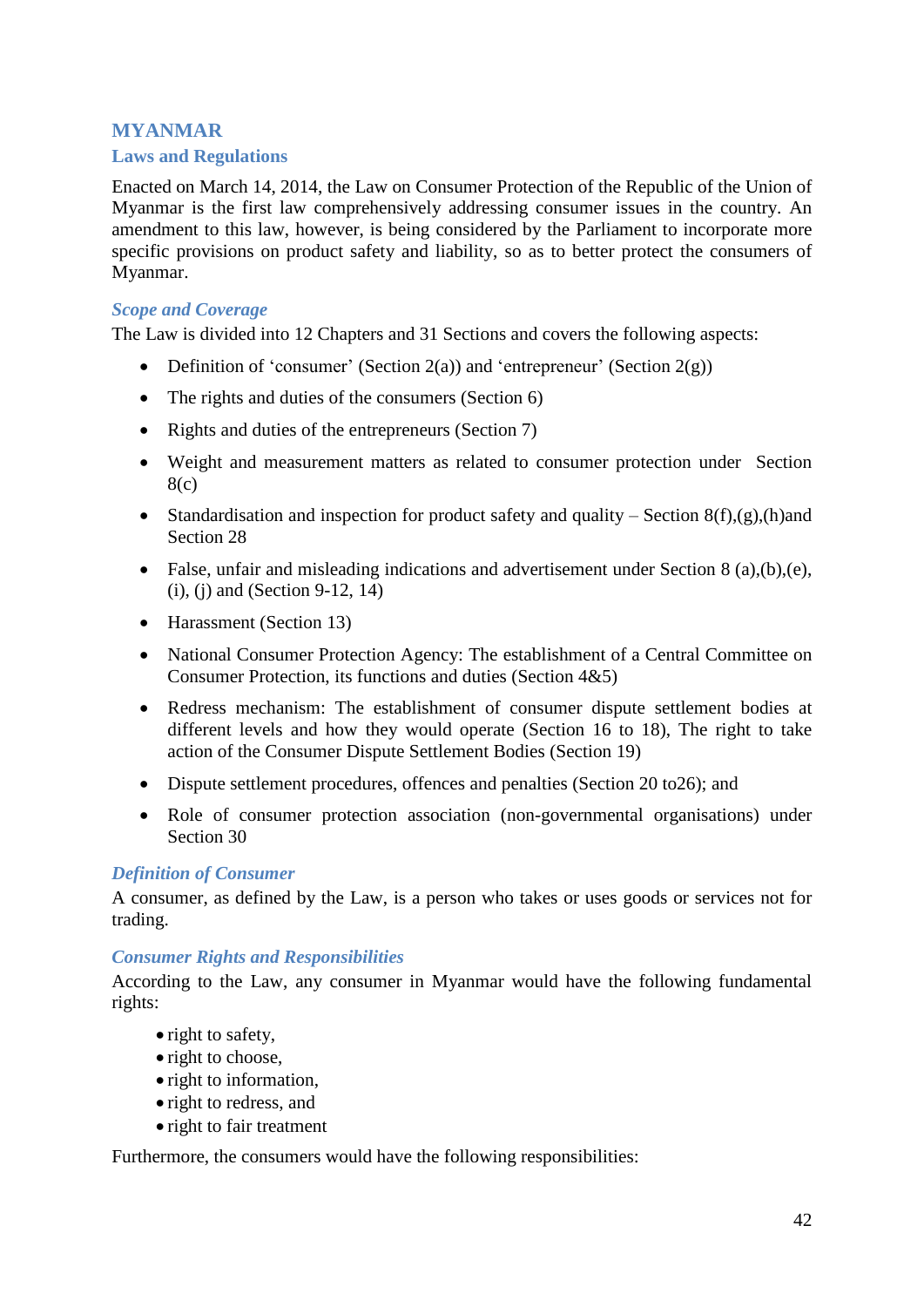- complying with the information and guideline related to goods or services intended and expressed to ensure safety;
- complying with the decisions of the Consumer Dispute Settlement Bodies regarding the settlement of consumer disputes;
- avoiding false accusation intended to cause detriments to entrepreneurs;
- avoiding any act of saying, writing and acting in order to cause detriments to relevant entrepreneurs by mean of media or by other mean while the relevant person is settling the consumer disputes.

# *Product Safety and Liability*

There are many government ministries and private sector organisations that monitor and implement specific product safety measures in Myanmar. Under the aegis of the Ministry of Commerce, the Consumer Protection Law also seeks generally to secure safe products and services. The Law imposes prison sentences on those who break the law, for instance acts of misleading and deceiving consumers by selling or providing goods or services while stating incorrectly that these goods and services meet the prescribed standard and quality. Section 6 of the Law obliges suppliers to provide safe goods and services, in that consumers have rights to guarantees given by the entrepreneurs and to receive full and correct information on the goods and services purchased.

Anyone who sells unsafe and low quality goods, or expired goods to consumers will be punished with imprisonment for a term not exceeding 3 years or with fine not exceeding 5 million Kyats or with both. Section 24 of the law also provides that a consumer has the right to sue under civil litigation, even if the convicted has served his or her jail sentence or fine or both.

Furthermore, in Myanmar, the National Food Law 1997 (amended in 2013), the National Drug Law 1992 (amended in 2014), and the Traditional Drug Law 1996 (amended in 2014) are the key legislations relating to product safety and liability for foods and drugs.

In order to monitor the safety of food, drugs and cosmetics, the Department of Food and Drug Administration (FDA) [<http://www.fdamyanmar.gov.mm>](http://www.fdamyanmar.gov.mm/) was formed under the Ministry of Health and Sports.

There are also other government ministries and agencies such as the Ministry of Agriculture, Livestock and Irrigation, the Ministry of Industry, the Ministry of Natural Resources and Environmental Conservation, the Ministry of Education, and City Development Committees, etc. which are responsible for ensuring product safety in their relevant sectors/localities.

#### *Unfair Practices and Misleading Advertisements*

The Consumer Protection Law provides a detailed definition of fraud, which means an act which is not in good faith of wrong statement or incorrect advertisement with the intention to mislead the consumer related to goods or services, and/or an act done dishonestly to lead the public to have wrongful belief of the natural quality, manufacturing process, activity process, characteristic, specified standard, intention or quantity relating to goods or services.

The law thus prohibits various unfair practices or frauds, which are meant to deceive or mislead the consumers with regards to different characteristics and aspects of the goods and services produced, provided and traded. The law also prohibits some specific types of advertising conducts, which were meant to mislead consumers. (Section 9, Section 11-14). In particular, the law holds the entrepreneur or advertiser liable to the consequences of his or her own advertisement.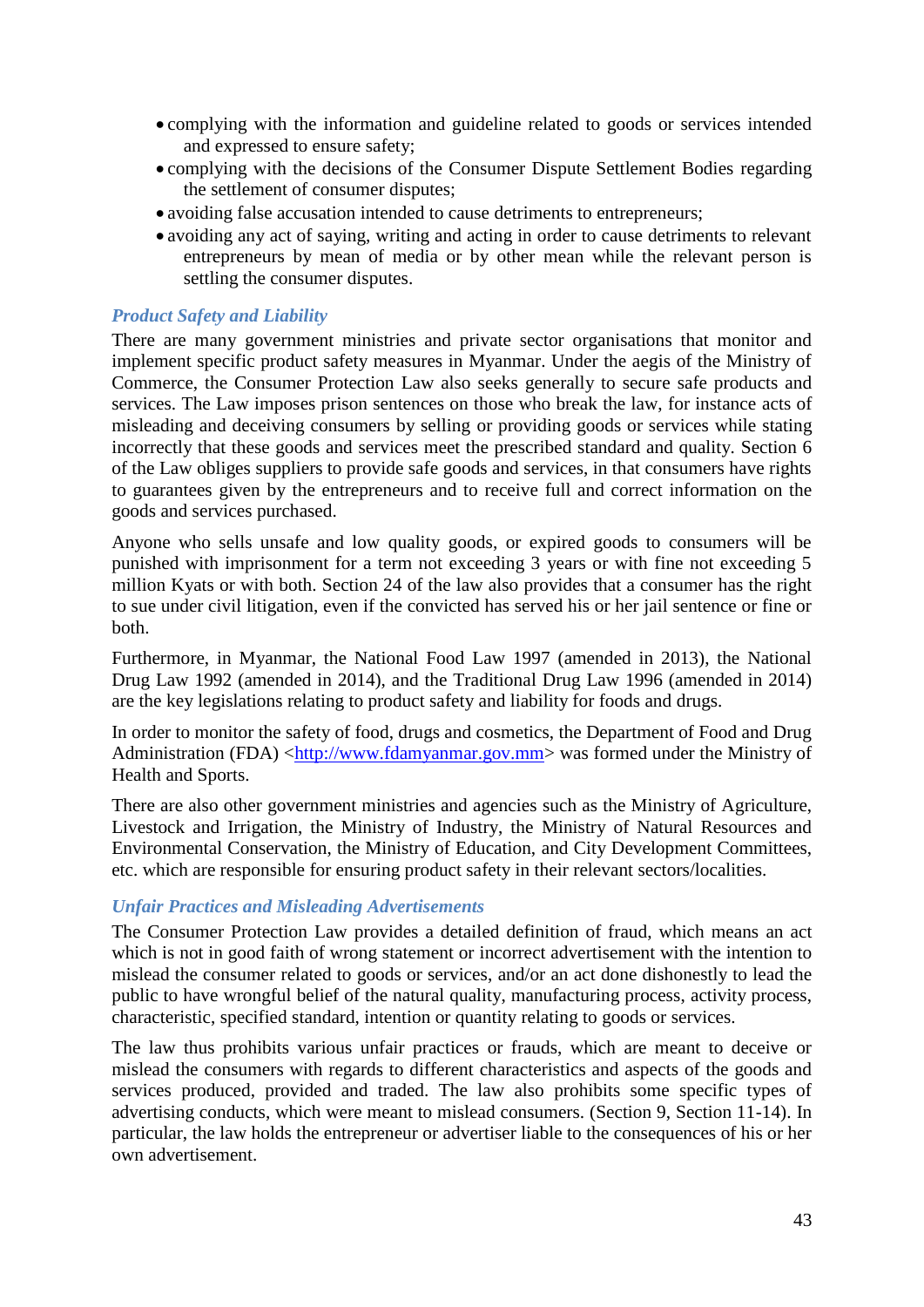# *Unfair Contract Terms*

Unfair contract terms in Myanmar are regulated under the Contract Act 1872. Accordingly, contracts and agreements that are entered into not by consent of both parties but by 'coercion', 'undue influence', 'fraud', 'misrepresentation', and 'mistake', would be unlawful and thus 'void' (Section 14-22).

## <span id="page-43-0"></span>**Sectoral Issues**

## *Phone, Internet Services and E-Commerce*

The main pieces of legislation relevant to this sector are the Telecommunications Law 2013 and the Electronic Transaction Law 2004 (amended in 2014). The Ministry of Communications and Information Technology (MCIT) is the State agency responsible for implementing these laws.

#### *Consumer Credit and Banking*

The relevant legislations for this sector are the Financial Institutions Law 2016 and Central Bank of Myanmar Law 2013. The Central Bank of Myanmar (CBM)  $\langle \frac{\text{http://www.cbm.gov.mm/}}{\text{www.cbm.gov.mm/}} \rangle$  remains the regulator and is given the powers to regulate and supervise banks and other financial institutions; while the Ministry of Planning and Finance [<http://www.mof.gov.mm>](http://www.mof.gov.mm/) retains only policy-making powers.

## *Healthcare Services*

Private healthcare institutions including private clinics, private hospitals, private nursing house etc. in Myanmar are presently regulated under the Private Healthcare Services Law 2007 (as amended in 2013).

The Ministry of Health and Sports [<https://www.mohs.gov.mm>](https://www.mohs.gov.mm/) regulates the operations of private healthcare services providers in terms of licensing them, inspecting and monitoring whether they follow the prescribed conditions or not, and giving guidance to the relevant personnel to follow the prescribed standard with a view to maintaining the quality of private health care services and ensuring the safety and welfare of patients.

# *Professional Services*

Legislations relevant to professional services in Myanmar include the Myanmar Medical Council Law 2000, the Traditional Medical Council Law 2000 (amended in 2013), the Teeth and Mouth Medical Council Law 2011, the Bar Council Act 1929 and the Legal Practitioners Act 1880.

According to the Myanmar Medical Council Law 2000, the Council is responsible for issuing licenses for medical treatment, licenses for pharmacists, registration certificates for doctors while monitoring the doctors to check whether they follow the ethics of doctors or not and investigating and taking actions as necessary against those who fail to follow such ethics upon reporting such practice.

According to the Traditional Medical Council Law 2000, the Council issues registration certificates, stipulates the code of conduct and discipline to be abided by traditional medical practitioners, and takes action against traditional medical practitioners who have violated the code of conduct and discipline.

According to the Teeth and Mouth Medical Council Law 2011, the Council is responsible for issuing registration certificates and licenses for medical treatment for dental and oral medical practitioners, supervising the registered dental and oral practitioners, investigating and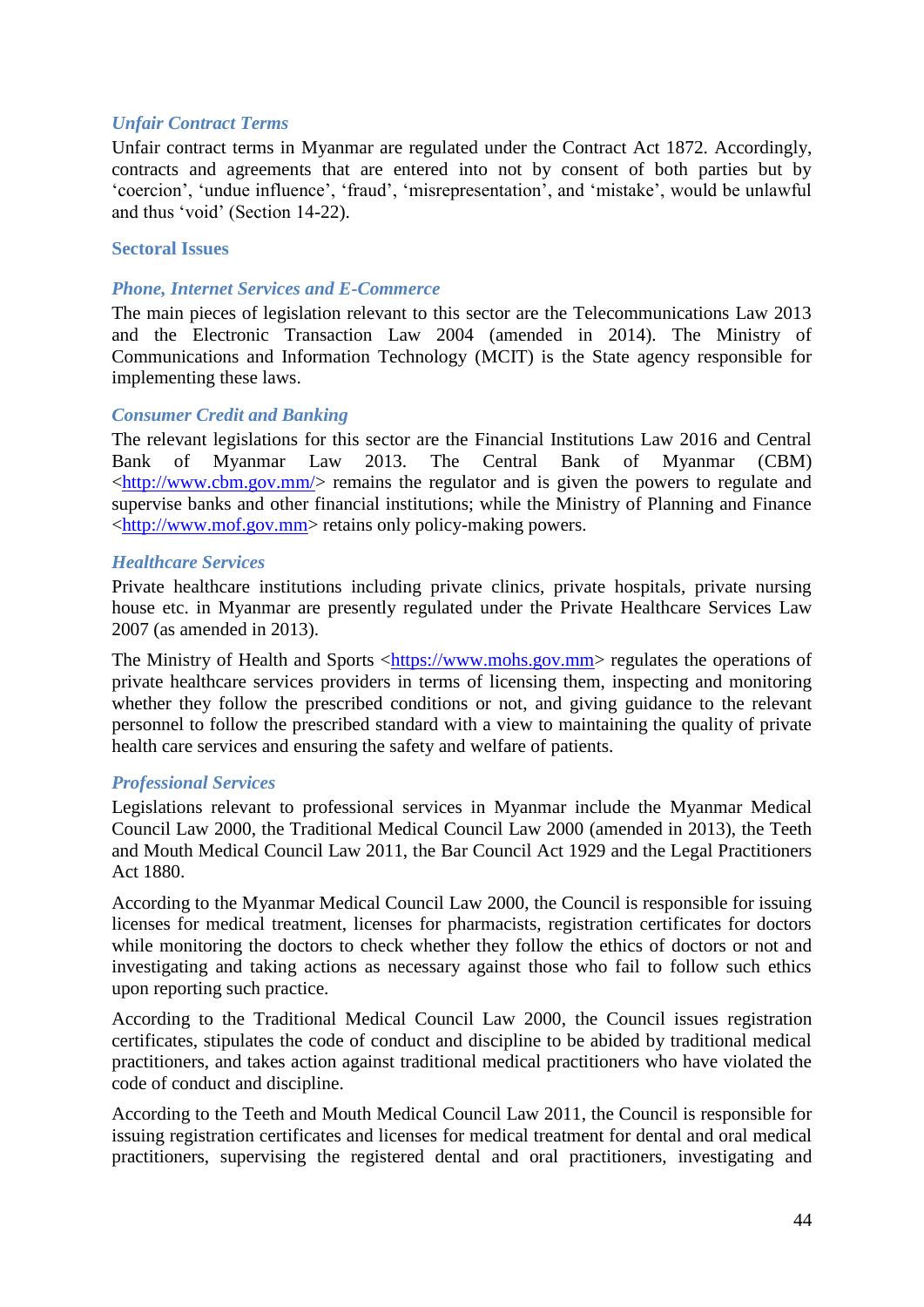inspecting dental and oral medical practitioners to check whether they fail to follow ethics or not and takes actions against them as necessary.

# <span id="page-44-0"></span>**Consumer Protection Agencies**

The national designated agency for consumer protection, according to the Consumer Protection Law, is the Consumer Protection Central Committee, which comprises of the Union Minister of the Ministry of Commerce as Chairman, the Deputy Ministers from the respective Ministries, the Heads from respective government departments and organisations, the representatives from the non-government organisations and experts as members and persons assigned duty by the Chairman as Secretary and Joint-Secretary (Section 4).

According to the Law, the Central Committee is responsible for: policy formulation; conducting surveys; issuing notifications, orders, directives and notifications as necessary in accordance with the Consumer Protection Law; settling consumer complaints; informing the relevant departments and organisations about the prohibition of goods that are not fit for consumption – forming standardisation experts groups and laboratories for product testing in coordination with the Ministry of Education; and receiving and hearing appeal cases on administrative penalties passed by the Consumer Dispute Settlement Bodies.

As of date, the Central Committee has been established in accordance with the Union Cabinet's Executive Order No. 38/2014, 112/2016, and 15/2017.

The Department of Consumer Affairs under the Ministry of Commerce serves as some sort of a secretariat to the Central Committee.

The Law also provides for the establishment of Consumer Dispute Settlement Bodies at State, Regional and District levels, by the orders of the Central Committee (Section 16). Regional or State Consumer Dispute Settlement Bodies are responsible for conducting field visits and market inspection activities, investigating complaints, mediating and conciliating consumer disputes, imposing administrative penalties upon finding infringements of the law, and taking actions in accordance with the Consumer Protection Law and other relevant existing laws while working in coordination with relevant government Ministries.

In addition, the Central Committee also established the Product Safety Working Committee and the Consumer Complaint Working Committee under Regional and State Consumer Dispute Settlement Bodies.

#### <span id="page-44-1"></span>**Consumer Organisations and Associations**

A non-governmental organisation working to protect the consumer interests, Myanmar Consumers' Union (MCU) [<http://www.myanmarconsumersunion.org/en/home/>](http://www.myanmarconsumersunion.org/en/home/), was formed in November 2012 with 15 Executive Committee members from different professional backgrounds such as medical, legal, educational, agricultural, engineering, chemical, and economic and so on. The MCU's Organisational Registration has been granted by the Ministry of Home Affairs in June 2017, and the organisation is now awaiting response from Consumers International (CI) on its membership application.

# <span id="page-44-2"></span>**Redress**

According to the Consumer Protection Law, any consumer in Myanmar would have the right to have their disputes (related to goods and services used by the consumer him/herself) heard and settled, to be protected and obtain correct settlement for their loss. [Section  $6(a)(iv)$ ]

Accordingly, consumers suffering from loss during their consumption of goods and services should lodge a complaint with the relevant Consumer Dispute Settlement Bodies for examining, passing appropriate decisions and taking actions (Section 17 to 19), or send their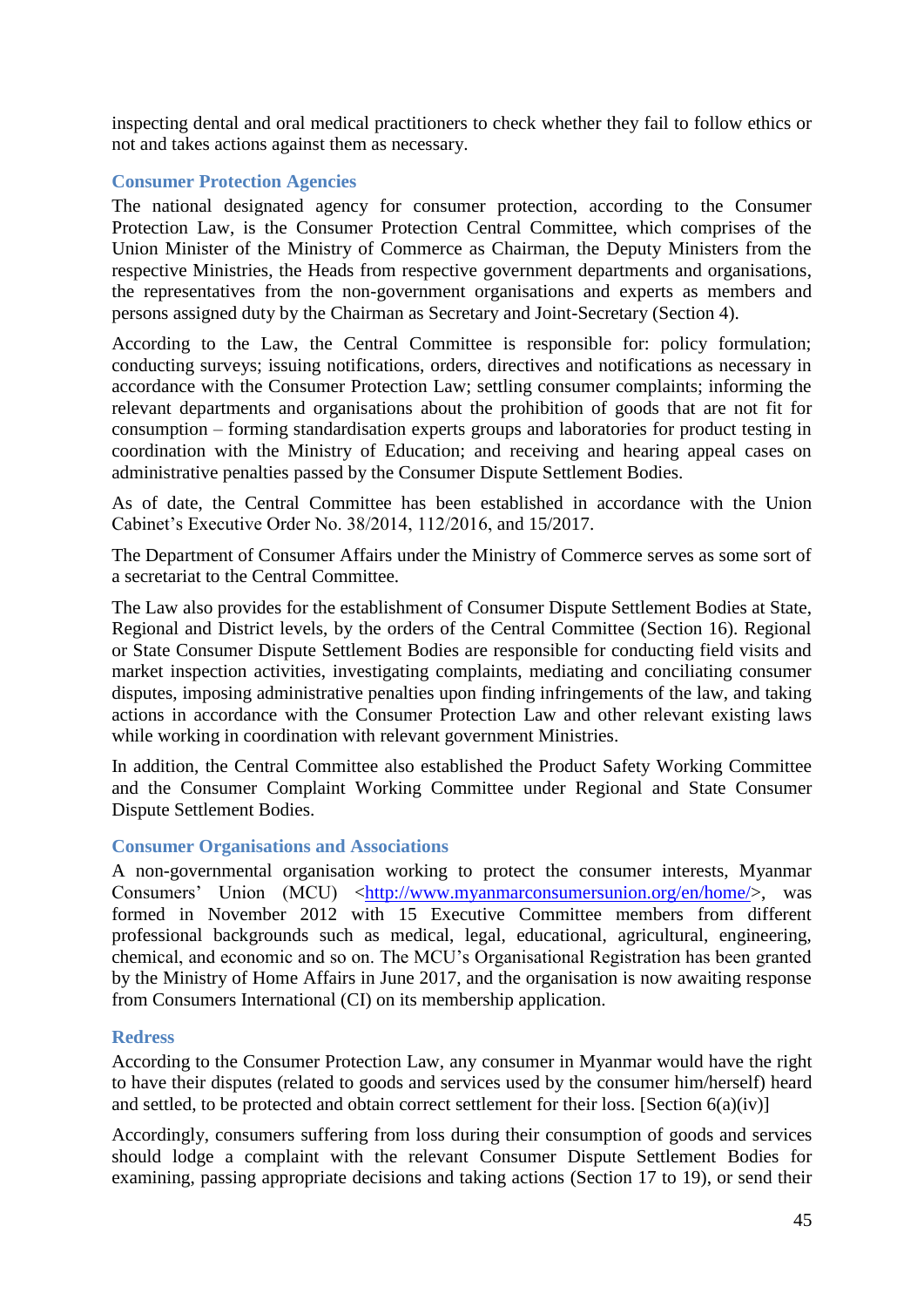complaint to the Consumer Information and Complaint Center, which would examine the same and send the complaint to the Consumer Dispute Settlement Bodies if relevant.

Once a consumer complaint is received, the dispute settlement process would be as follows:

- The Consumer Dispute Settlement Bodies accept and examine consumer complaints (made in writing or orally) on issues relating to the relevant goods or services
- The Consumer Dispute Settlement Bodies examine the entrepreneur who is accused of violation
- The Consumer Dispute Settlement Bodies examine the person who knows the consumer dispute, eye-witnesses and experts
- The Consumer Dispute Settlement Bodies examine and assess the documents required in inquiry and other exhibits
- The Consumer Dispute Settlement Bodies examine and decide whether or not there is loss at consumer's side
- The Consumer Dispute Settlement Bodies mediate and conciliate consumer disputes
- The Consumer Dispute Settlement Bodies report to the higher authorities if the case is found to violate the existing laws or an agreement could not be reached after being settled by means of mediation or conciliation
- The Consumer Dispute Settlement Bodies notify the decision related to consumer protection to the entrepreneur who has been found to violate the existing laws
- The Consumer Dispute Settlement Bodies take appropriate actions upon finding violations contained in Section 8 of the law.

Entrepreneurs found to have infringed the prohibitions of the law, as prescribed from Section 9 to Section 14 (mainly concerned with false, unfair and misleading indications and advertisements) could be punished with imprisonment for a term not exceeding 3 years or with fine not exceeding 5,000,000 Kyats or with both (Section 23).

Additionally, the dispute settlement bodies could take the below given actions if entrepreneurs are found to have infringed Section  $7$  (b) – concerned with the duties of entrepreneurs and/or Section 8, which is mainly concerned with prohibitions for entrepreneurs with regard to product labelling, safety and quality:

- Warning/Severe Warning
- Remedies
- Prohibiting the sale and distribution of the relevant goods temporarily
- Recall from the market
- Destroying the goods causing danger to consumers
- Coordinating with the relevant Ministries, if required to revoke business licence either temporarily or permanently (Section 19)

<span id="page-45-0"></span>Entrepreneurs should prove that they have no intention to mislead under Section 9 of the Law. Those who do not agree with decisions passed under Section 19 could appeal to the Central Committee within 60 days from the day when the concerned decision is passed. Consumers could also sue for injury in accordance with civil litigation procedures once the entrepreneur's violations have been found under Section 23.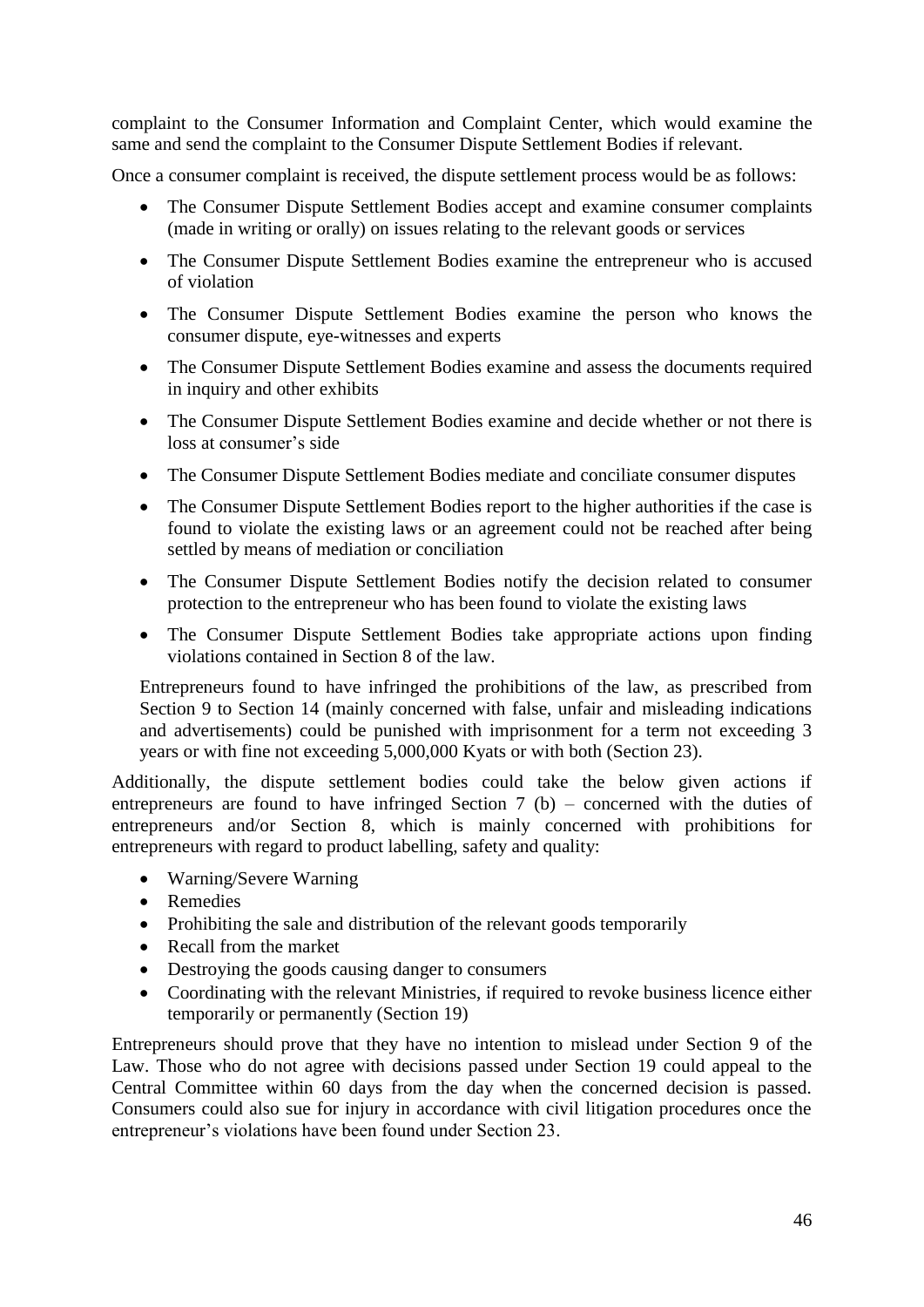# **PHILIPPINES**

#### <span id="page-46-0"></span>**Laws and Regulations**

The principal law for consumer protection in the Philippines is the Consumer Act, 1992 (Republic Act No. 7394). It came into effect on July 15, 1992. RA 7394 embodies the Philippines' State policy on the protection of consumers and establishes standards of conduct for business and industry in the country. The general objective of the Act is to protect the 'interests of the consumer, promote his general welfare and establish standards of conduct for business and industry'.

## *Scope and Coverage*

RA 7394 covers a wide range of areas:

- Consumer product quality and safety
- Food, drugs, cosmetics and devices
- Hazardous substances
- Deceptive, unfair and unconscionable sales acts and promises
- Weights and measures
- Consumer product service and warranties
- Price tag
- Labelling and packaging
- Liability for product and services
- Consumer credit transactions
- Advertising and sales promotions
- Repair and service firms, and
- Consumer complaints handling

It applies to all consumer products and services and consumer transactions in the Philippines.

*"Consumer products and services" means goods, services and credits, debts or obligations which are primarily for personal, family, household or agricultural purposes, which shall include but not limited to, food, drugs, cosmetics and devices.*

*"Consumer transaction" means a sale, lease, assignment, award by change, or other disposition of consumer products, including chattels that are intended to be affixed to land, or of services, or of any right, title, or interest therein, except securities and contracts of insurance, or grant of provision of credit to a consumer for purposes that are primarily solicitation or promotion by a supplier with respect to a transaction aforementioned.*

# *Definition of Consumer*

As explained by RA 7394, "consumer" means a natural person who is a purchaser, lessee, recipient or prospective purchaser, lessee or recipient of consumer products, services or credit.

#### *Consumer Rights and Responsibilities*

Although not explicitly mentioned, from the specific objectives of RA 7394, consumers in the Philippines enjoy the following fundamental rights: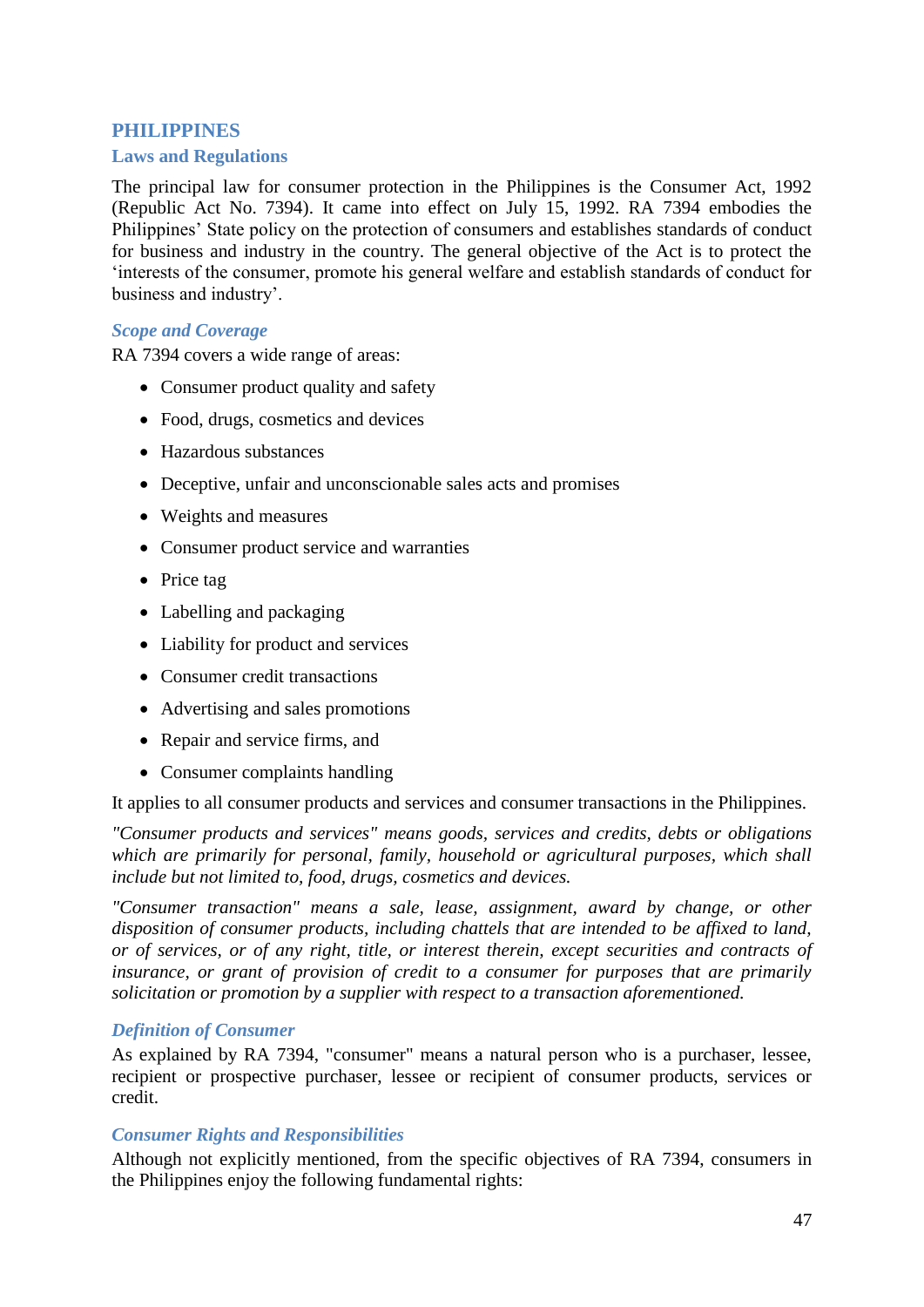- Right to safety ('protection against hazards to health and safety')
- Right to information ('provision of information and education to facilitate sound choice and the proper exercise of rights by the consumer')
- Right to education
- Right to redress; ('provision of adequate rights and means of redress')
- Right to representation ('involvement of consumer representatives in the formulation of social and economic policies')

#### *Product Quality and Safety*

According to RA 7394, it is the duty of the State to develop and provide safety and quality standards for consumer products, including performance or use-oriented standards codes of practice and methods of tests. (Article 5) Accordingly, it is unlawful for any person to manufacture for sale, offer for sale, distribute in commerce, or import into the Philippines any consumer product which is not in conformity with an applicable consumer product quality or safety standard promulgated in the Act. (Article 18)

The responsibilities for ensuring product quality and safety in the Philippines are shared amongst three governmental agencies:

The Department of Health (DOH) through its Bureau of Food and Drugs (BFAD), now Food and Drug Administration (FDA) [<http://www.fda.gov.ph/>](http://www.fda.gov.ph/), establishes standards for processed food, drugs and cosmetics.

The Department of Agriculture (DA) through its Bureau of Agriculture and Fisheries Standards (BAFS) [<http://www.bafps.da.gov.ph/>](http://www.bafps.da.gov.ph/) develops standards for agriculture and agriculture-related products including fruits and vegetables and grains.

The Department of Trade and Industry (DTI) [<https://www.dti.gov.ph/>](https://www.dti.gov.ph/) is responsible for developing quality and safety standards with respect to all other consumer products

#### *Liability for Products and Services*

In the Philippines, the doctrine of strict liability applies to manufacturers, producers and importers of consumer goods. RA 7394 expressly provides that, "any Filipino or foreign manufacturer, producer and any importer shall be liable for redress, *independently of fault*, for damages caused to consumers by defects resulting from design, manufacture, construction, assembly and erection formulas and handling and making up, presentation or packing of their products, as well as for the insufficient or inadequate information on the use and hazards thereof." (Article 97)

Accordingly, the concept of defect that would give rise to a liability for damages under the Act is relatively broad. RA 7394 also places upon manufacturers, producers and importers the burden of proving that the products they have placed on the market are not defective and imposes liability independent of the existence or absence of fault on the part of such manufacturer, producer or importer.

RA 7394 also similarly provides for strict liability for defective services. A service is consider defective when it does not provide the safety the consumer might rightfully expect of it, taking the relevant circumstances into consideration, including but not limited to the manner in which it is provided, the result of hazards which may reasonably be expected of it, and the time when it was provided.

#### *Unfair Practices*

RA 7394 promotes and encourages fair, honest and equitable relations among parties in consumer transactions, and protects the consumer against deceptive, unfair and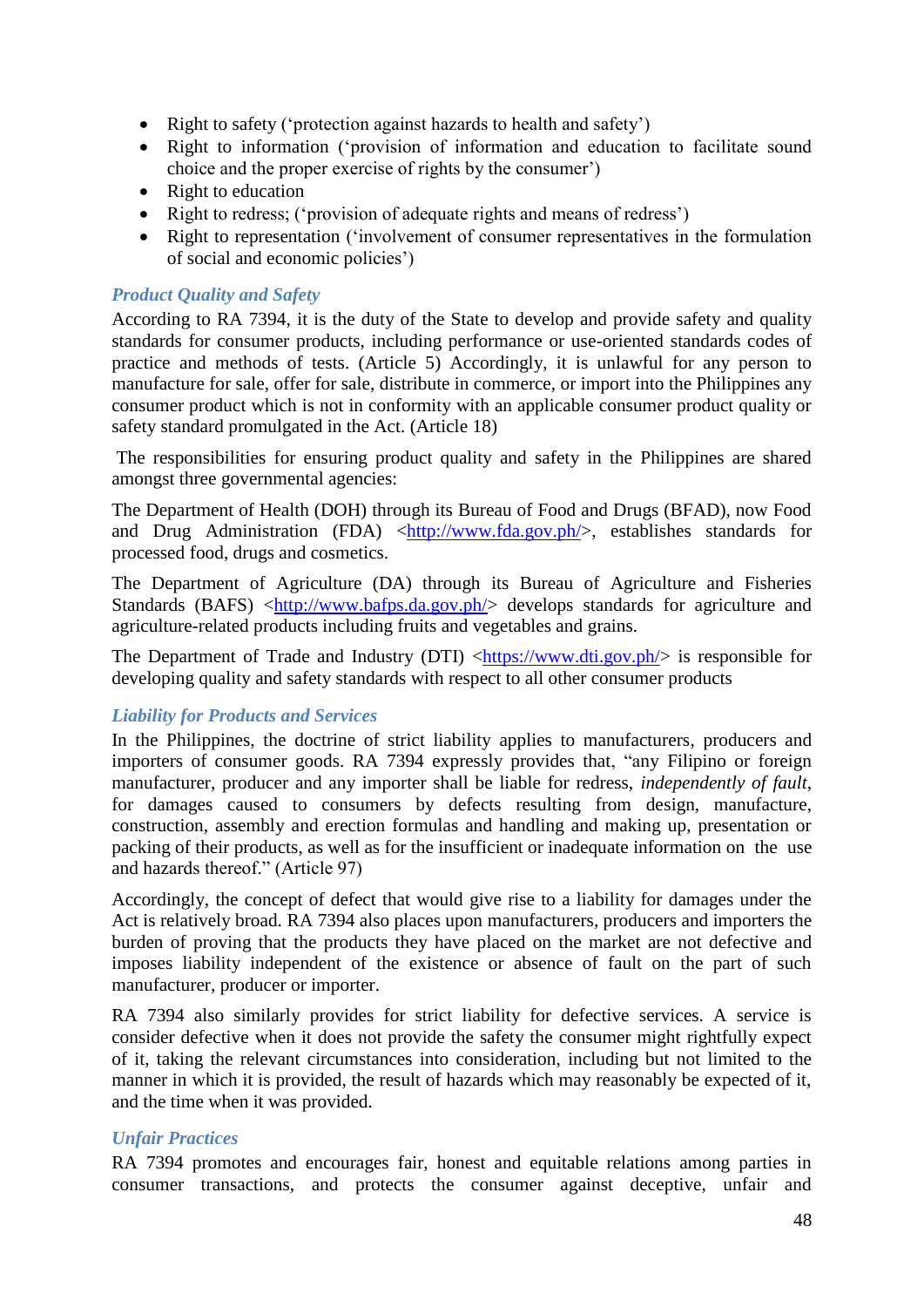unconscionable sales acts or practices. An act or practice is deemed unfair and unconscionable if:

- the producer, manufacturer, distributor, supplier or seller took advantage of the inability of the consumer to reasonably protect his interest because of his inability to understand the language of an agreement, or similar factors; or
- when the consumer transaction was entered into, the price grossly exceeded the price at which similar products or services were readily obtainable in similar transaction by like consumers; or
- when the consumer transaction was entered into, the consumer was unable to receive a substantial benefit from the subject of the transaction; or
- when the consumer transaction was entered into, the seller or supplier was aware that there was no reasonable probability or payment of the obligation in full by the consumer;
- or the transaction that the seller or supplier induced the consumer to enter into was excessively one-sided in favour of the seller or supplier.

#### *Misleading Advertisements*

RA 7394 also protects the consumer from misleading advertisement and fraudulent sales and promotion practices.

An advertisement is deemed, under the provisions of RA 7394, to be false, deceptive or misleading if it is misleading in a material respect. Furthermore, no claim can be made in the advertisement which is not contained in the label or approved by the competent agencies already. And no person shall advertise any food, drug, cosmetic, device, or hazardous substance in a manner that in false, impression regarding its character, value, quantity, composition, merit, and safety.

#### *Direct Selling and Pyramid Marketing*

In the Philippines, it is prohibited to employ chain distribution plans or pyramid marketing schemes in the sale of consumer products. (Article 53)

#### <span id="page-48-0"></span>**Sectoral Issues**

#### *Phone, Internet Services and E-Commerce*

Two separate laws set the policy framework for telecommunications services and Ecommerce in the Philippines: the Public Telecommunications Policy Act of 1995 and the E-Commerce Law of 2000.

The E-Commerce Law, in particular, provides the legal recognition of electronic documents or data messages. It also mandates all government agencies to, among others, transact business and perform functions using electronic documents. The Act also penalises hacking and piracy offenses.

Below are some orders issued related to the E-Commerce Law to specifically protect consumers in the sector:

- JOINT DTI-DOH-DA Administrative Order No. 1 Series of 2008 which prescribes rules and regulations for consumer protection for online transactions that covers both local and foreign-based retailers;
- The Central Bank of the Philippines (BSP)  $\langle$ http://www.bsp.gov.ph/ $>$  issued Circulars No. 269 in 2000 and No. 542 in 2006 which cover electronic banking and safeguard of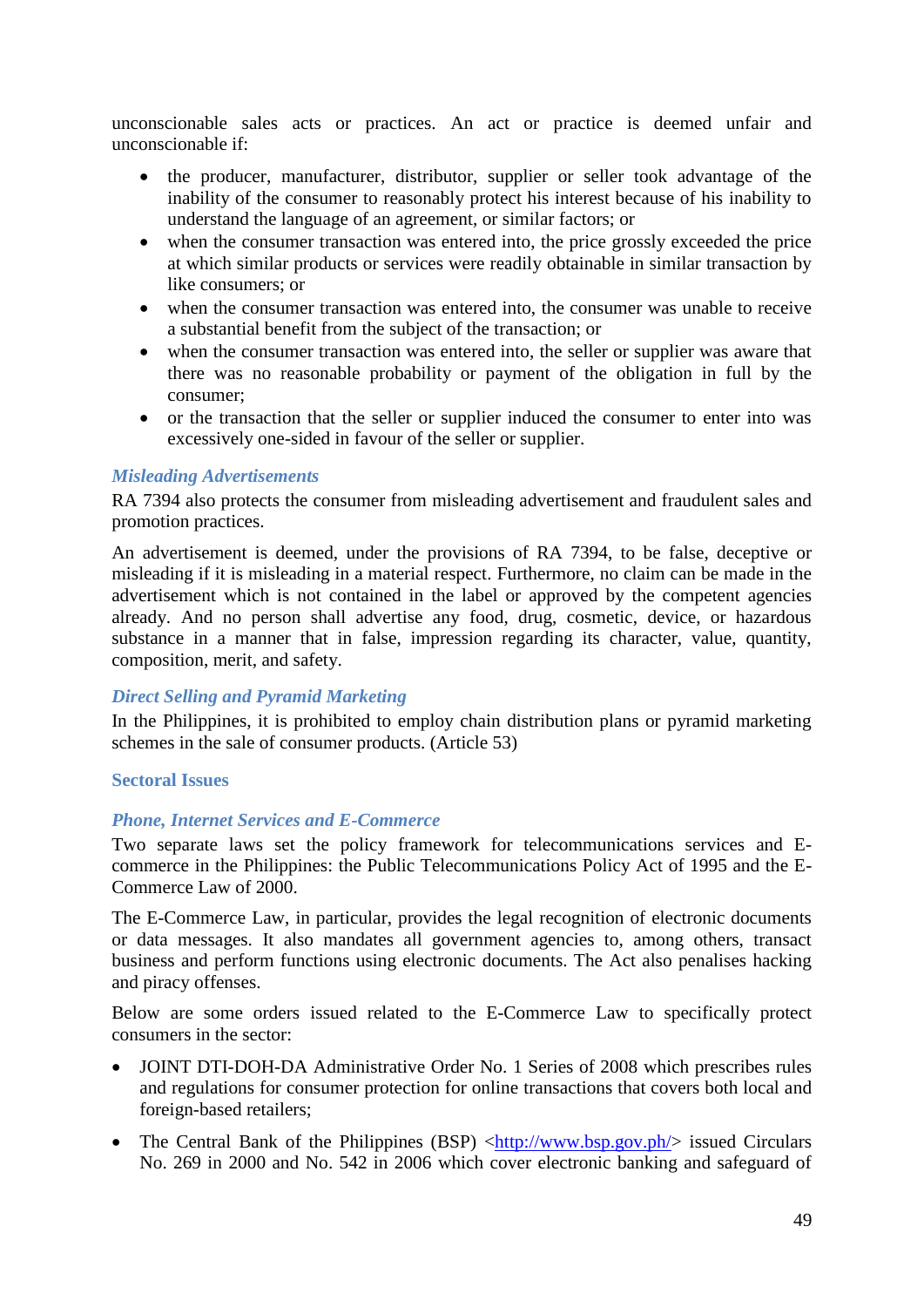customer information, prevention of money laundering and terrorist financing, respectively.

The National Telecommunications Commission (NTC) [<http://ncr.ntc.gov.ph/>](http://ncr.ntc.gov.ph/) under the Department of Transportation and Communications (DOTC) is the government agency responsible for the supervision, adjudication and control over all telecommunications services throughout the Philippines.

The DTI directs and supervises the promotion and development of electronic commerce in the country with relevant government agencies.

# *Consumer Credit and Banking*

RA 7394 states that the government shall: 'simplify, clarify and modernize the laws regarding credit transactions and encourage the development of fair and economically sound consumer credit practices."

Furthermore, the Truth in Lending Act of 1963 requires creditors to furnish borrowers, prior to the consummation of the transaction, a clear statement in writing. This is expected to ensure consumer awareness of the true cost of financial services.

In the Philippines, one of the largest providers of consumer credit is through credit cards. With the proliferation of credit cards, many laws and regulations were promulgated to govern credit card operations in the country, including**:** 

- The Access Devices Regulation Act of 1998, which requires credit card providers to provide information in writing or orally (with regard to annual percentage rate; computation method, fees, and toll-free numbers, etc);
- BSP Circular No. 398 dated 21 August 2003 which promotes the development of consumer credit through innovative products under conditions of fair and sound consumer credit practices; and
- BSP Circular no. 702 series of 2010 which aims to enhance consumer protection in the credit card operations of banks and their subsidiary or affiliate credit card companies.

# <span id="page-49-0"></span>**Consumer Protection Agencies**

The National Consumer Affairs Council (NCAC) is the body created by RA 7394 to improve the management, coordination and effectiveness of consumer programs and policies by different government agencies and private organizations. The Council is composed of representatives from the following government and non-government agencies:

- DTI
- Department of Education [<http://www.deped.gov.ph/>](http://www.deped.gov.ph/)
- DOH
- DA
- 4 consumer organisations of nationwide base
- 2 business/industry sectors

The NCAC performs the following functions:

- Rationalising and coordinating the functions of consumer protection agencies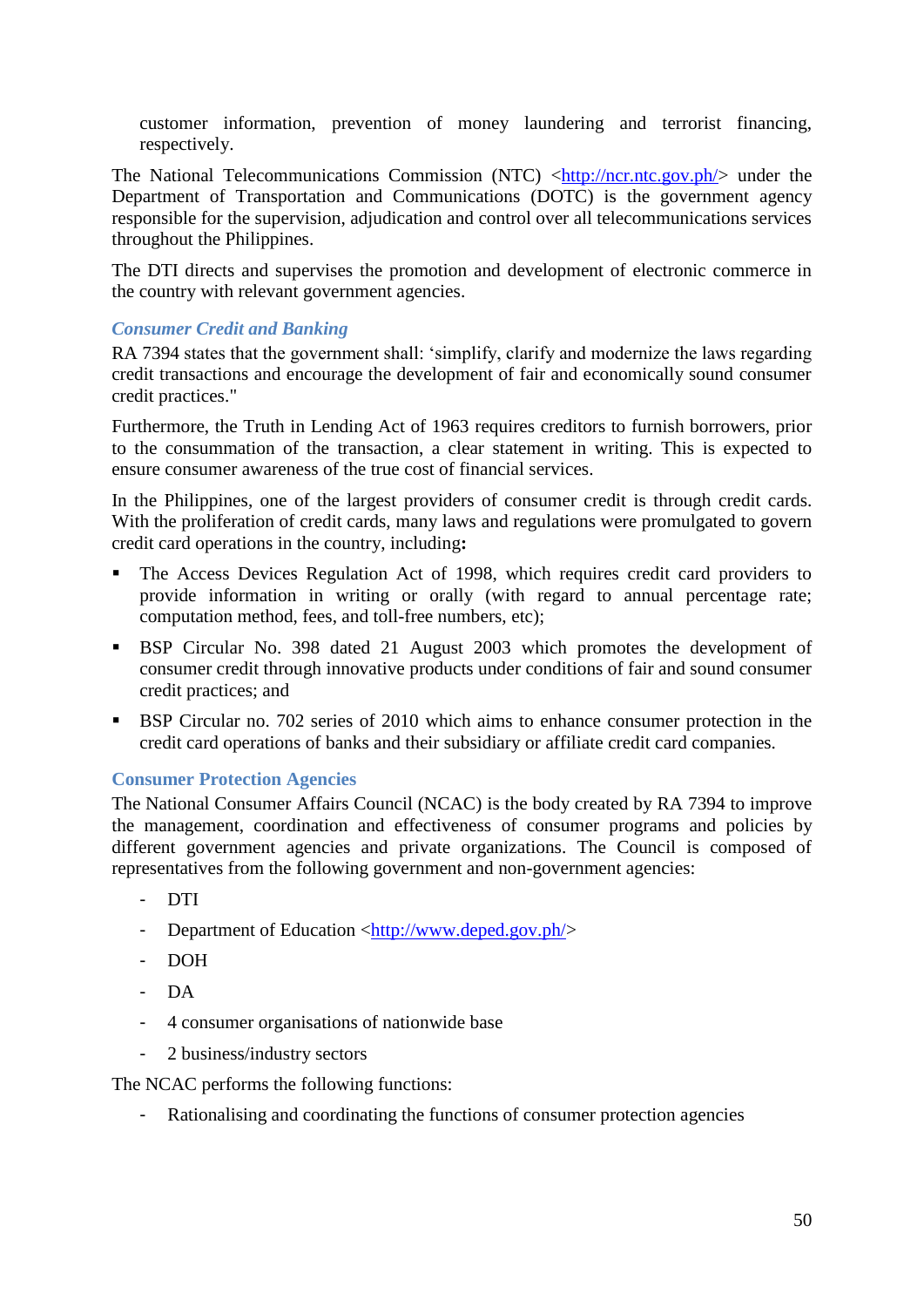- Monitoring and evaluating the implementation of consumer programs and projects and taking appropriate steps to comply with the established priorities, standards and guidelines
- Undertaking a continuing program on consumer education and information campaign
- Submitting to Congress and the Office of the President a full report on the progress of the implementation of consumer programs in the Philippines.

The Council is headed and presided by a Chairman who is elected by the members. He sets up, with the concurrence of the Council, the policies, procedures and standards to govern the implementation and interpretation of the functions and duties of the Council.

Amongst all the relevant departments involved in the implementation of RA 7394, the DTI plays the central role. It is also the focal point for the ASEAN Consumer Protection Committee (ACCP).

# <span id="page-50-0"></span>**Consumer Organisations and Associations**

A number of consumer organisations have been established in the Philippines, though none of these organisations has been admitted as a member of Consumers International till date. Some notable organisations include:

- The Consumers Union of the Philippines (CUP) [consumersunion.philippines@gmail.com](mailto:consumersunion.philippines@gmail.com)
- Coalition for Consumer Protection and Welfare, Inc. <http://www.ccpw.org/>
- Nationwide Association of Consumers, Inc. <http://naciphil.tripod.com/>
- Laban Consyumer, Inc. [http://labankonsyumer.com](http://labankonsyumer.com/)

# <span id="page-50-1"></span>**Redress**

Under RA 7394, consumers can seek redress by filing a letter of complaint addressed to the concerned department or government agency. The governmental departments concerned – the DTI, DOH, and the DA – upon petition or receipt of complaint letter from any consumer may each, within their own area of competence, commence an investigation. Upon findings of a *prima facie* violation of any rule or regulation promulgated under their jurisdiction, the departments upon verified complaint may commence formal action against any person who appears responsible. Any civil/criminal action shall be filed with the appropriate regular courts (Municipal Trial Court/Regional Trial Court).

A wide range of penalties may be imposed, even if not requested in the complaint. These include cease-and-desist orders, assurance to recall, replace repair or refund the money value, restitution or rescission of the contract, and the imposition of fines of between PhP500 to 300,000 depending on the gravity of the offence.

Among the implementing agencies of RA 7394, it is the DTI which has the largest network of mechanisms providing consumer redress. It has set up mechanisms in all levels i.e. national, regional and local levels. Consumer complaint can be filed at the DTI provincial offices having jurisdiction over the subject of the complaint. In areas where there are no provincial offices, the complaint shall be filed in the regional offices. In cases where the complainant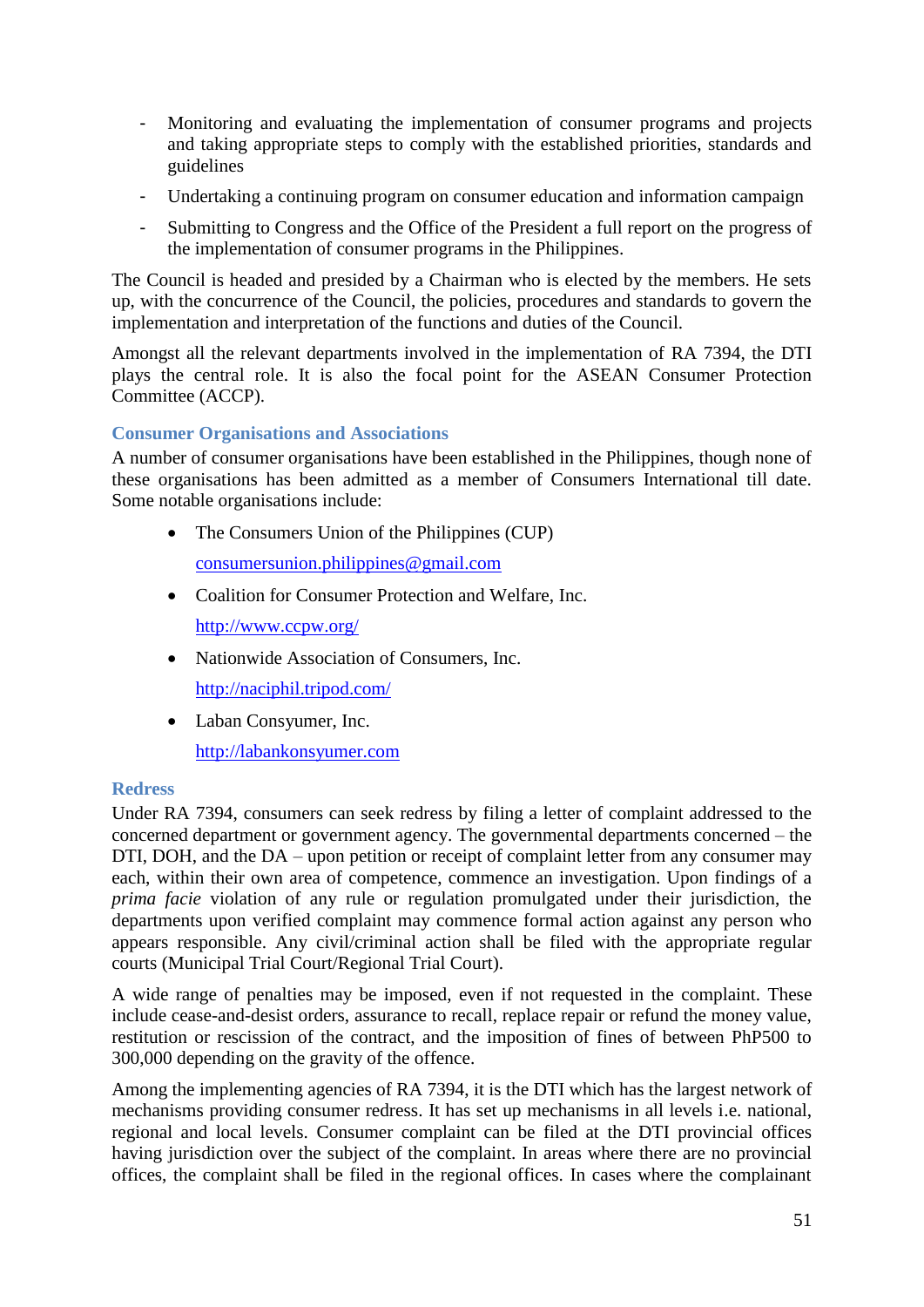and respondent are situated in different provinces, the complainant has the option to choose the place where to file the complaint.

At the national level, DTI maintains a consumer hotline called DTI Direct which accepts, reviews, and resolves consumer queries and complaints.

Notably, in the Philippines, industries that have national presence have started to set up Consumer Welfare Desks (CWDs), as part of the Gold Bagwis Program of the DTI which is a self-policing mechanism in the business sector to resolve consumer complaints. The main objectives of the establishment of CWDs are to forge partnership between the government and the private sector in the promotion of consumer welfare, and set up procedures to systematically and appropriately address consumer complaints.

CWDs in business establishments are manned primarily by the manager/supervisor of the participating stores and should be situated at a strategic place easily located by consumers preferably near the Customer Relations Desk of the stores. In case of dissatisfaction, consumers can always tap the DTI services to resolve the issue.

<span id="page-51-0"></span>For disputes involving financial institutions, consumers may contact or personally talk to the manager or officer-in-charge of his/her bank. In cases when complaints are not resolved, consumers may write his/her complaint and send by mail, email, fax or proceed to the BSP.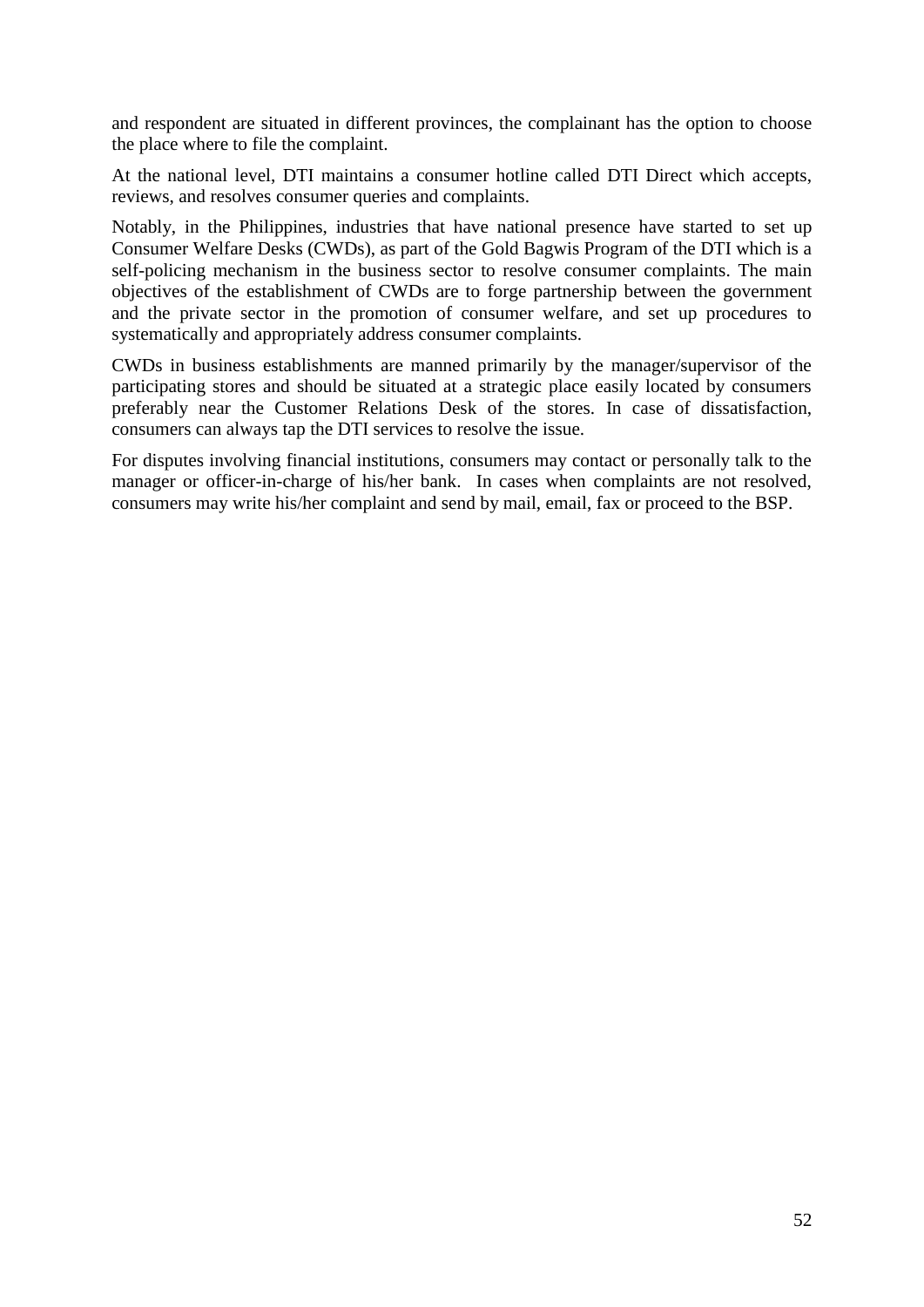# **SINGAPORE**

## <span id="page-52-0"></span>**Laws and Regulations**

<span id="page-52-1"></span>First enacted in 2003 and adapted from the consumer protection laws in various Commonwealth jurisdictions, the Consumer Protection (Fair Trading) Act (CPFTA) is currently the principal legislation on consumer protection in Singapore. The Act has gone through several rounds of amendment, the latest one being in 2016.

Other legislations that are relevant for the implementation of the CPFTA include:

- Consumer Protection (Fair Trading) (Cancellation of Contracts) Regulations 2009 relating to direct sales contract, long-term holiday product contract, time share contract or time share related contract.
- Consumer Protection (Motor Vehicle Dealer Deposits) Regulations 2009 relating to deposits for motor vehicle purchases
- Consumer Protection (Fair Trading) (Notifiable Events) Regulations 2016 relating to notifiable events for companies under injunction orders for unfair practices under the CPFTA
- Consumer Protection (Fair Trading) (Opt-Out Practices) Regulations 2009 relating to optout practices for goods and services (e.g. goods supplied on a continuing or free-trial basis)
- Consumer Protection (Fair Trading) (Regulated Financial Products and Services) Regulations 2009 relating to financial products and services regulated by the Monetary Authority of Singapore or under the Commodity Trading Act (Cap. 48A)

#### *Scope and Coverage*

The CPFTA applies to most consumer transactions, but does not apply to sales of land and houses and employment contracts.

*'Consumer transactions', as defined by the Act, means the supply of goods or services by a supplier to a consumer as a result of a purchase, lease, gift, contest or other arrangement; or an agreement between a supplier and a consumer, as a result of a purchase, lease, gift, contest or other arrangement, in which the supplier is to supply goods or services to the consumer or to another consumer specified in the agreement.*

The CPFTA aims to protect Singaporean consumers against unfair practices and to give consumers additional rights in respect of goods that do not conform to contract (i.e. lemon law), and for other relevant matters.

It covers the following main issues *inter alia*:

- The meaning of unfair practices
- Consumer's right to sue for unfair practice
- Jurisdiction and powers of courts
- Right to cancel certain contracts within cancellation period
- Additional consumer rights in respect of non-conforming goods (i.e. lemon law)
- Investigative powers of Competition and Consumer Commission of Singapore; and
- Relevant offences

# *Definition of Consumer*

A consumer, as defined in the CPFTA, means an individual who, otherwise than exclusively in the course of business, receives or has the right to receive goods or services from a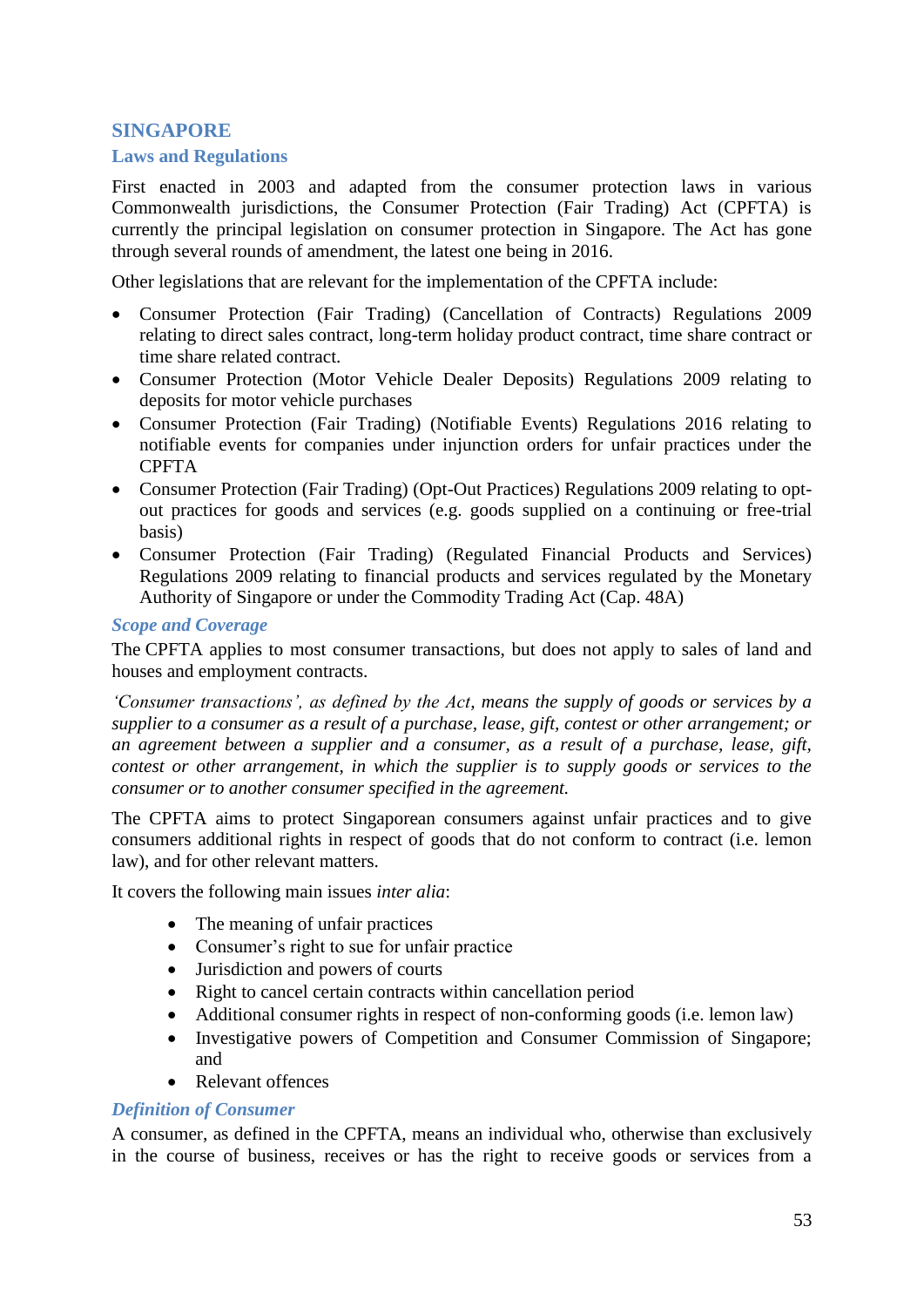supplier; or has a legal obligation to pay a supplier for goods or services that have been or are to be supplied to another individual.

# *Consumer Rights and Responsibilities*

According to the CPFTA, consumers in Singapore have the following rights:

- Right to commence an action against a supplier to seek redress for an unfair practice relating to a consumer transaction
- Right to cancel certain contracts within specified cancellation period; and
- Other rights in respect of non-conforming goods such as to have the goods repaired or replaced, to have reduction in the amount to be paid, or to rescind the contract with regard to those goods (i.e. lemon law).

# *Product Safety and Liability*

The following legislations are the primary ones that deal with product safety and labelling in Singapore:

- Singapore's Sale of Food Act (Chapter 283) and Food Regulations, 2017.
- Singapore's Consumer Protection (Safety Requirements) Regulations (2004 Edition)
- Singapore's Consumer Protection (Consumer Goods Safety Requirements) Regulations (2011 Edition)

Several governmental agencies in Singapore are responsible for consumer product safety and administering regulations on standards of quality, including:

| <b>Product Type</b>                                                           | <b>Regulator</b>                                   |
|-------------------------------------------------------------------------------|----------------------------------------------------|
| Food                                                                          | Agri-Food and Veterinary Authority of              |
|                                                                               | Singapore $\langle \frac{http://www.ava.gov.sg/}{$ |
| Health products including cosmetic products,                                  | <b>Health Sciences Authority</b>                   |
| medical devices, therapeutic products and,                                    | <http: www.hsa.gov.sg=""></http:>                  |
| Chinese proprietary medicines                                                 |                                                    |
| 33 categories of household electrical,                                        | <b>Enterprise Singapore</b>                        |
| electronic and gas appliances/accessories<br>classified as "Controlled Goods" | <https: www.enterprisesg.gov.sg=""></https:>       |
|                                                                               |                                                    |
| Motor vehicles, motorcycle helmets and                                        | <b>Land Transport Authority</b>                    |
| children car seats                                                            | <https: www.lta.gov.sg=""></https:>                |
|                                                                               | <b>Traffic Police</b>                              |
| Hazardous substances, pesticides and other                                    | National Environment Agency (NEA)                  |
| vector repellants                                                             | <http: www.nea.gov.sg=""></http:>                  |

In addition, the "Lemon Law" inserted via the 2012 CPFTA amendments provides consumers in Singapore with effective forms of redress against sellers of non-conforming products. The "Lemon Law" provides for a presumption of non-conformity within the first 6 months after the goods was delivered. In other words, it presumes that goods were defective at the time of sale or delivery, for defects that are detected within 6 months, unless such presumption is incompatible with the nature of the goods or the seller could prove otherwise.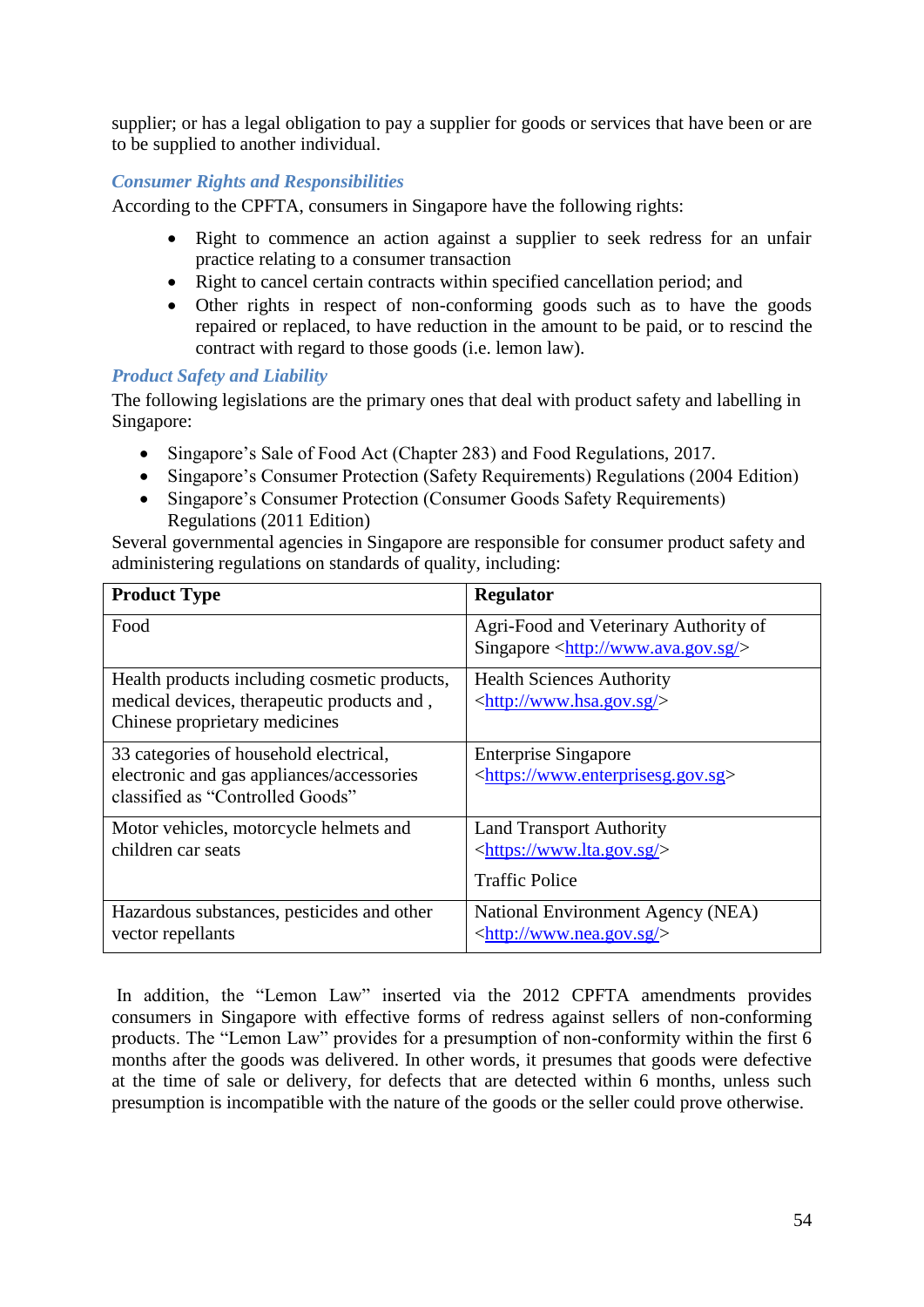# *Unfair Practices and Misleading Advertisements*

According to the CPFTA, it is an unfair practice for a supplier, in relation to a consumer transaction to do or say anything, or omit to do or say anything, if as a result a consumer might reasonably be deceived or misled; or to make a false claim; or to take advantage of a consumer if the supplier knows or ought reasonably to know that the consumer is not in a position to protect his own interests; or is not reasonably able to understand the character, nature, language or effect of the transaction or any matter related to the transaction.

There are also twenty-four (24) specific unfair practices are listed in the Second Schedule of the CPFTA [<https://sso.agc.gov.sg/Act/CPFTA2003#Sc2->](https://sso.agc.gov.sg/Act/CPFTA2003#Sc2-), including "making a representation that appears in an objective form such as an editorial, documentary or scientific report when the representation is primarily made to sell goods or services, unless the representation states that it is an advertisement or a promotion."

#### *Unfair Contract Terms*

Unfair contract terms are regulated under the Unfair Contract Terms Act (UCTA) 1994 of Singapore, a body of law designed to primarily protect consumers who may be prejudiced by the weaker bargaining positions they occupy in most consumer transactions.

The UCTA prohibits a person from using a contract term or notice to exclude his own liability for negligent acts causing death or personal injury on another. In contrast, for loss or damage beyond death or personal injury, exclusion clauses are valid insofar as they are reasonable.

In the case of a consumer dealing with a business entity, if the transaction is entered into using the latter's standard form, the UCTA disallows the business from using its standard contractual terms to exclude its own liability for breaches of terms; or exclude or limit its own liability for breaches of terms, or rely on a term to render a different kind of service from that which was reasonably expected of him, or not service at all, unless the standard contractual term is reasonable.

Furthermore, the CPFTA also prohibits any business or person from taking advantage of a consumer by including in an agreement terms or conditions that are harsh, oppressive or excessively one-sided so as to be unconscionable.

#### <span id="page-54-0"></span>**Sectoral Issues**

# *Phone, Internet Services and E-Commerce*

To ensure quality of service provided by telephone and Internet Service Providers in Singapore, Telecommunications Act on Code of Practice for Competition in the Provision of Telecommunication Services was enacted in 2012.

As regards to e-commerce transactions, Singapore does not have a consumer protection law specifically for e-commerce. However, the CPFTA could also apply to e-commerce transactions.

For personal data protection - the Personal Data Protection Act 2012, administered by the Personal Data Protection Commission [<https://www.pdpc.gov.sg/>](https://www.pdpc.gov.sg/) is in place, which applies in conjunction with sector laws that incorporate data protection elements. In the event of any inconsistencies, the sector law will prevail.

In addition, Singapore has also put in place the Electronic Transactions Act and the Electronic Transactions (Certification Authority) Regulations 2010 to ensure a certain level of security and certainty for the use of electronic transactions. These are administered by the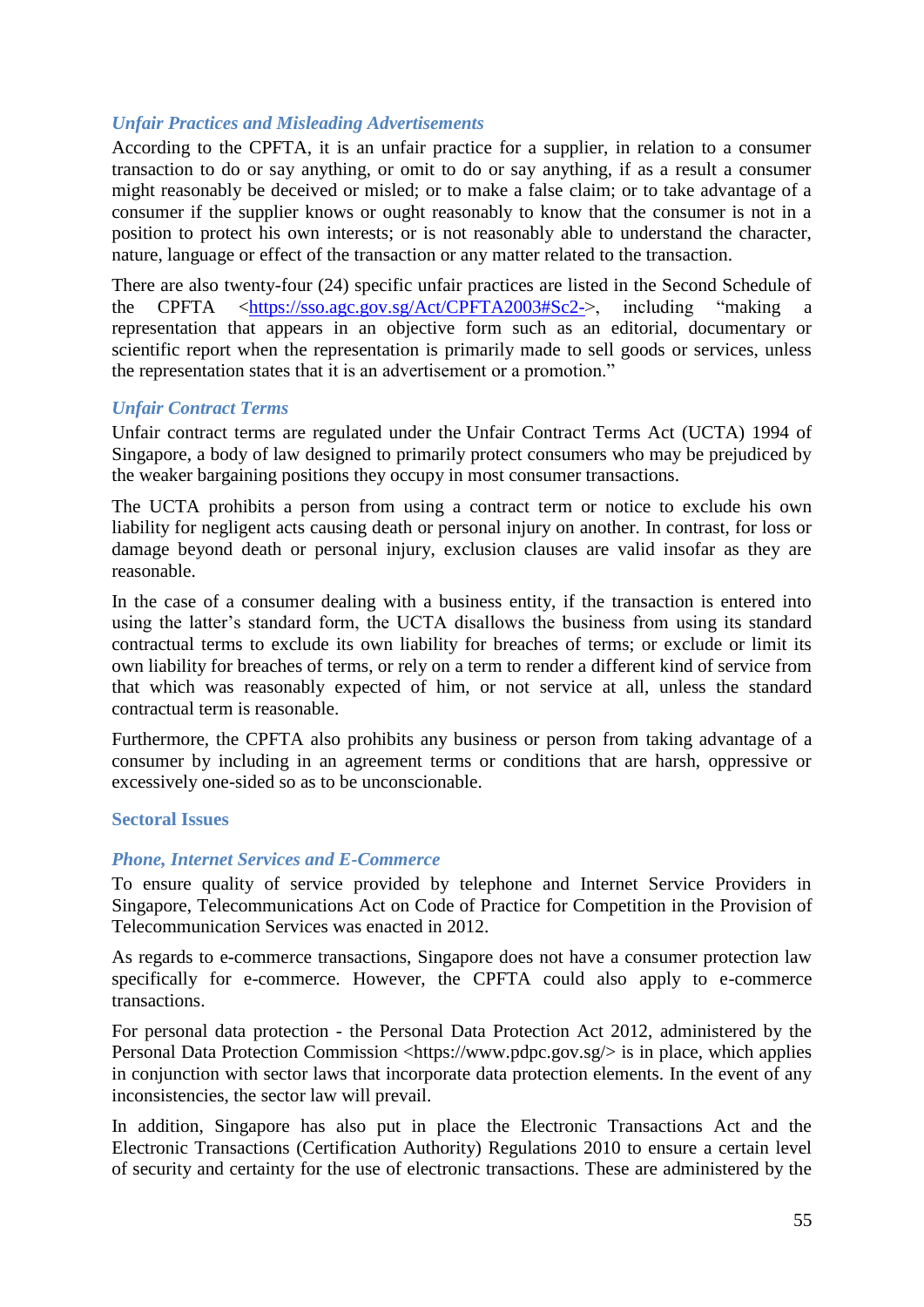Infocomm Media Development Authority (IMDA) [<https://www.imda.gov.sg/>](https://www.imda.gov.sg/). These laws apply equally to e-commerce transactions.

# *Consumer Credit and Banking*

For issues related to consumer credit and banking, the following legislations are relevant:

- Banking (Credit Card and Charge Card) Regulations 2013 (revised edition 2017), issued under Singapore's Banking Act, Revised Edition 2017
- Moneylenders Act, Chapter 188, Revised Edition 2010
- Hire Purchase Act, Chapter 125, Revised Edition 2014

Other regulations/ executive orders that are relevant include:

- Personal Data Protection Act (PDPA) covering personal data protection on consumer credit and banking implemented by Personal Data Protection Commission
- Guidelines on standards of conduct for marketing and distribution activities by financial institutions on prohibiting false and misleading advertisements on consumer credit or banking. These guidelines implemented by the Monetary Authority of Singapore (MAS)  $\langle \frac{http://www.mas.gov.sg/}{http://www.mas.gov.sg/}{\rangle}$  set out the MAS' expectations that the board and senior management of financial institutions are accountable and responsible for ensuring that there are proper controls in place for their financial institution's marketing and distribution activities.
- Association of Banks in Singapore's code of advertising practice which specifies that advertisements should be legal, clear, fair, reasonable and not be misleading.
- Singapore Code of Advertising Practice (SCAP), a voluntary code implemented by the Advertising Standards Authority of Singapore  $\langle \frac{https://asas.org.sg/}{\rangle}$  where the SCAP states that advertisements should not mislead consumers.
- Section 16 Moneylenders Act, Registrars' Directions on Advertising (issued 31 July 2013) prohibiting false and misleading advertisements on consumer credit or banking where it specifies the minimum information which must be included in advertising and marketing material; and the format and location of such material.

# *Healthcare Services*

Healthcare institutions, namely hospitals (including nursing homes), medical and dental clinics, as well as clinical laboratories, in Singapore are currently regulated under the Private Hospitals and Medical Clinics Act 2007 and its subsidiary legislation.

The Ministry of Health [<https://www.moh.gov.sg>](https://www.moh.gov.sg/) regulates healthcare institutions, namely hospitals (including nursing homes), medical and dental clinics, as well as clinical laboratories, licensing them and ensuring that they maintain good standards of medical/clinical services, to protect the safety and welfare of patients.

# *Professional Services*

Legislations relevant to professional services in Singapore include:

- Medical Registration Act 1997 (MRA) and relevant subsidiary legislations
- Legal Profession Act 2011 (LPA) and relevant subsidiary legislations

The Singapore Medical Council (SMC) [<http://www.healthprofessionals.gov.sg>](http://www.healthprofessionals.gov.sg/), a statutory board under the Ministry of Health, maintains the Register of Medical Practitioners in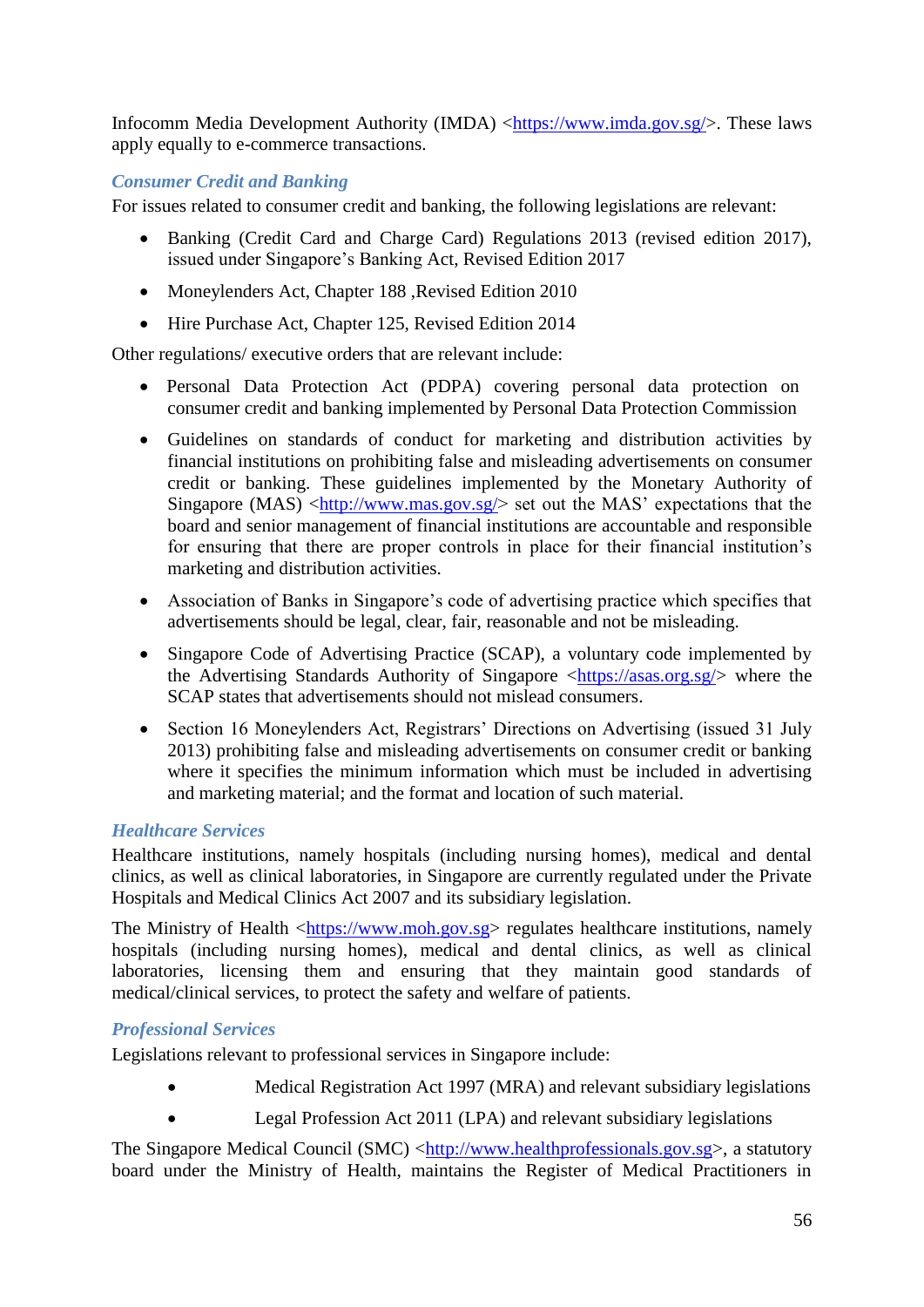Singapore, administers the compulsory continuing medical education programme and also governs and regulates the professional conduct and ethics of registered medical practitioners.

The Ministry of Law's Legal Industry Division [<https://www.mlaw.gov.sg>](https://www.mlaw.gov.sg/) is responsible for the overall policy, regulatory framework, promotion and strategic development of Singapore's legal services industry.

The Law Society of Singapore [<http://www.lawsociety.org.sg/>](http://www.lawsociety.org.sg/) and the Supreme Court oversee the regulation of professional conduct of Singapore lawyers and foreign lawyers.

A Professional Conduct Council chaired by the Chief Justice oversees the enactment of the relevant rules relating to professional conduct matters. This ensures that all Singapore lawyers and foreign lawyers practising law in Singapore are subject to common ethical and professional responsibility standards.

# <span id="page-56-0"></span>**Consumer Protection Agencies**

The Ministry of Trade and Industry oversees policy matters relating to the CPFTA, whereas Competition and Consumer Commission of Singapore (CCCS) is the administering agency for the CPFTA.

The legal powers of CCCS under the CPFTA include:

- Power to investigate (Section 12G)
- Power to require documents, articles or information (Section 12H)
- Power to enter premises without warrant (Section 12I)
- Power to enter premises under warrant (Section 12J)
- Power to require evidence as to identity (Section 12L)
- Power to examine, secure attendance, etc (Section 12M)

#### <span id="page-56-1"></span>**Consumer Organisations and Associations**

Consumers Association of Singapore (CASE), a non-profit, non-governmental organisation provides assistance, advice, and mediation services to consumers, and more importantly, consumer rights education, in order to protect and enhance consumer interests and awareness. CASE is a member of Consumers International.

#### <span id="page-56-2"></span>**Redress**

Consumers should first seek to resolve the disputes out of court. Consumers may also make a complaint with CASE in relation to the dispute with sellers. Upon receipt of the complaint, CASE may, if deems appropriate, invite the relevant consumer and seller for mediation of the dispute. If the dispute still cannot be settled, the consumer may file a claim in court for civil remedies. Most claims under the CPFTA may be filed in the Small Claims Tribunals [<https://www.statecourts.gov.sg/SmallClaims/Pages/GeneralInformation.aspx>](https://www.statecourts.gov.sg/SmallClaims/Pages/GeneralInformation.aspx) which deals with disputes involving sums of S\$10,000 and below.

Where a consumer seeks recourse in respect of non-conforming goods under the CPFTA, the court may make an order unconditionally or on such terms as to damages, payment for the goods and otherwise as it thinks just. Hence it is possible that consumers may sue for consequential losses which have resulted from non-conforming goods. The remedies under the CPFTA in respect of non-conforming goods only apply to consumers and not businesses.

Where the consumer's claim involved an unfair practice, the consumer may only commence an action in a court of competent jurisdiction against the supplier where the amount of the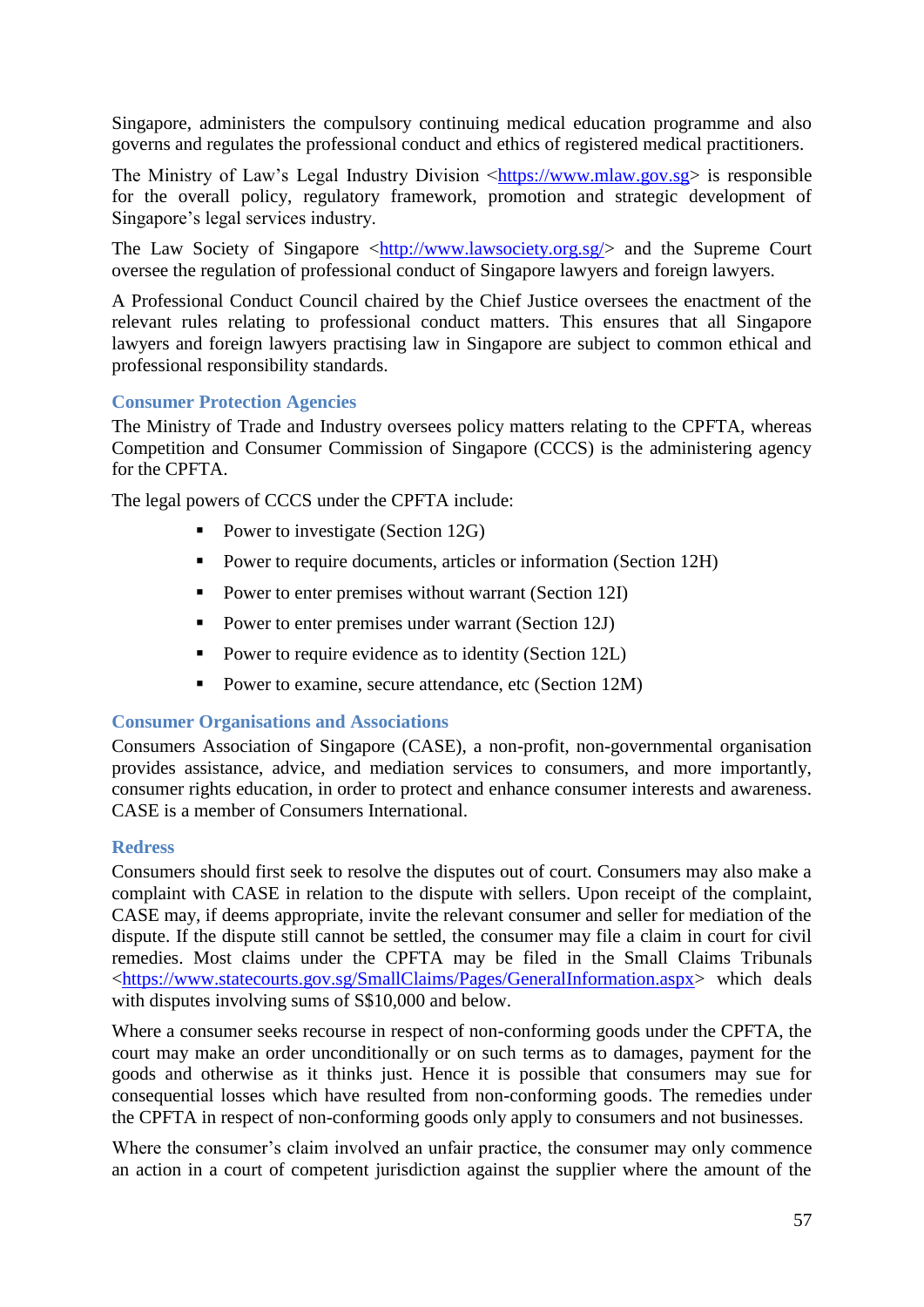claim does not exceed the prescribed limit of S\$30,000. Under the CPFTA, consumers can claim against the supplier for unfair practice if the supplier, for example, does or says anything, or omits to do or say anything, if as a result, a consumer might reasonably be deceived or misled; or makes a false claim.

For disputes regarding financial products or services, parties may look to the Financial Industries Disputes Resolution Centre Ltd [<http://www.fidrec.com.sg/website/index.html>](http://www.fidrec.com.sg/website/index.html) as an affordable alternative.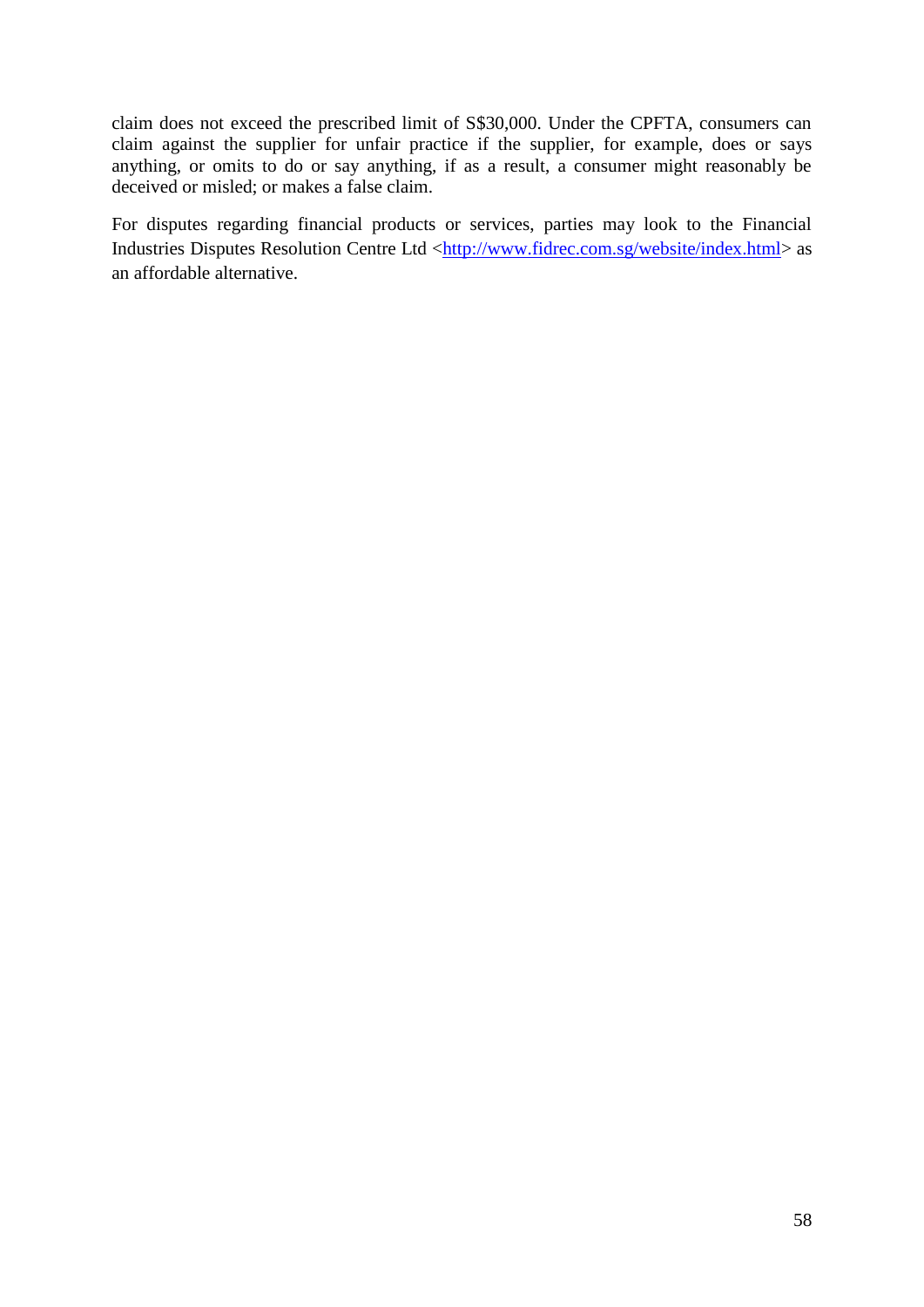# <span id="page-58-0"></span>**THAILAND Laws and Regulations**

The principal law for consumer protection in Thailand is the Consumer Protection Act 1979 (CPA). The CPA has been revised many times so as to provide the most comprehensive protection possible for consumers in Thailand, the latest being in 2013.

Other laws that are most relevant to consumer protection in Thailand include:

- The Thai-Product Liability Act 2008; and
- The Consumer Case Procedure Act 2008; and
- The Direct Sales and Direct Marketing Act 2002 (as amended in 2017)

#### *Scope and Coverage*

In principle, the CPA provides protection in three different areas: consumer protection on advertising, labelling and contracts. It also provides for a definition of the 'consumer'; his fundamental rights; the establishment, powers and functions of the Consumer Protection Board; the establishment, powers and functions of the Office of the Consumer Protection Board (OCPB); procedures for appeal regarding consumer disputes; and relevant penalties.

## *Definition of Consumer*

According to the CPA, a consumer means a person who buy or obtains services from a business man or a person who has been offered or invited by a businessman to purchase goods or obtain services, including a person who duly uses good or a person who duly obtains services from a businessman even if he/she is not the person who pays the remuneration.

#### *Consumer Rights and Responsibilities*

The CPA recognises the following fundamental rights of all Thai consumers:

- the right to receive correct and sufficient information and description as to the quality of goods or services;
- the right to enjoy freedom in the choice of goods or services;
- the right to expect safety in the use of goods or services;
- the right to receive a fair contract; and
- the right to have the injury considered and compensated.

# *Product Safety and Liability*

For product safety, Section 36(1) of the CPA empowers the OCPB to order testing on any goods which it suspects may be harmful to consumers and, if appropriate, to prohibit the sale of any goods. Therefore, indirectly, the CPA allows for the quality control of thousands of products throughout Thailand.

Other than the CPA, there are also important specific product safety laws in Thailand which are directly related to the daily lives of consumers as follows:

- The Drug Act 1967, whose purpose is to control the production of drugs, the sale of drugs and the import of drugs for sale in Thailand, and to provide regulations on pharmacists who are responsible for the sale of dangerous drugs.
- The Food Act 1979, which aims at promoting consumer safety through controlling the quality and standards of foods as well as their packaging.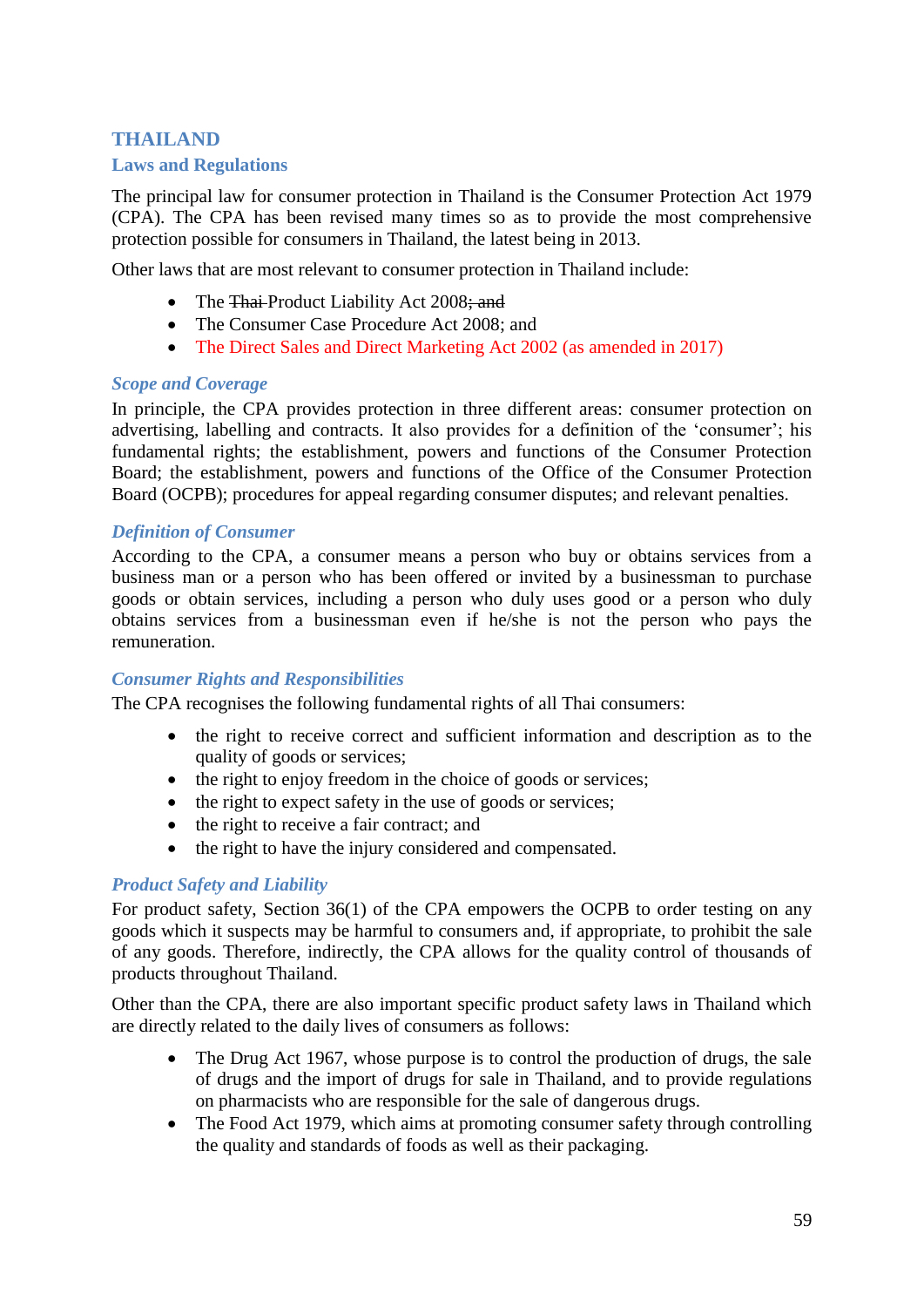The Product Liability Act which came into force in February 2009 aims to protect consumers who incur damage from defective or dangerous products, by imposing strict liability on business operators involved in the manufacturing and/or sale of the products. It addresses manufacturing defects, design defects, and warning defects (or failure to warn). The Act imposes a strict liability standard.

# *Unfair Practices/Advertising*

The CPA prohibits any advertisements which contain statements, including statements related to the origin, condition, quality or description of goods or services as well as the delivery, procurement or use of goods or services, which are unfair to consumers or which may cause adverse effect to the society as a whole.

More specifically, the following statements would be regarded as being unfair to consumers or likely to cause adverse effect to the society as a whole:

- Statement which is false or exaggerated;
- Statement which will cause misunderstanding in the essential elements concerning goods or services,
- Statement which is directly or indirectly encouraging the commission of an unlawful or immoral act, or which adversely affects the national culture; and
- Statement which will cause disunity or adversely affects the unity among the public.

Another notable piece of legislation in this regard is the Act Governing Prices of Goods and Services 1999, which establishes a Central Board Governing Prices of Goods and Services with the authority to prescribe goods and services to be controlled by the Act; fix the sale/purchase prices of controlled goods and services; ensure that there is sufficient supply of goods or services to meet the domestic demand; consider complaints of distress or damage arising from unfair price practices; lay down regulations governing the payment of rewards and money; and prescribe bases, procedures, and conditions regarding the display of goods and services prices.

# *Unfair Contract Terms*

In Thailand, two laws deal with unfair contract terms for consumers: the CPA and the Unfair Contract Term Act 1997.

The CPA empowers the Committee on Contract who appointed by the Consumer Protection Board to consider any business using a written contract to be a "contract-controlled" business. The so-called "controlled contract" to which a business operator and a consumer are parties must adhere to the following elements:

- Essential provisions, as determined by the Board Committee, whereby without such essential provision the consumer could be in a disadvantaged position compared to the business operator;
- Prohibition from applying unfair terms to the consumer.

In the case any essential or unfair term(s) in a controlled contract is deemed by the Board Committee to be excluded but persists therein, the designated unfair terms shall be considered null and void, without prejudice to the rest of the contract.

The main principle of the Unfair Contract Terms Act 1997 is that the Court will examine the terms in a contract by consideration of the good faith of all parties to it, what the parties have done, and the potential negative effects on the parties. Additionally, any term in a contract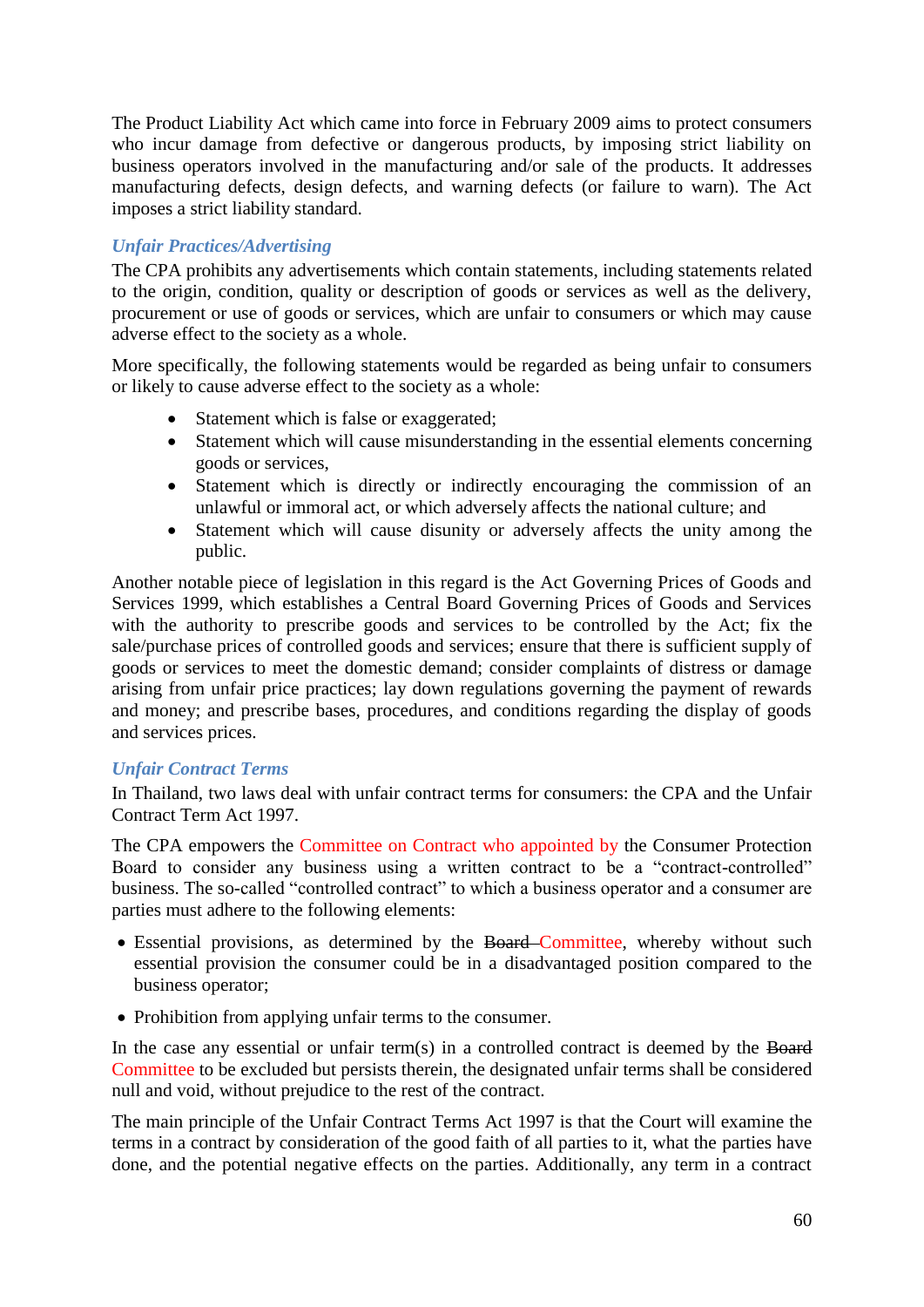between the parties, which is made for excluding or restricting liability before the result has occurred, is void and unenforceable.

Under the Unfair Contract Term Act, a 'consumer' is defined as 'any person entering a contract as buyer, lessee, hire-purchase, borrower, insurance applicant or party to any other type of contract in order to acquire property, service or any other interests with remuneration, provided the transaction is NOT for commercial purposes'.

#### <span id="page-60-0"></span>**Sectoral Issues**

#### *Phone, Internet Services and E-Commerce*

In Thailand, the quality of service provided by telephone and Internet service providers is regulated by the Telecom Business Act 2001. The regulatory agency in charge of the sector is the National Broadcasting and Telecommunication Commission (NBTC) [<https://www.nbtc.go.th>](https://www.nbtc.go.th/).

The NBTC requires telecom and Internet service providers to offer services in compliance with standards set by the NBTC. These standards address technical issues, service contracts, tariffs, service charges, as well as protection of consumer rights in the areas of personal data, privacy, and freedom of communication via telecommunication networks. The standards are meant to provide services on a fair and equitable basis for both the licensee and users. During the implementation of these standards, the NBTC (or its predecessor) issued several notifications concerning the protection of service users, which have been published in the Government Gazette of Thailand in order to become effective under various laws. This includes procedures for receiving and considering user complaints, the establishment of the Telecommunications Consumer Protection Bureau [<http://tcp.nbtc.go.th/>](http://tcp.nbtc.go.th/), and the 1200 Call Centre, which were implemented to protect the rights of consumers and to enhance their bargaining power and awareness in these areas.

In addition, the NBTC also requires that telecom and Internet service providers establish separate call centres to settle disputes and pursue solutions to user complaints at no additional charge. These centres have been established by operators providing fixed-line, mobile, internet, and payphone services. Thus, service users with issues relating to false tariffs, charges inconsistent with actual usage, services inconsistent with advertisements, or those who wish to terminate their contracts due to poor quality of services or 'unfair' treatment, can now seek assistance in this way.

#### *Consumer Credit and Banking*

The main pieces of legislation regulating consumer payment, deposit and lending services in Thailand are the Financial Institutions Act 2008 (FIA), the Bank of Thailand Act 1915 (BOTA), and the Civil and Commercial Code (CCC). The FIA and the BOTA, including subsidiary rules and regulations issued thereunder, generally prescribe the scope of permitted and prohibited activities for service providers providing payment, deposit and lending services to customers, whereas the CCC governs the legal relationship between consumers and service providers in respect of the services provided.

The BOT [<https://www.bot.or.th/English/Pages/default.aspx>](https://www.bot.or.th/English/Pages/default.aspx) is the main authority in charge of supervising and examining financial institutions (and non-financial institutions in certain cases, e.g., granting personal loans and credit cards). Where financial institutions violate or fail to comply with the FIA, the BOT has the power to take certain action, for example, issuing a warning, demanding compliance with relevant requirements, or ordering the closure of offending institutions.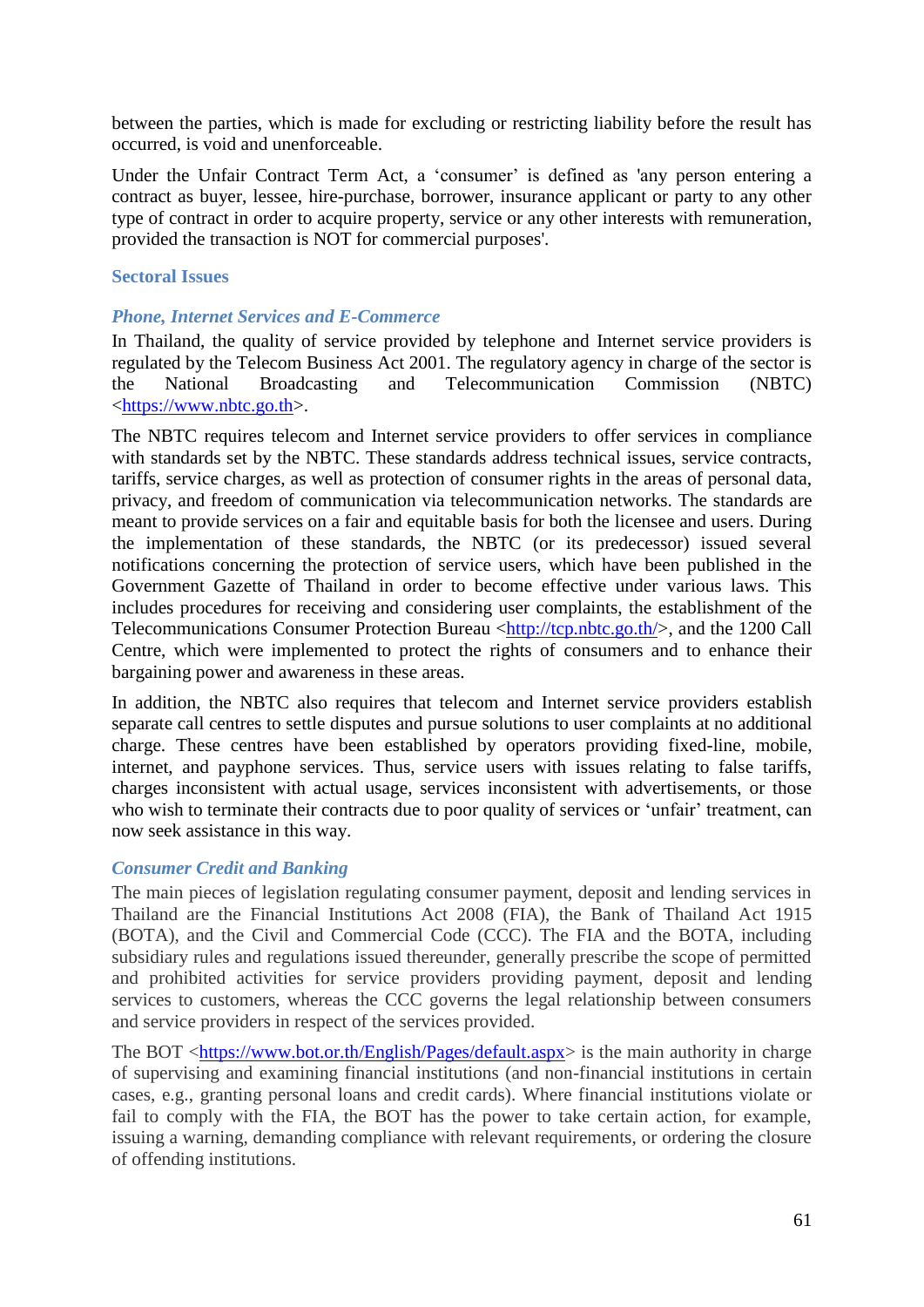In January 2012, the Financial Consumer Protection Centre (FCC) was established by the BOT to serve as a one-stop service centre to handle enquiries and complaints regarding financial products and services provided by service providers, as well as to resolve problems, coordinate, and track results of complaints. The FCC generally forwards a consumer's complaint together with its suggestions to the relevant department within the BOT for consideration. Consumers are easily able to file a complaint with or contact the FCC for consultation through several channels (for example, doing so by phone, fax or email, or by visiting the BOT's offices).

#### <span id="page-61-0"></span>**Consumer Protection Agencies**

The OCPB is the governmental agency that is primarily and directly responsible for the protection of consumers in Thailand, including receiving complaints, mediating and bringing cases to court on behalf of the consumers. The OCPB has its own website that distributes information relating to consumer protection including details of certain unsafe products.

#### <span id="page-61-1"></span>**Consumer Organisations and Associations**

The Foundation for Consumers (FFC) was established in 1994 as a non-government and nonprofit consumer organisation working directly with consumers to do policy and advocacy work in Thailand. Originally, the FFC started as a Coordinating Committee for Primary Health Care to coordinate health groups at the national level (1983). Now it is the main leading consumer organisation in Thailand. It also helped to set up the Confederation of Consumer Organisations (CCOT), a non-governmental and non-profit network organisation comprised of 17 consumer organisations and groups around the country working on issues related to health, gender, agriculture, labour rights.

FFC's consumer magazine called Smart Buyer Magazine is an established bi-monthly magazine with more than 12,000 subscribers. The FFC also established a Complaints and Legal Assistance Center in 1994 in conjunction with its magazine. Relevant complaint cases are then relayed to the mass media, in particular through the weekly one hour television programme called Consumers Assembly.

#### <span id="page-61-2"></span>**Redress**

In addition to submitting complaints to the OCPB and FFC for dispute settlement as mentioned above, consumers in Thailand could also now file a "consumer case" in the Court of Justice, which performs as a "Consumer Court", in accordance with the provisions of the Consumer Case Procedure Act of 2008.

<span id="page-61-3"></span>This Act contains many detailed provisions which aim to simplify and facilitate the procedural aspects of bringing consumer claims and to reduce the burden on consumers. For example, consumers can now file claims orally as well as in writing; consumers are exempted from court fees and other charges in certain circumstances; cases must proceed on a faster basis; the court will take a proactive inquisitional approach; the court is given additional powers to issue protective injunctions; and the Act reverses the legal burden of proof, which now lies with the business operators.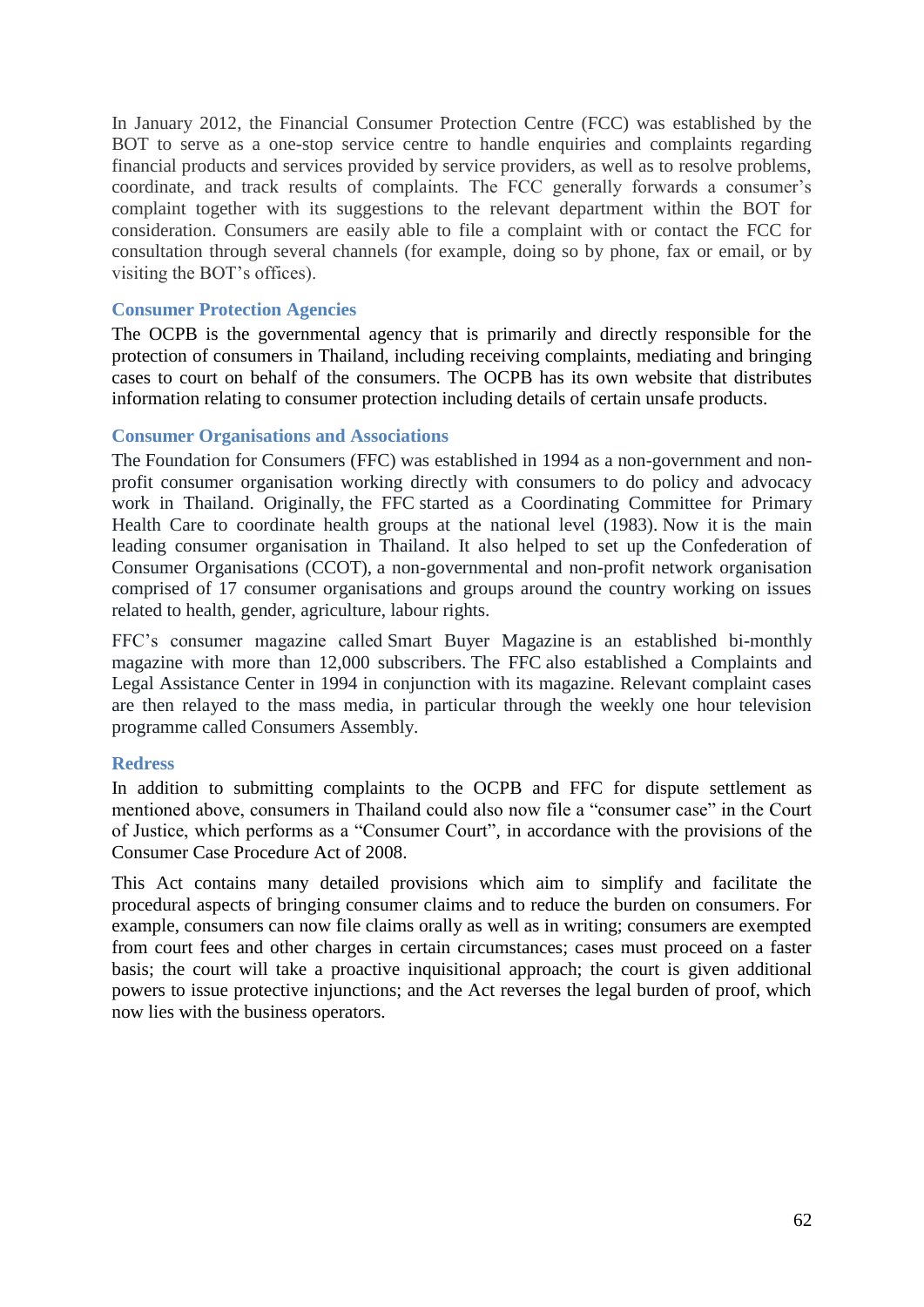# **VIETNAM**

#### <span id="page-62-0"></span>**Laws and Regulations**

With the objective of providing a comprehensive framework for the protection of consumer rights in the country, Vietnam's National Assembly passed the Law on Protection of Consumer Rights (commonly referred to as the Consumer Protection Law 2010) on 15 November 2010. This enactment replaced the 1999 Ordinance on Protection of Consumers' Rights, which is deemed too simple and therefore does not work in practice.

The Consumer Protection Law came into effect from 1 July 2011. To guide in the implementation of a number of articles of the law, the Government of Vietnam has issued the Decree No. 99/2011/ND-CP.

#### *Scope and Coverage*

This Law regulates the rights and obligations of consumers, the obligations of business individuals and organizations, the obligations of social organizations in protecting the interests of consumers; mechanisms for resolving disputes between consumers and business individuals and organizations, and the responsibilities of the State on the protection of consumers' interests.

It applies to consumers; business individuals and organizations; agencies, organizations or individuals involved in any activities to protect the interests of consumers in the territory of Vietnam.

#### *Definition of Consumer*

According to the Law, a consumer is a person who purchases or uses goods and/or services for personal use or use for families or use for organizations.

#### *Consumer Rights and Responsibilities*

The Law recognises the following fundamental rights of the consumers:

- Right to safety
- Right to information
- Right to choose
- Right to be heard
- Right to representation
- Right to redress (divided into two specific rights: right to complain and right to be compensated for any loss and damages suffered)
- Right to consumer education (Article 8)

Besides, the Law also recognises the right of consumers in Vietnam to have their personal information kept confidential and protected. (Article 6)

Apart from the rights, consumers in Vietnam have the following obligations according to the law:

- To check carefully before receiving the goods; to select and consume only goods and/or services with clear origin or source, which cause no harm to the environment, which is not contrary to the fine customs and social morals, which do not cause harm to their own lives or health and that of others; and to observe precisely and fully the manual of goods and/or services.
- To inform State agencies, organizations or individuals concerned when detecting goods and/or services circulating in the market which are not safe, which may cause damages or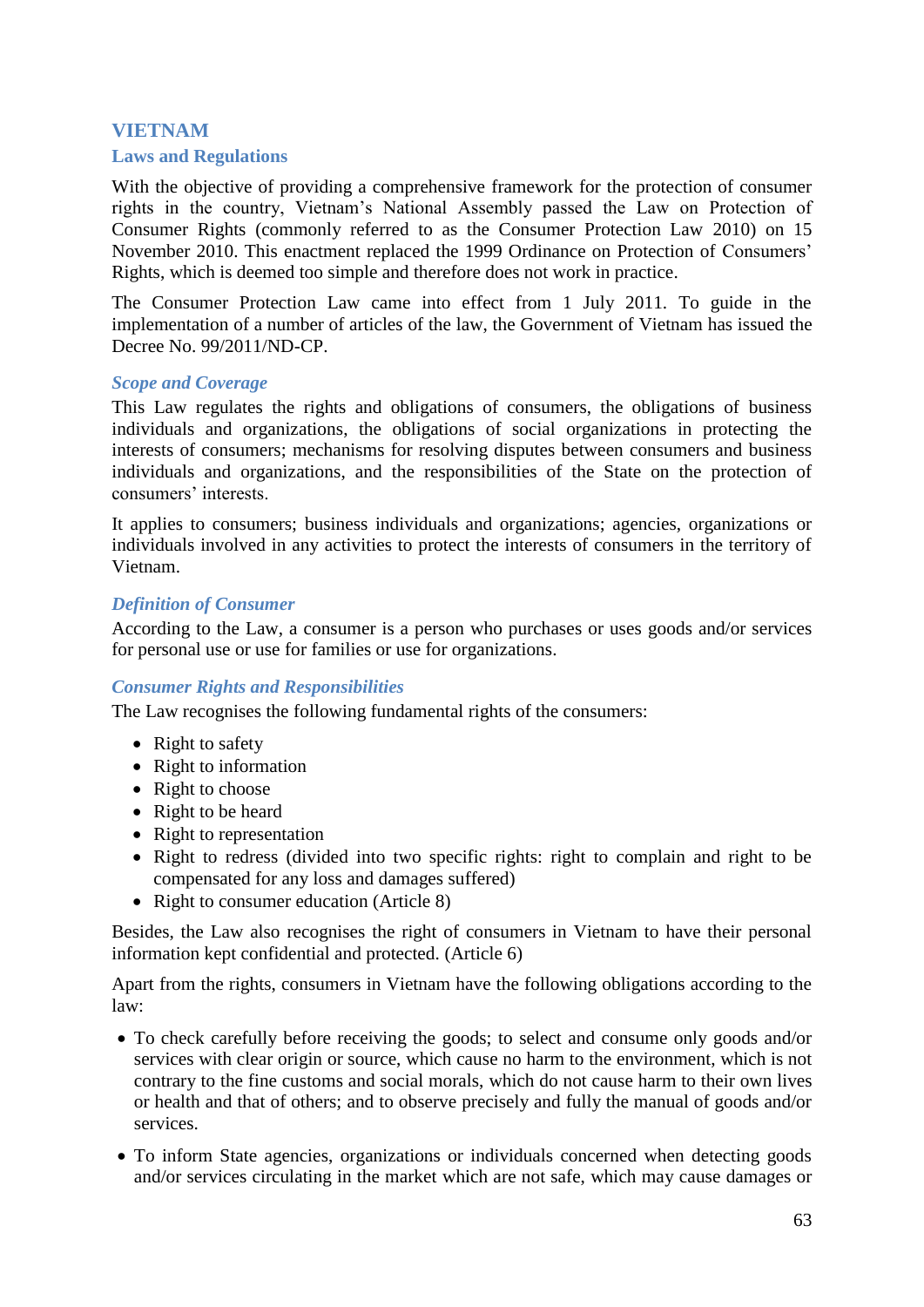threaten to cause damages to the life, health and property of consumers; or when detecting behaviours of business individuals and organizations which may infringe upon the legitimate rights or interests of consumers.

# *Product Safety and Liability*

Several legislations have been promulgated to address the issues of product safety and liability in Vietnam, in addition to specific provisions incorporated in the Consumer Protection Law 2010, including inter alia the Law on Quality of Products and Services 2007; and the Law on Food Safety 2010.

The Law on Quality of Products and Services 2007 addresses the quality of goods and services, and the allocation of compensation for defective goods and services amongst producers, importers, sellers, purchasers and consumers. It distinguishes the type of damage to the consumer that shall be compensated and stipulates exceptions where producers, importers and sellers may not have to pay compensation to purchasers and consumers. This law is implemented by the Ministry of Science and Technology of Vietnam (MOST) [<https://www.most.gov.vn>](https://www.most.gov.vn/).

According to Article 3 of this law, 'The quality of products and services is the level at which the characteristics of a product or service meet requirements for applicable announced standards and corresponding technical specifications." Manufacturers are required by this law to issue a notification and cease production if their product is unsafe. A similar obligation applies to importers.

The Law on Food Safety 2010 sets out the rights and obligations of organisations and individuals with respect to food safety in Vietnam; conditions to ensure the safety of manufacturing, doing business in, and importing and exporting food; advertising and labelling food; testing food; analysing threats to food safety; and protecting, preventing and overcoming food safety problems. This law is implemented by the Ministry of Health of Vietnam (MOH) [<http://moh.gov.vn>](http://moh.gov.vn/).

Under Article 3.13 of the Law on Consumer Protection 2010, defective products are products which fail to ensure the safety of consumers, which endanger their lives or health and could cause loss or damage to their assets. This includes products which meet current technical standards or criteria but the defect was undiscoverable at the time they are supplied to the consumer. Manufacturers and/or importers are liable, at their own cost, for the recall of defective products. The law provides for clear procedures for product recall. However, it is silent on the issue of defective services.

# *Unfair Practices and Misleading Advertisements*

The Consumer Protection Law 2010 does not provide a general definition of unfair practices against consumers. However, it provides for a list of prohibited practices with certain elements of 'unfairness', which also includes misleading advertisements:

- Attempt in deceiving or misleading consumers via advertising activities, or hiding or providing information that is incomplete, false or inaccurate about the goods and/or services being provided; or the reputation, business ability, and ability to provide goods and/or services; or the contents and characteristics of transaction with consumers;
- Harassing consumers through the marketing of goods and/or services contrary to the wishes of consumers two or more than two times or other acts that obstruct or affect the normal works or activities of consumers;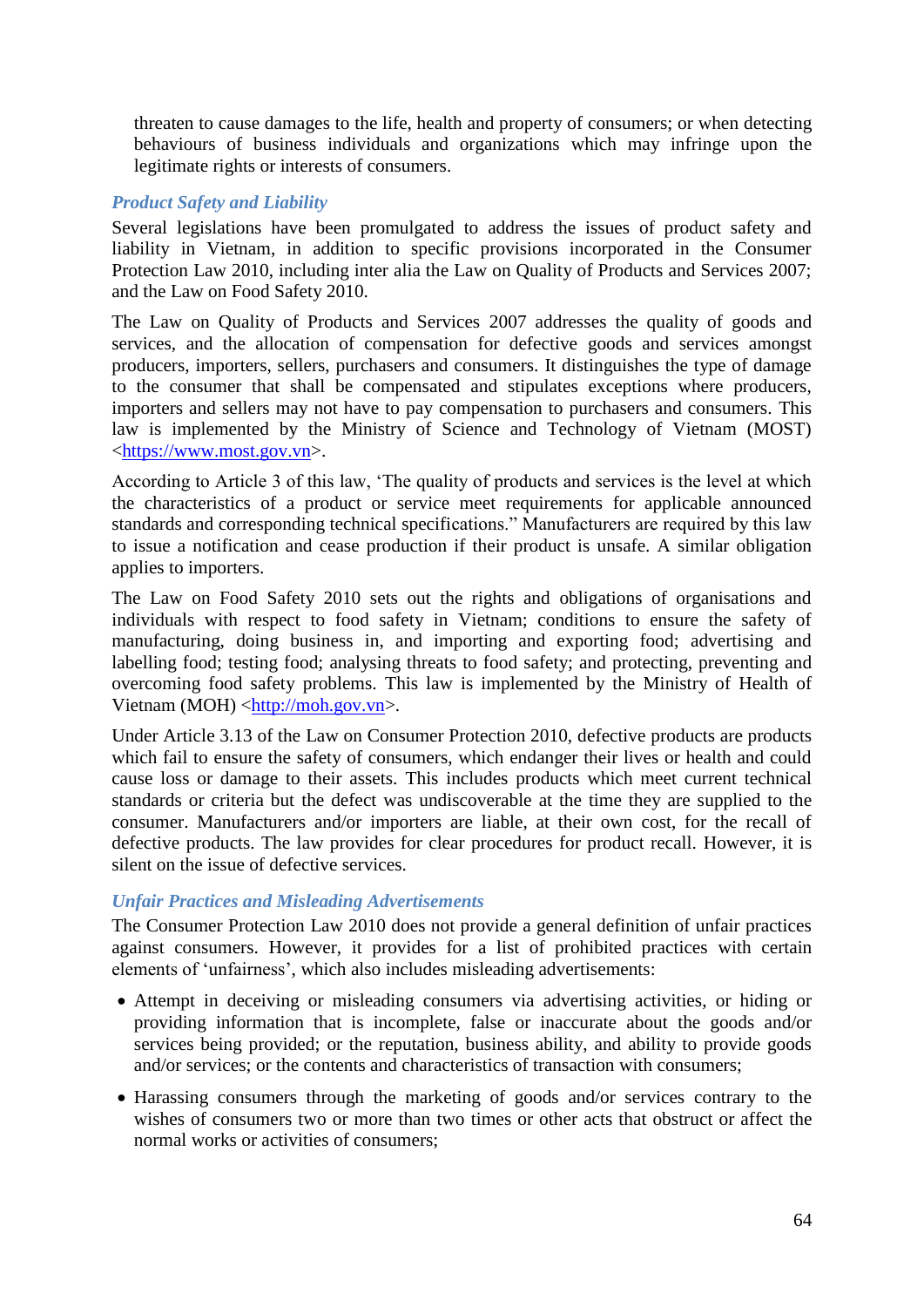- Using force, threatening to use force or other means to cause damage to life, health, honor, prestige, dignity and property of consumers;
- Taking advantage of disadvantaged consumers or taking advantage of natural disasters and diseases to force a trade;
- Conducting trade promotion activities, or suggest transactions directly with a person who have no capacity for civil acts or who have lost their civil act capacity;
- Requiring a consumer to pay for goods or services provided without prior agreement with the consumer;
- Taking advantage of disadvantaged consumers or taking advantage of natural disasters and diseases to provide goods and/or services that does not guarantee quality; *inter alia*.

## *Unfair Contract Terms*

According to the Consumer Protection Law 2010, terms of the contracts concluded with consumers and general trading conditions shall have no effect (*because they are unfair in nature*) in the following cases:

- Where they exclude liability of business individuals and organizations to consumers;
- Where they restrict or exclude the right to complaint and take lawsuits by consumers;
- Where they allow business individuals and organizations to unilaterally change the conditions of the contract agreed in advance with the consumer or the rules and regulations for the sale of good sales or provision of services which apply to consumers when buying and using goods and/or services are not specifically indicated in the contract;
- Where they allow business individuals and organizations to unilaterally declare that the consumer has failed to perform one or more obligations;
- Where they allow business individuals and organizations to set forth or change the price at the time of delivery of goods or provision of services;
- Where they allow business individuals and organizations to explain the contract in case of different interpretation of the terms;
- Where they exclude the liability of business individuals and organizations in cases where the business individuals and organizations sell goods or provides services through a third party;
- Where they force consumers to comply with obligations even if the business individuals and organizations have not fulfilled their obligations; and
- Where they allow business individuals and organizations to transfer rights and obligations to third parties without the consumer's consent.

#### <span id="page-64-0"></span>**Sectoral Issues**

#### *Phone, Internet Services and E-Commerce*

The Law on Telecommunications of 2009 provides the legal basis for regulating the telecom sector in Vietnam, while issues related to information technology and electronic communications are covered under the Information Technology Law of 2006 and the Electronic Communication Law of 2005.

The provision of electronic communication services to consumers is subject to mandatory quality control for certain types of services (for example, telephone services via terrestrial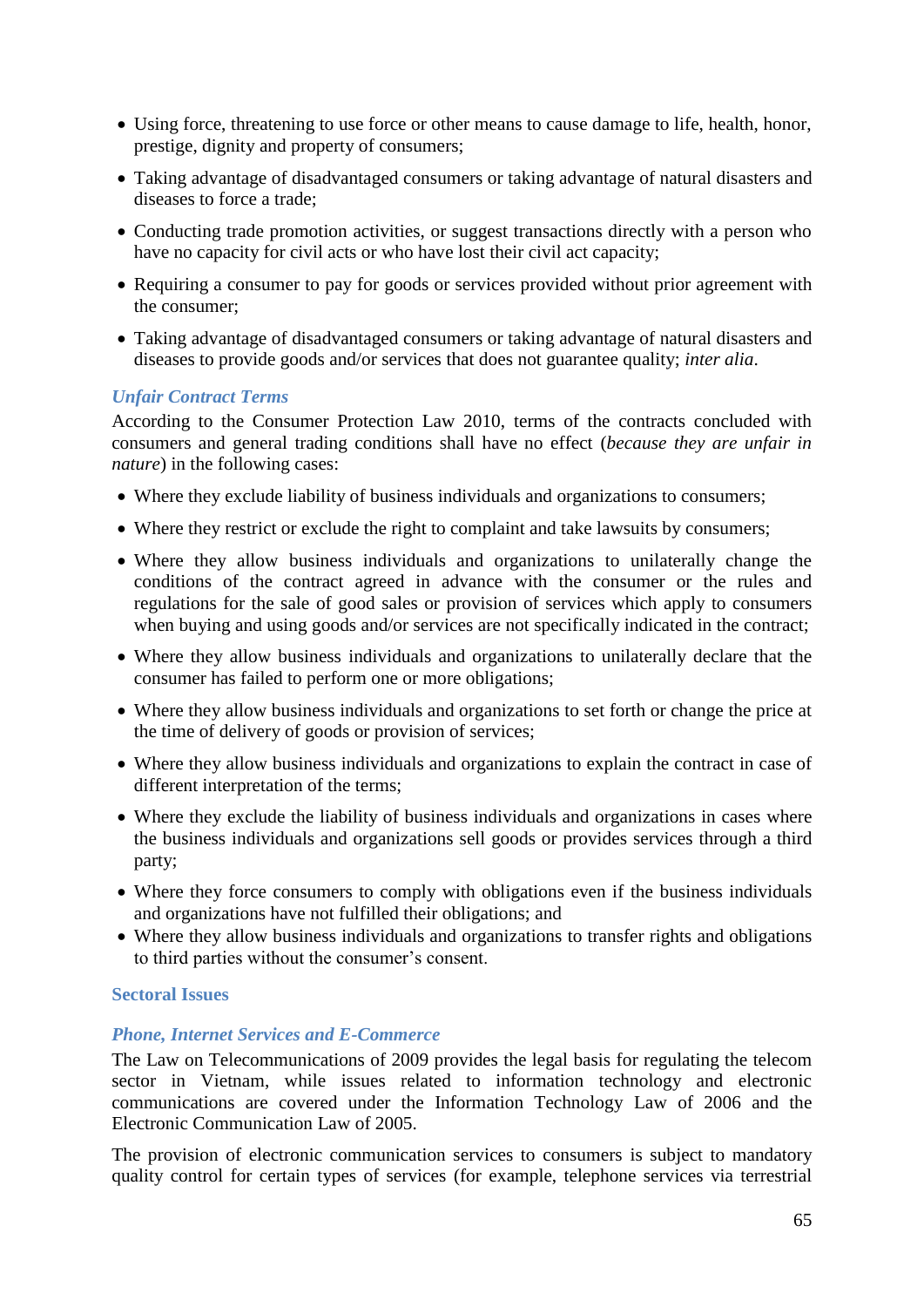fixed telecoms networks, telephone services via terrestrial mobile telecoms networks, terrestrial fixed broadband internet access services using xDSL, among others).

In addition, the confidentiality of personal information transmitted via a public telecoms network must be protected. Telecoms enterprises may not disclose personal information about a telecoms service user (including the user's name and address, the number and location of the transmitting or receiving server, times of calls and other personal information supplied by the user when contracting with such enterprise).

The Ministry of Information and Communications (MIC) of Vietnam [<http://english.mic.gov.vn/>](http://english.mic.gov.vn/Pages/home.aspx) is in charge of the implementation of these laws.

#### *Consumer Credit and Banking*

There are two laws that cover the banking sector in the country: the Law on Credit Institutions of 2010, which licenses and regulates banks and financial institutions, and the Law on the State Bank of Vietnam of 2010 which regulates banking activities. The latter replaced the State Banking Act No. 10/2003/QH11.

The State Bank of Vietnam (SBV)  $\langle$ https://www.sbv.gov.vn/> is the regulator for all matters related to monetary policies, credit and banking activities in the country.

## *Healthcare Services*

Laws governing healthcare services in Vietnam are all enacted in the years since 2000. They include the Law on Medicines of 2005, the Law on Health Insurance of 2008, and the Law on Medical Examination and Treatment of 2009.

The Law on Health Insurance requires compulsory participation in social health insurance by Vietnamese citizens and stipulates six groups of participants for compulsory social health insurance.

The Law on Medicines regulates conditions for trading drugs. It requires that drugs must be registered with the MOH for circulation in Vietnam. This law also governs the advertising and clinical trials of drugs.

The Law on Medical Examination and Treatment is designed to ensure that all patients receive appropriate and equal treatment. It therefore sets out many stringent requirements for medical practitioners and medical examination and treatment establishments regarding professional qualifications and ethical criteria.

The MOH is responsible for overall State management of the health sector in Vietnam. The Drug Administration of Vietnam (DAV) [<http://www.dav.gov.vn/>](http://www.dav.gov.vn/) under the MOH manages drug registration, drug quality, business activities relating to drugs, and drug prices. Vietnam Social Security (VSS)  $\langle$ https://vss.gov.vn/>, which is an agency under the government, is responsible for the implementation of health insurance policy and management of health insurance funds.

#### <span id="page-65-0"></span>**Consumer Protection Agencies**

The State agency responsible for implementing the Consumer Protection Law 2010 of Vietnam is the Vietnam Competition and Consumer Authority (VCCA), formerly known as the Vietnam Competition Authority (VCA), under the Ministry of Industry and Trade.

The VCCA is in charge of policy-making and inter-agency coordination in the area of consumer protection. It also receives and mediates complaints from consumers, imposes administrative sanctions on violations of the law, governs standard contracts and general trading conditions, and undertakes consumer education and awareness-raising.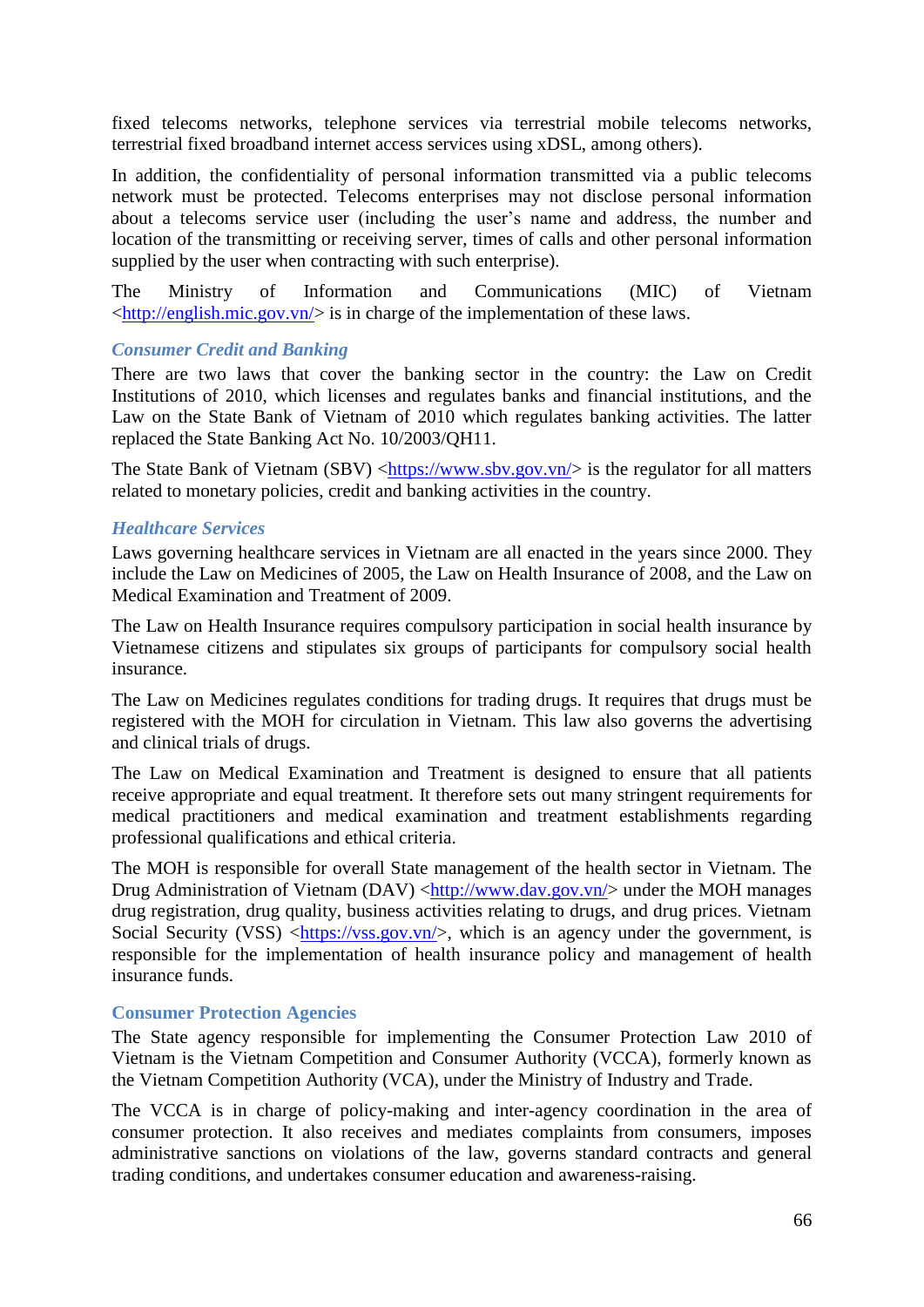The VCCA maintains a hotline (18006838) through which consumers could submit their complaints and receive specific explanations and counsel from the officials of the VCCA.

The Departments of Industry and Trade (DOITs) at the provinces are responsible for law enforcement on consumer protection at the provincial level.

# <span id="page-66-0"></span>**Consumer Organisations and Associations**

The most notable non-governmental consumer organisation in Vietnam is the Vietnam Standards and Consumers Association (VINASTAS), with other provincial consumer organisations locating throughout the country. VINASTAS has contributed significantly to the formulation and promulgation of the Ordinance 1999 as well as the Consumer Protection Law 2010. It is also active in disseminating relevant information to consumers via its magazine "The Consumer", receiving and mediating consumer complaints and campaigning for consumers in areas such as competition, fair trade, anti fake goods, tobacco control, and energy saving.

# <span id="page-66-1"></span>**Redress**

According to the Consumer Protection Law 2010, disputes between consumers and business could be resolved through:

- Negotiation (i.e. direct negotiation between the parties)
- Mediation (usually conducted by the VCCA as well as VINASTAS as part of their complaint-handling functions)
- Arbitration: and
- Court.

Consumers have the right to initiate a lawsuit in accordance with fast track procedures, in addition to normal civil lawsuits filed at the courts, when the following conditions are met in full:

- There is only one plaintiff who is a consumer;
- The transaction is valued up to 100 million Vietnamese dong; and
- The defendant directly supplies goods and services to the consumer.

In civil cases, consumers and consumer organisations are obliged to provide evidence proving the damages to their legitimate rights and interests, but would not have to prove the faults of business individuals and organisations. They will also be exempted from court fees and charges. Business individuals and organisations, on the other hand, shall bear the burden of proof with regard to their innocence.

The Consumer Protection 2010 also provides for another channel for protecting the consumer interests: via administrative actions. Provincial DOITs, upon finding that the consumer interests have been violated, could impose the following sanctions:

- Forcing business individuals and organizations to withdraw and destroy goods or stop supplying goods or services;
- Suspending or suspending temporarily the business activities of the violating organizations or individuals; and
- Forcing business individuals and organizations to eliminate provisions that violate the interests of consumers from the form-based contract, general trading conditions.